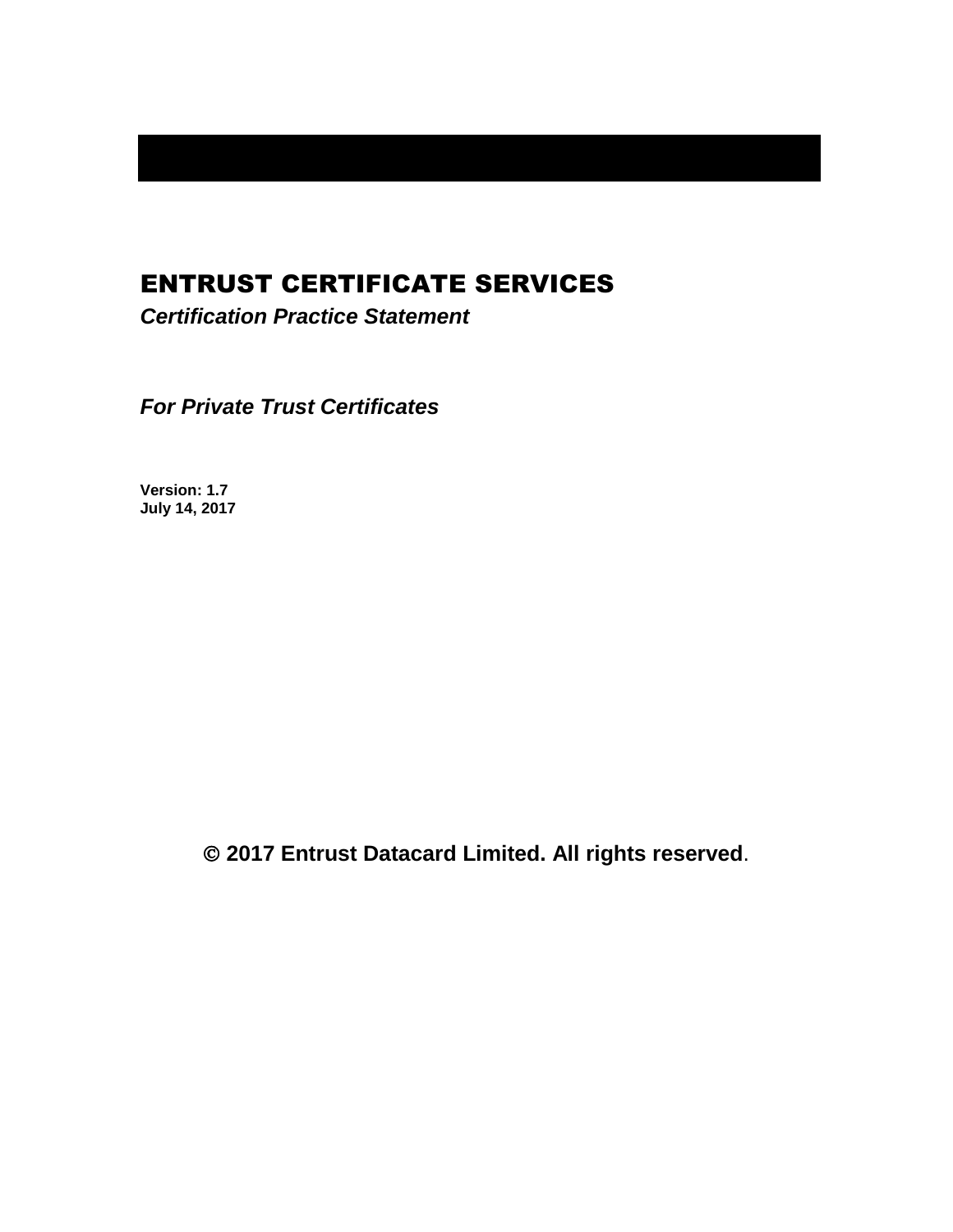# **Revision History**

| Issue | Date               | Changes in this Revision                          |
|-------|--------------------|---------------------------------------------------|
| 1.0   | December 1, 2013   | Initial version.                                  |
| 1.1   | March 4, 2014      | Addition of mobile device certificates and change |
|       |                    | to Loss Limitations                               |
| 1.2   | February 17, 2015  | Correct CA public key distribution and add new    |
|       |                    | SHA-2 issuing CA                                  |
| 1.3   | February 12, 2016  | Update for Subscriber Obligations and HSM         |
|       |                    | criteria                                          |
| 1.4   | March 7, 2016      | Update to allow SHA-1 signed certificates and     |
|       |                    | update approved key sizes                         |
| 1.5   | September 19, 2016 | Update to remove restriction for SHA-1 signed     |
|       |                    | <b>SSL</b> certificates                           |
| 1.6   | February 1, 2017   | Changes to Definitions, Disclaimers, Loss         |
|       |                    | Limitations and Conflict of Provisions            |
| 1.7   | July 14, 2017      | Update for domain validation methods, inclusion   |
|       |                    | of IP address validation methods and no           |
|       |                    | stipulation for CAA and CT                        |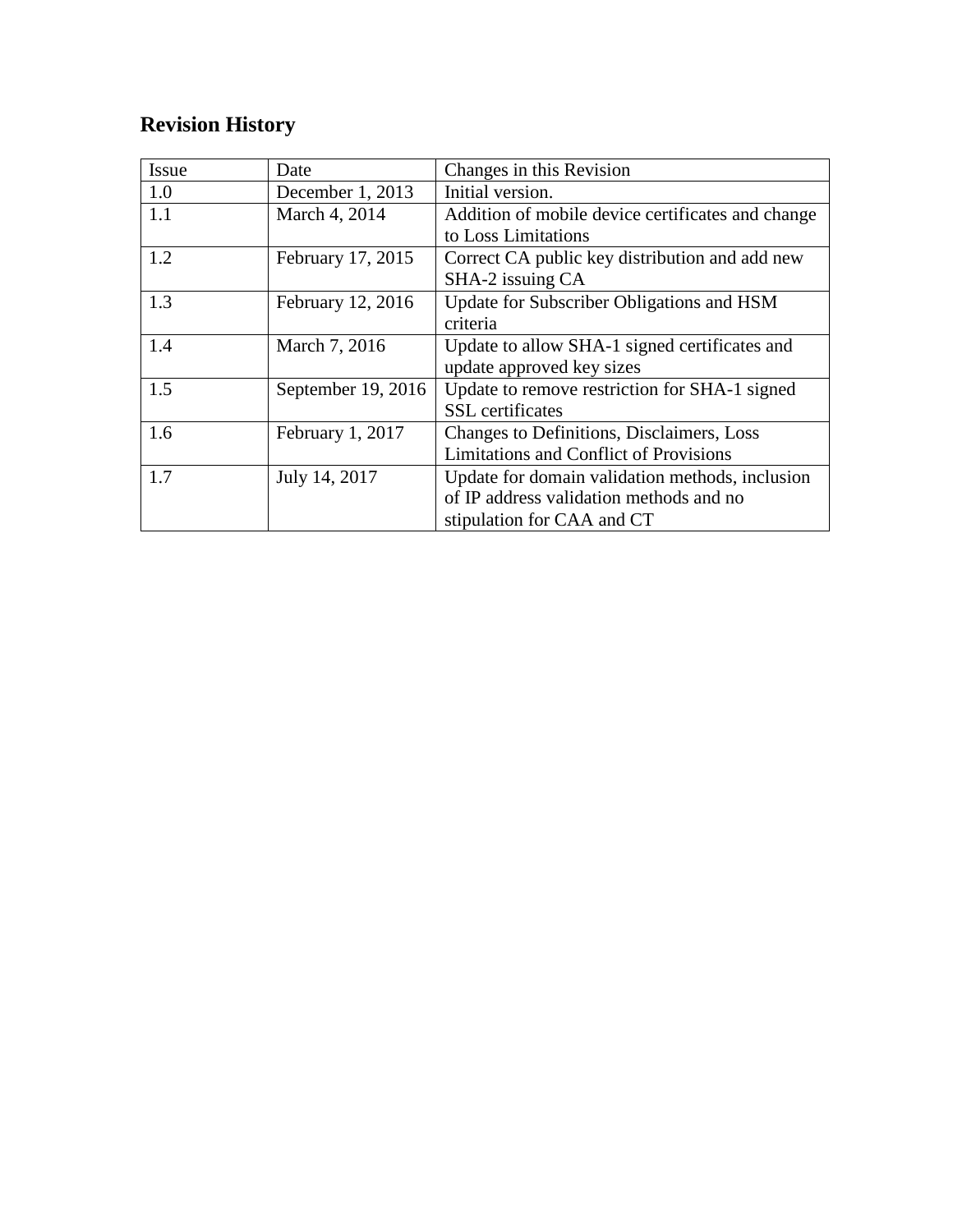# **TABLE OF CONTENTS**

| 1. |                                                      |  |  |  |
|----|------------------------------------------------------|--|--|--|
|    | 1.1                                                  |  |  |  |
|    | 1.2<br>1.2.1<br>1.2.2                                |  |  |  |
|    | 1.3<br>1.3.1<br>1.3.2<br>1.3.3<br>1.3.4              |  |  |  |
|    | 1.4                                                  |  |  |  |
|    | 1.5<br>1.5.1<br>1.5.2                                |  |  |  |
| 2. |                                                      |  |  |  |
|    | 2.1<br>2.1.1<br>2.1.2<br>2.1.3<br>2.1.4<br>2.1.5     |  |  |  |
|    | 2.2<br>2.2.1<br>2.2.2                                |  |  |  |
|    | 2.3<br>2.3.1<br>2.3.2<br>2.3.3                       |  |  |  |
|    | 2.4<br>2.4.1<br>2.4.2<br>2.4.3                       |  |  |  |
|    | $2.5\,$<br>2.5.1<br>2.5.2<br>2.5.3<br>2.5.4<br>2.5.5 |  |  |  |
|    | $2.6^{\circ}$<br>2.6.1<br>2.6.2<br>2.6.3<br>2.6.4    |  |  |  |
|    | 2.7                                                  |  |  |  |
|    | 2.7.1<br>2.7.2                                       |  |  |  |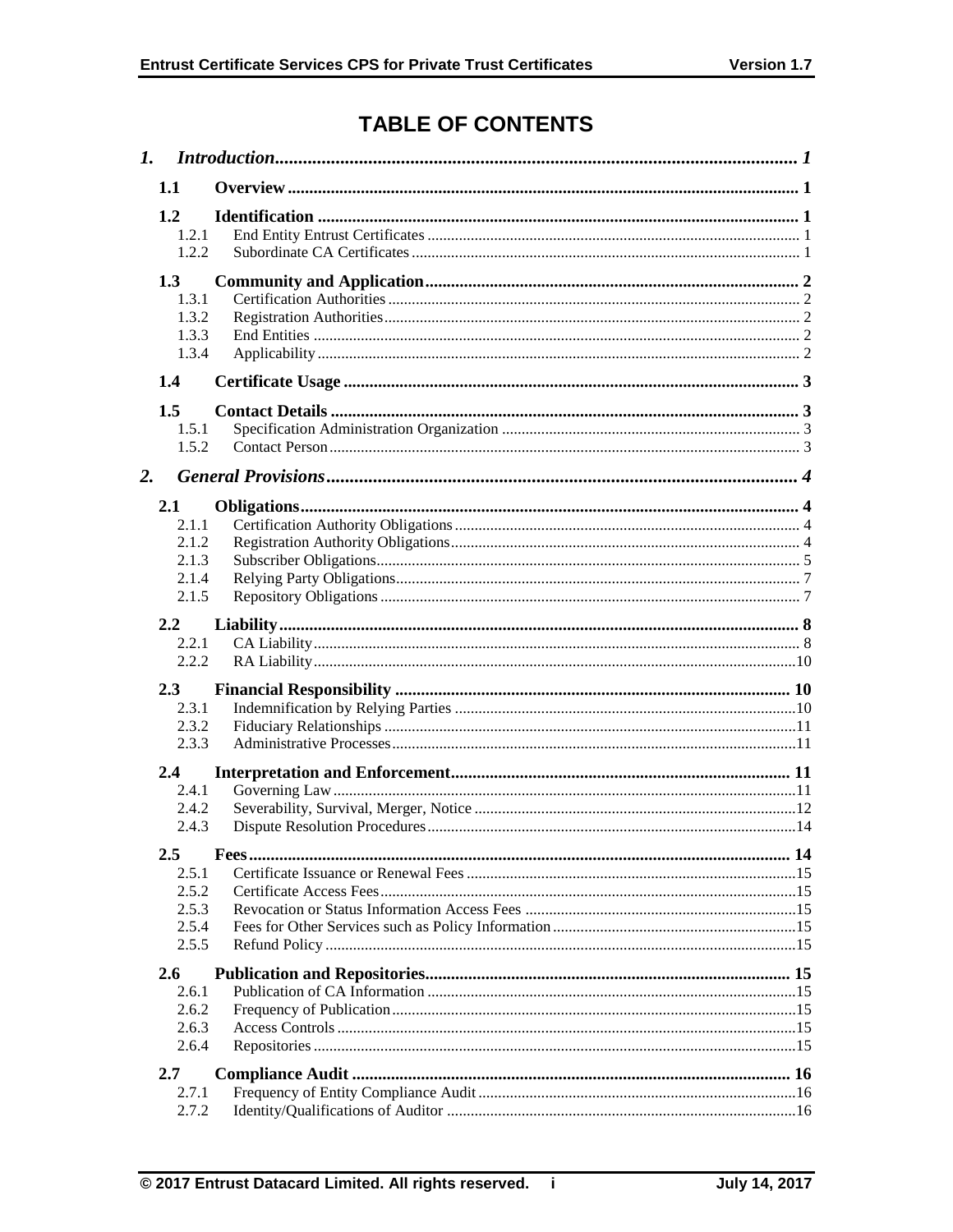|                      | 2.7.3          |  |
|----------------------|----------------|--|
|                      | 2.7.4          |  |
|                      | 2.7.5          |  |
|                      | 2.7.6          |  |
|                      | 2.8            |  |
|                      | 2.8.1          |  |
|                      | 2.8.2          |  |
|                      | 2.8.3          |  |
|                      | 2.8.4          |  |
|                      | 2.8.5          |  |
|                      | 2.8.6          |  |
|                      | 2.8.7          |  |
|                      | 2.9            |  |
| $\boldsymbol{\beta}$ |                |  |
|                      | 3.1            |  |
|                      | 3.1.1          |  |
|                      | 3.1.2          |  |
|                      | 3.1.3          |  |
|                      | 3.1.4          |  |
|                      | 3.1.5          |  |
|                      | 3.1.6          |  |
|                      | 3.1.7          |  |
|                      | 3.1.8          |  |
|                      | 3.1.9          |  |
|                      | 3.1.10         |  |
|                      | 3.1.11         |  |
|                      |                |  |
|                      | 3.1.12         |  |
|                      | 3.2            |  |
|                      | 3.3            |  |
|                      | 3.4            |  |
| $\boldsymbol{4}$     |                |  |
|                      | 4.1            |  |
|                      | 4.1.1          |  |
|                      | 4.2            |  |
|                      | 4.2.1          |  |
|                      | 4.2.2          |  |
|                      | 4.2.3          |  |
|                      | 4.2.4          |  |
|                      | 4.2.5          |  |
|                      | 4.2.6          |  |
|                      | 4.2.7          |  |
|                      | 4.3            |  |
|                      | 4.4            |  |
|                      | 4.4.1          |  |
|                      | 4.4.2          |  |
|                      | 4.4.3          |  |
|                      | 4.4.4<br>4.4.5 |  |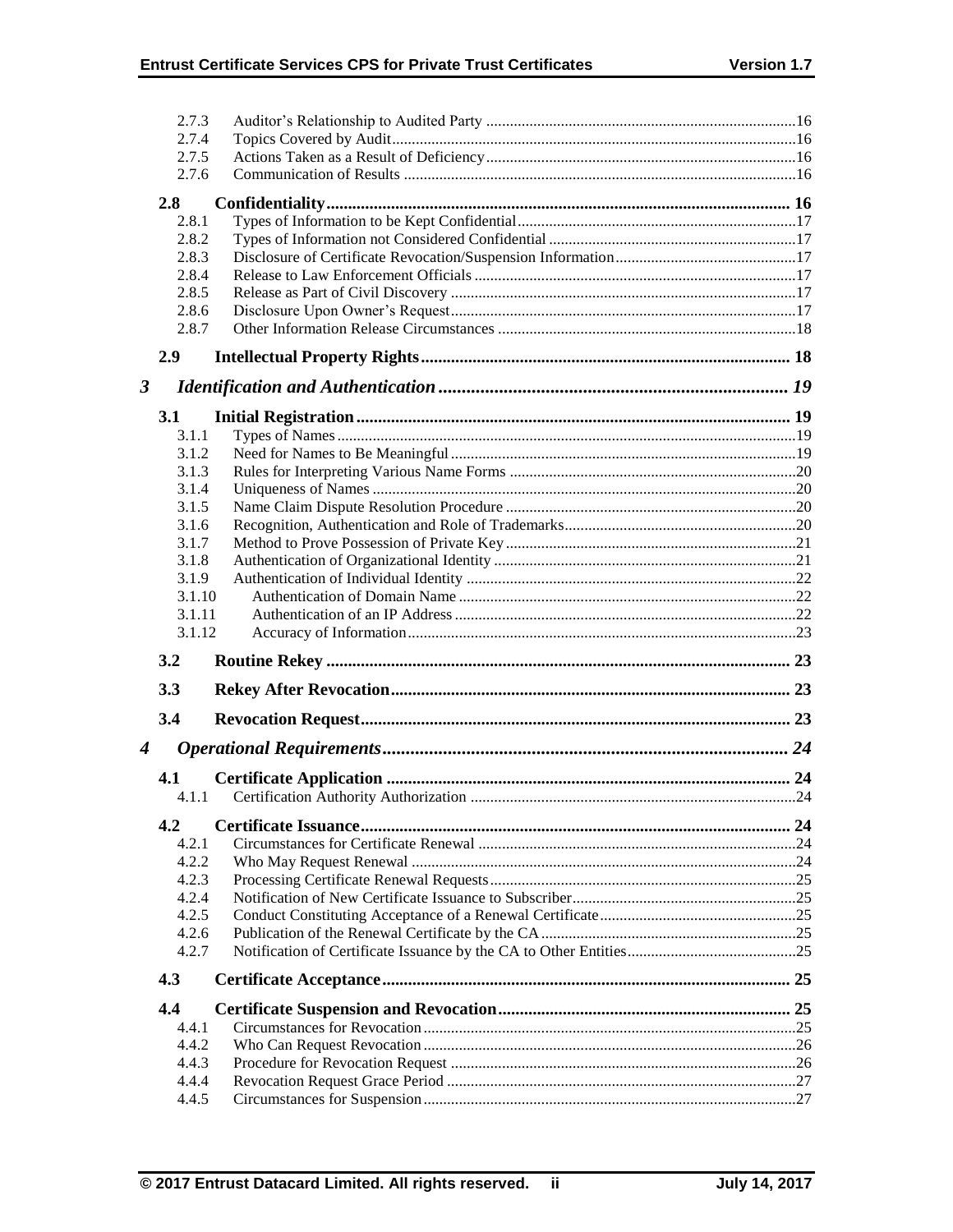|        | 4.4.6          |                                                                       |  |
|--------|----------------|-----------------------------------------------------------------------|--|
|        | 4.4.7          |                                                                       |  |
|        | 4.4.8          |                                                                       |  |
|        | 4.4.9          |                                                                       |  |
| 4.4.10 |                |                                                                       |  |
|        | 4.4.11         |                                                                       |  |
| 4.4.12 |                |                                                                       |  |
|        | 4.4.13         |                                                                       |  |
|        | 4.4.14         | Checking Requirements For Other Forms of Revocation Advertisements 28 |  |
|        | 4.4.15         |                                                                       |  |
|        | 4.5            |                                                                       |  |
|        | 4.6            |                                                                       |  |
|        | 4.7            |                                                                       |  |
|        | 4.8            |                                                                       |  |
|        | 4.9            |                                                                       |  |
| 5      |                |                                                                       |  |
|        | 5.1            |                                                                       |  |
|        | 5.1.1          |                                                                       |  |
|        | 5.1.2          |                                                                       |  |
|        | 5.1.3          |                                                                       |  |
|        | 5.1.4          |                                                                       |  |
|        | 5.1.5          |                                                                       |  |
|        | 5.1.6          |                                                                       |  |
|        | 5.1.7          |                                                                       |  |
|        |                |                                                                       |  |
|        | 5.2            |                                                                       |  |
|        | 5.3            |                                                                       |  |
| 6      |                |                                                                       |  |
|        | 6.1            |                                                                       |  |
|        | 6.1.1          |                                                                       |  |
|        | 6.1.2          |                                                                       |  |
|        | 6.1.3<br>6.1.4 |                                                                       |  |
|        | 6.1.5          |                                                                       |  |
|        | 6.1.6          |                                                                       |  |
|        | 6.1.7          |                                                                       |  |
|        | 6.1.8          |                                                                       |  |
|        | 6.1.9          |                                                                       |  |
|        | 6.2            |                                                                       |  |
|        | 6.2.1          |                                                                       |  |
|        | 6.2.2          |                                                                       |  |
|        | 6.2.3          |                                                                       |  |
|        | 6.2.4          |                                                                       |  |
|        | 6.2.5          |                                                                       |  |
|        | 6.2.6          |                                                                       |  |
|        |                |                                                                       |  |
|        | 6.2.7          |                                                                       |  |
|        | 6.2.8<br>6.2.9 |                                                                       |  |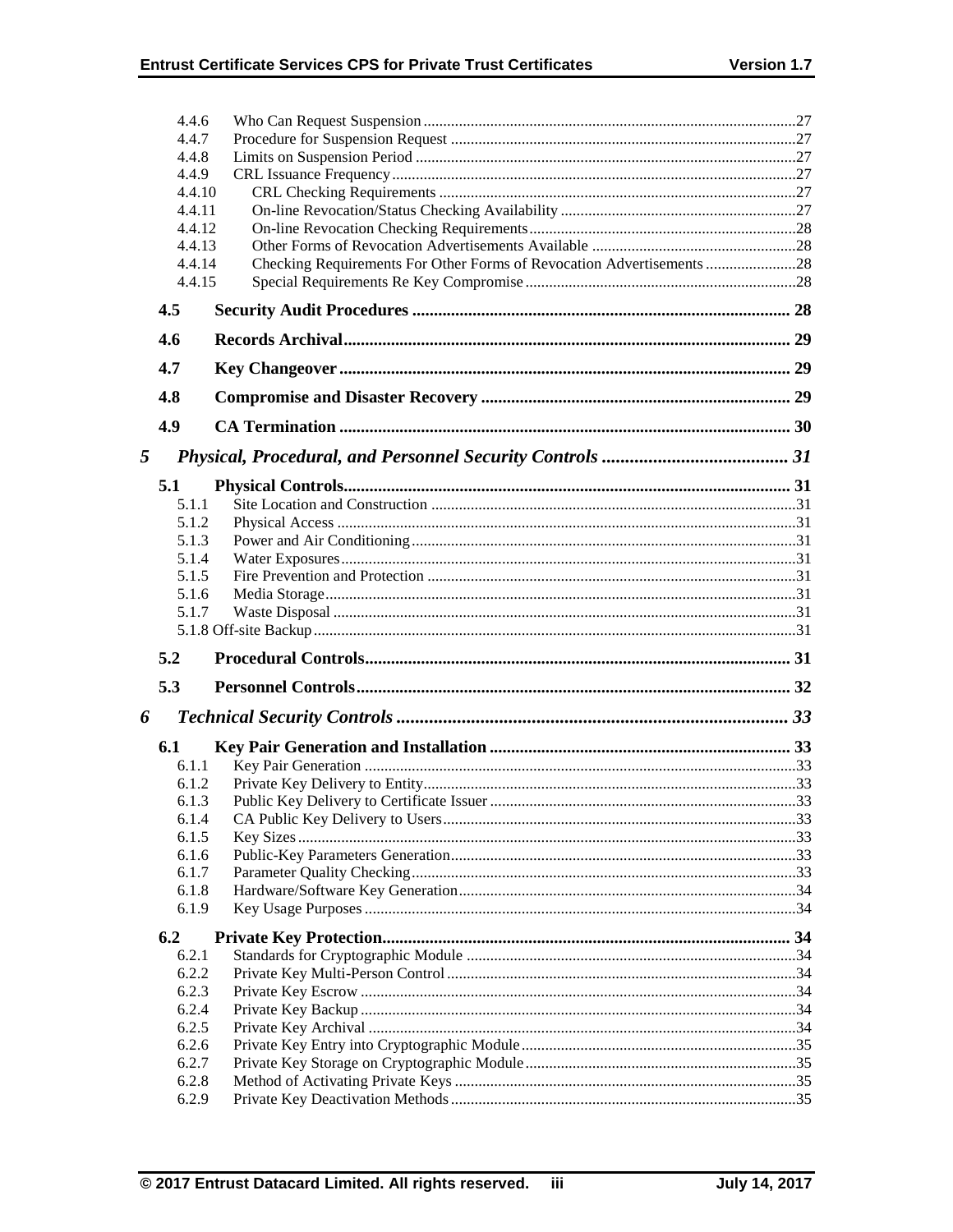|                | 6.2.10                         |                                                                         |    |
|----------------|--------------------------------|-------------------------------------------------------------------------|----|
| 6.3            |                                |                                                                         |    |
| 6.4            |                                |                                                                         |    |
|                | 6.5                            |                                                                         |    |
|                | 6.6<br>6.6.1<br>6.6.2<br>6.6.3 |                                                                         |    |
|                | 6.7                            |                                                                         |    |
|                | 6.8                            |                                                                         |    |
| $\overline{7}$ |                                |                                                                         |    |
|                | 7.1                            |                                                                         |    |
|                |                                |                                                                         |    |
|                | 7.2                            |                                                                         |    |
|                | 7.3                            |                                                                         |    |
|                | 7.4                            |                                                                         |    |
|                |                                |                                                                         |    |
|                | 8.1                            |                                                                         |    |
|                | 8.2                            |                                                                         |    |
|                | 8.3                            |                                                                         |    |
|                |                                | 9 Acronyms                                                              | 40 |
|                |                                |                                                                         |    |
| 8<br>10        |                                |                                                                         |    |
|                |                                | Root Certificate: Entrust.net Secure Server Certification Authority  44 |    |
|                |                                |                                                                         |    |
|                |                                |                                                                         |    |
|                |                                |                                                                         |    |
|                |                                |                                                                         |    |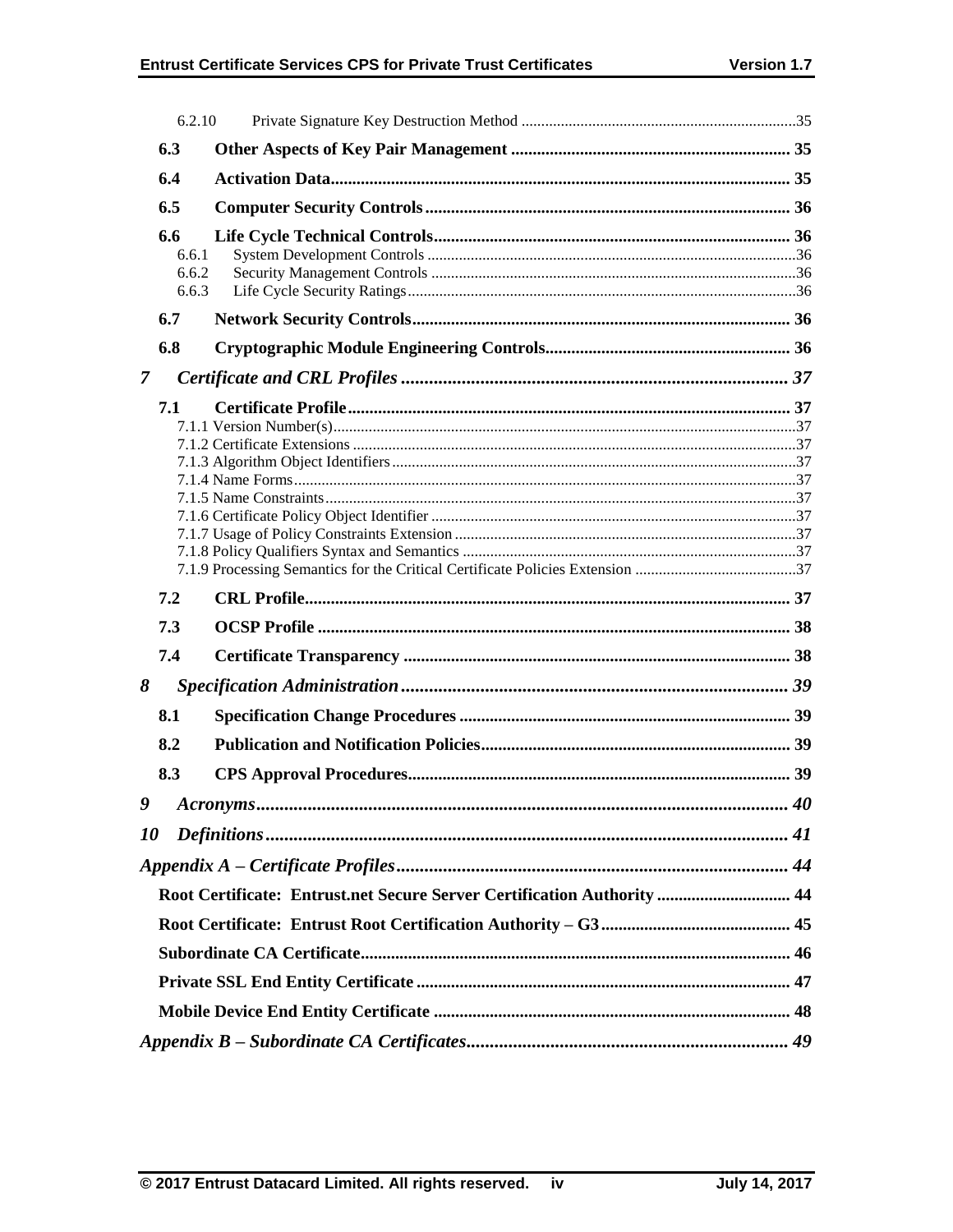## **1. Introduction**

Entrust Datacard Limited ("Entrust") uses Entrust's award winning Entrust Authority family of software products to provide standards-compliant digital certificates that enable more secure on-line communications.

The Entrust Certificate Services Certification Authorities issue Entrust Certificates, as defined in §10, which include the following Certificate Types:

- Private SSL Certificate(s) ("Entrust Private SSL Certificate(s)")
- Mobile Device Certificate(s) ("Entrust Mobile Device Certificate(s)")

## **1.1 Overview**

This Entrust CPS describes the practices and procedures of (i) the Entrust Certification Authorities, and (ii) Registration Authorities operating under the Entrust Certification Authorities. This Entrust CPS also describes the terms and conditions under which Entrust makes Certification Authority and Registration Authority services available in respect to Entrust Certificates. This Entrust CPS is applicable to all persons, entities, and organizations, including, without limitation, all Applicants, Subscribers, Relying Parties, Resellers, Co-marketers and any other persons, entities, or organizations that have a relationship with (i) Entrust in respect to Entrust Certificates and/or any services provided by Entrust in respect to Entrust Certificates, or (ii) any Registration Authorities operating under an Entrust Certification Authorities, or any Resellers or Co-marketers providing any services in respect to Entrust Certificates. This Entrust CPS is incorporated by reference into all Entrust Certificates issued by Entrust Certification Authorities. This Entrust CPS provides Applicants, Subscribers, Relying Parties, Resellers, Co-marketers and other persons, entities, and organizations with a statement of the practices and policies of the Entrust Certification Authorities and also of the Registration Authorities operating under the Entrust Certification Authorities. This Entrust CPS also provides a statement of the rights and obligations of Entrust, any third parties that are operating Registration Authorities under the Entrust Certification Authorities, Applicants, Subscribers, Relying Parties, Resellers, Co-marketers and any other persons, entities, or organizations that may use or rely on Entrust Certificates or have a relationship with an Entrust Certification Authority or a Registration Authority operating under an Entrust Certification Authority in respect to Entrust Certificates and/or any services in respect to Entrust Certificates.

#### **1.2 Identification**

This document is called the Entrust Certificate Services Certification Practice Statement for Private Trust Certificates.

#### **1.2.1 End Entity Entrust Certificates**

Each Certificate issued by the Entrust CA to a Subscriber contains an Object Identifier (OID) in the Certificate's certificatePolicies extension that:

- 1. indicates which Entrust CA policy statement (i.e. this CPS) relates to that certificate, and which
- 2. asserts the Entrust CA's adherence to and compliance with this CPS.

The following OIDs have been registered for inclusion in Entrust Certificates:

| Entrust Private SSL Certificates:  | 2.16.840.1.114028.10.1.9.1 |
|------------------------------------|----------------------------|
| Entrust Mobile Device Certificates | 2.16.840.1.114028.10.1.9.4 |

## **1.2.2 Subordinate CA Certificates**

Each Certificate issue by the Entrust CA to a Subordinate CA contains a certificate policy OID. Details about Subordinate CA Certificates specified in Appendix B.

Subordinate CA Certificates issued to an Entrust CA will contain either the policy OID or an OID identifying the specific policy for that CA.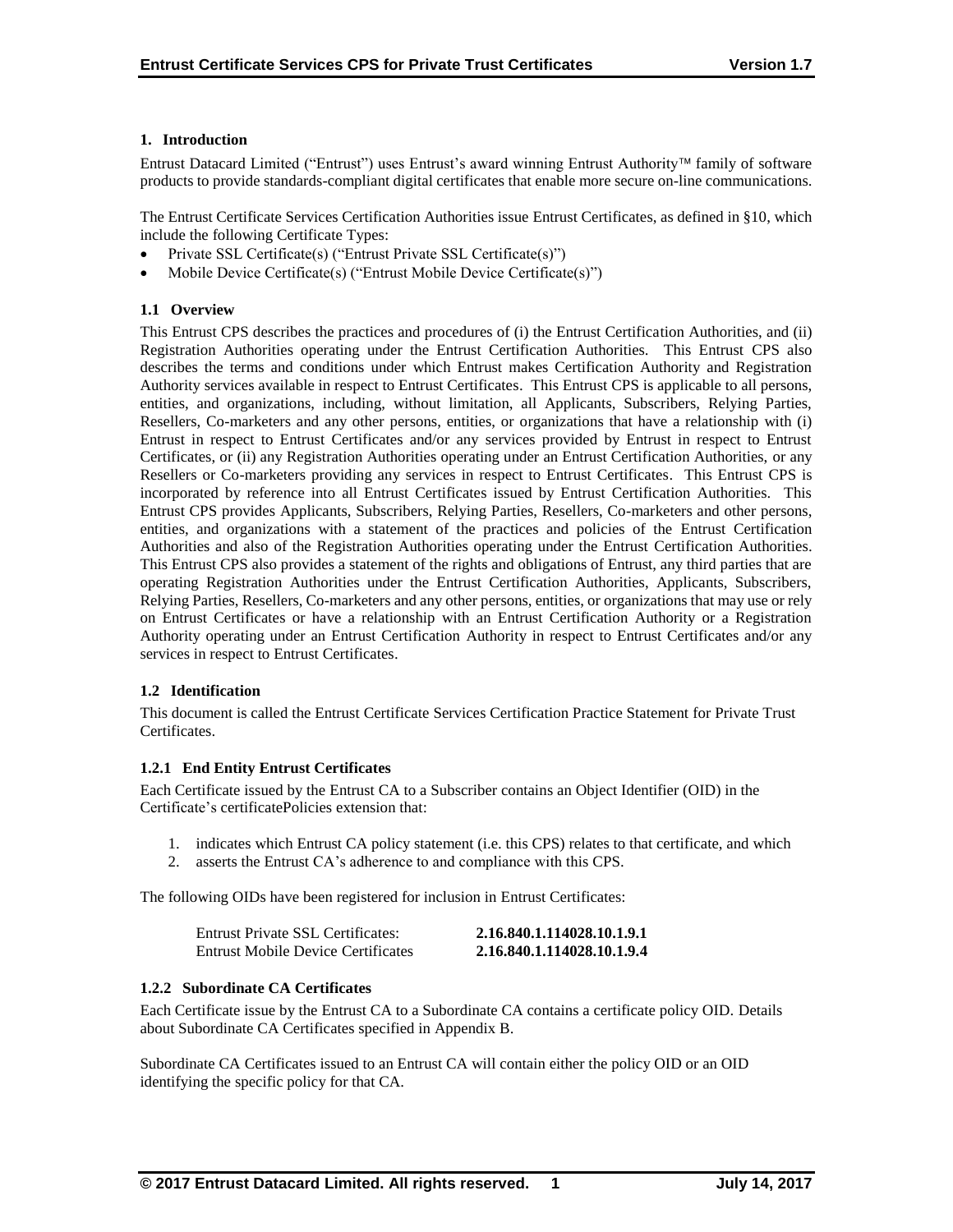Subordinate Certificates issued to a third party CA will contain a policy OID identifying the specific policy for that CA.

## **1.3 Community and Application**

## **1.3.1 Certification Authorities**

In the Entrust public-key infrastructure, Certification Authorities may accept Certificate Signing Requests (CSRs) and Public Keys from Applicants whose identity has been verified as provided herein by an Entrustoperated Registration Authority or by an independent third-party Registration Authority operating under an Entrust Certification Authority. If an Entrust Certificate Application is verified, the verifying Registration Authority will send a request to an Entrust Certification Authority for the issuance of an Entrust Certificate. The Entrust Certification Authority will create an Entrust Certificate containing the Public Key and identification information contained in the request sent by the Registration Authority to that Entrust Certification Authority. The Entrust Certificate created in response to the request will be digitally signed by the Entrust Certification Authority.

Only Certification Authorities authorized by Entrust are permitted to issue Entrust Certificates. In the event that more than one Certification Authority is authorized to issue Entrust Certificates, Entrust will post a list of authorized Certification Authorities in the Entrust Repository.

#### **1.3.2 Registration Authorities**

In the Entrust public-key infrastructure, Registration Authorities under the Entrust Certification Authorities may accept Entrust Certificate Applications from Applicants and perform a limited verification of the information contained in such Entrust Certificate Applications. The information provided is verified according to the procedures established by the Entrust Policy Authority. A Registration Authority operating under an Entrust Certification Authority may send a request to such Entrust Certification Authority to issue an Entrust Certificate to the Applicant.

Only Registration Authorities authorized by Entrust are permitted to submit requests to an Entrust Certification Authority for the issuance of Entrust Certificates.

#### **1.3.3 End Entities**

End entities for the Entrust public-key infrastructure consist of:

- 1. **Applicants** An Applicant is a person, entity, or organization that has applied for, but has not yet been issued an Entrust Certificate.
- 2. **Subscribers**  A Subscriber is a person, entity, or organization that has been issued an Entrust Certificate.
- 3. **Relying Parties**  A Relying Party is a person, entity, or organization that relies on or uses an Entrust Certificate and/or any other information provided in an Entrust Repository to verify the identity and Public Key of a Subscriber and/or use such Public Key to send or receive encrypted communications to or from a Subscriber.

Additionally, Certificate Beneficiaries are express third party beneficiaries of this CPS and all agreements into which it is incorporated.

#### **1.3.4 Applicability**

This Entrust CPS is applicable to the following Certificate Types issued by Entrust Certification Authorities.

#### Entrust Private SSL Certificates

Private SSL Certificates are intended for use in establishing web-based data communication conduits via TLS/SSL protocols. Entrust Private SSL Certificates conform to the requirements of the ITU-T X.509 v3 standard. The primary purpose of a Private SSL Certificate is to facilitate the exchange of encryption keys in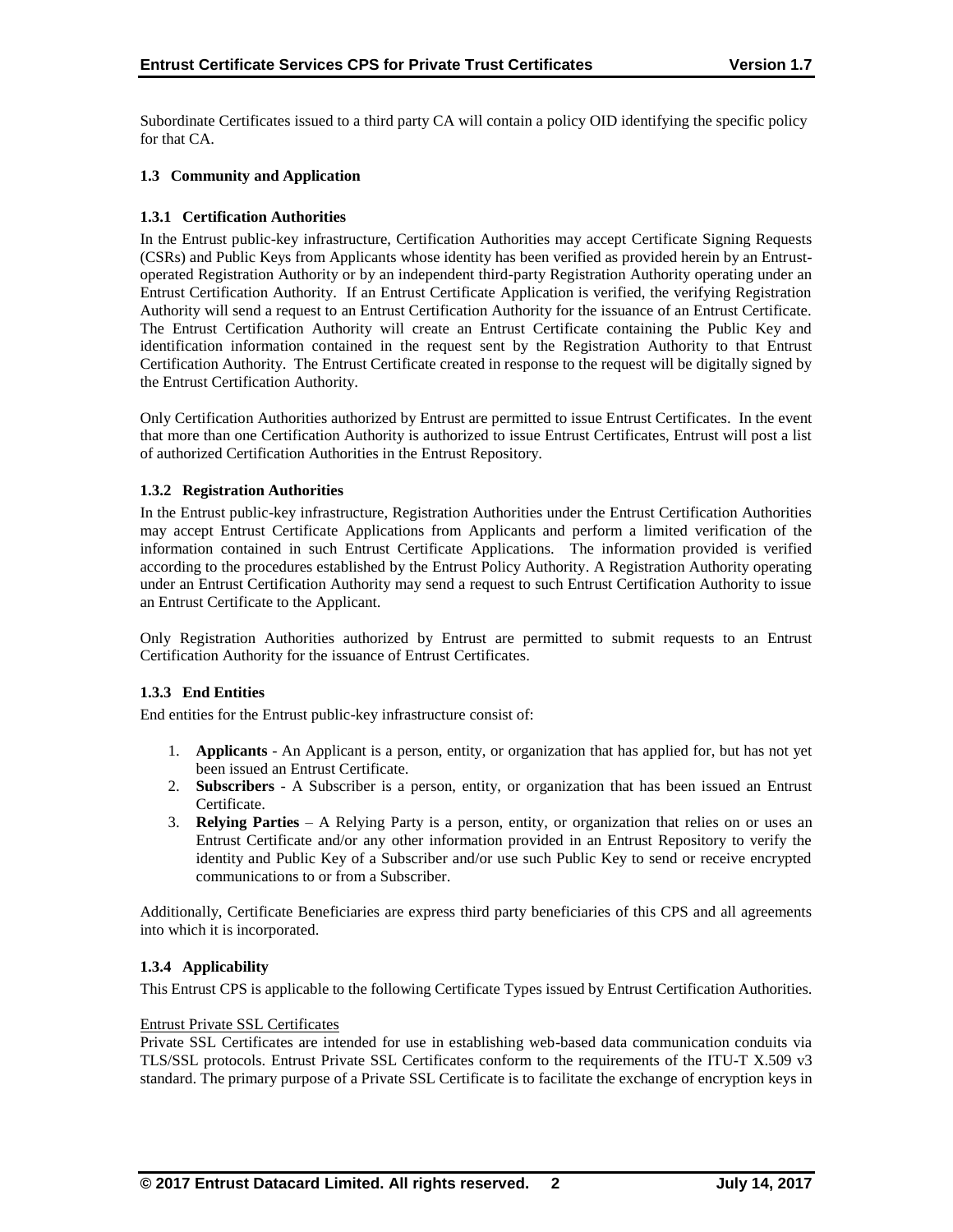order to enable the encrypted communication of information over the Internet between the user of an Internet browser and a secure server.

#### Entrust Mobile Device Certificates

Mobile Device Certificates are intended to allow the identification of mobile devices. Entrust Mobile Device Certificates conform to the requirements of the ITU-T X.509 v3 standard. The primary purpose of a Mobile Device Certificate is to provide a trusted identity to a service to obtain authorization to use that service.

#### **1.4 Certificate Usage**

Entrust private certificates are issued to organizations to allow servers, devices and individuals to identify themselves to entities and services of the organization for authorization.

#### **1.5 Contact Details**

#### **1.5.1 Specification Administration Organization**

The Entrust CPS is administered by the Entrust Policy Authority; it is based on the policies established by Entrust Datacard Limited.

#### **1.5.2 Contact Person**

The contact information for questions about Entrust Certificates is:

Entrust Datacard Limited 1000 Innovation Drive Ottawa, Ontario Canada K2K 3E7 Attn: Entrust Certificate Services

Tel: 1-866-267-9297 or 1-613-270-2680 Email: ecs.support@entrustdatacard.com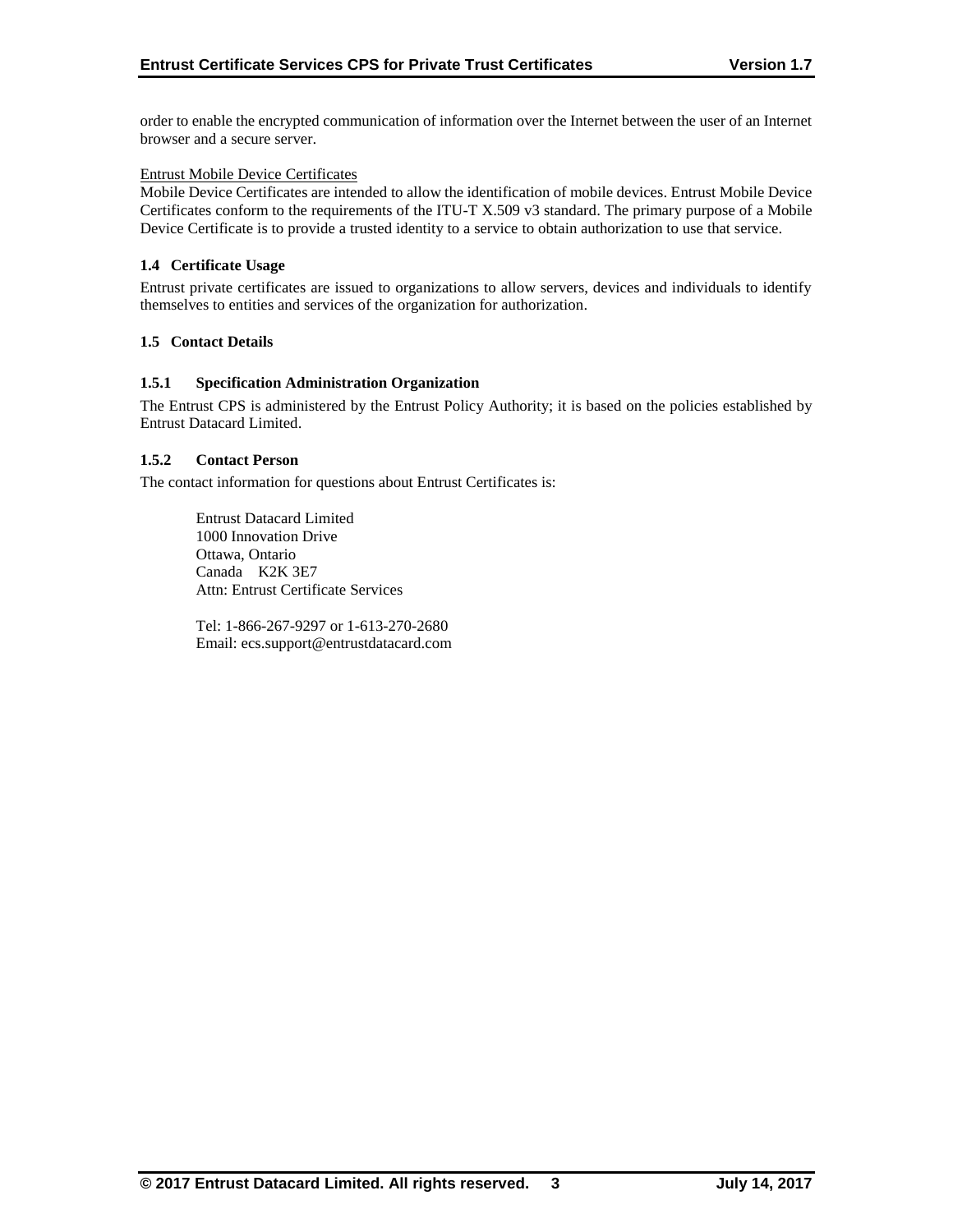## **2. General Provisions**

## **2.1 Obligations**

## **2.1.1 Certification Authority Obligations**

An Entrust Certification Authority shall:

- (i) provide Certification Authority services in accordance with the terms and conditions of the Entrust CPS;
- (ii) upon receipt of a request from a Registration Authority operating under such Entrust Authority, issue an Entrust Certificate in accordance with the terms and conditions of the Entrust CPS;
- (iii) make available Entrust Certificate revocation information by issuing Entrust Certificates and by issuing and making available Entrust Certificate CRLs in an Entrust Repository in accordance with the terms and conditions of the Entrust CPS;
- (iv) issue and publish Entrust Certificate CRLs on a regular schedule in accordance with the terms and conditions of the Entrust CPS; and
- (v) upon receipt of a revocation request from a Registration Authority operating under such Entrust Certification Authority, revoke the specified Entrust Certificate in accordance with the terms and conditions of the Entrust CPS.

In operating the Entrust Certification Authorities, Entrust may use one or more representatives or agents to perform its obligations under the Entrust CPS, any Subscription Agreements, or any Relying Party Agreements, provided that Entrust shall remain responsible for its performance.

## **2.1.2 Registration Authority Obligations**

A Registration Authority operating under an Entrust Certification Authority shall:

- (i) receive Entrust Certificate Applications in accordance with the terms and conditions of the Entrust CPS;
- (ii) perform, log and secure limited verification of information submitted by Applicants when applying for Entrust Certificates, and if such verification is successful, submit a request to an Entrust Certification Authority for the issuance of an Entrust Certificate, all in accordance with the terms and conditions of the Entrust CPS;
- (iii) receive and verify requests from Subscribers for the revocation of Entrust Certificates, and if the verification of a revocation request is successful, submit a request to an Entrust Certification Authority for the revocation of such Entrust Certificate, all in accordance with the terms and conditions of the Entrust CPS;
- (iv) notify Subscribers, in accordance with the terms and conditions of the Entrust CPS, that an Entrust Certificate has been issued to them; and
- (v) notify Subscribers, in accordance with the terms and conditions of the Entrust CPS, that an Entrust Certificate issued to them has been revoked or will soon expire.

Entrust may use one or more representatives or agents to perform its obligations in respect of an Entrustoperated Registration Authority under the Entrust CPS, any Subscription Agreements, or any Relying Party Agreements, provided that Entrust shall remain responsible for the performance of such representatives or agents under the Entrust CPS, any Subscription Agreements, or any Relying Party Agreements. Entrust may appoint independent third parties to act as Registration Authorities under an Entrust Certification Authority. Such independent third-party Registration Authorities shall be responsible for their performance under the Entrust CPS, any Subscription Agreements, or any Relying Party Agreements. Entrust shall not be responsible for the performance of such independent third-party Registration Authorities. Independent thirdparty Registration Authorities may use one or more representatives or agents to perform their obligations when acting as a Registration Authority under an Entrust Certification Authority. Independent third-party Registration Authorities shall remain responsible for the performance of such representatives or agents under the Entrust CPS, any Subscription Agreements, or any Relying Party Agreements. Entrust may appoint Resellers and Co-marketers for (i) Entrust Certificates, and (ii) services provided in respect to Entrust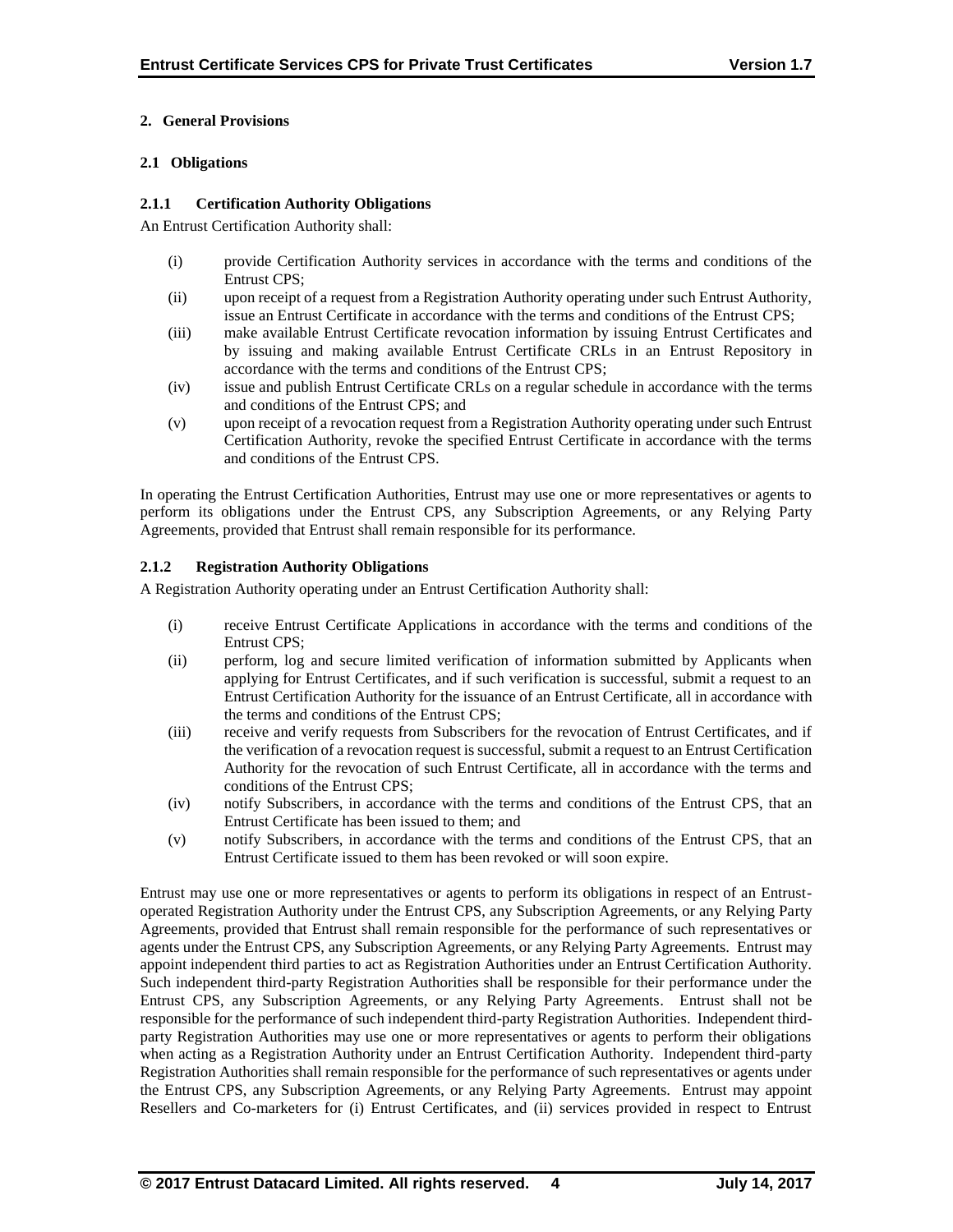Certificates. Such Resellers and Co-marketers shall be responsible for their performance under the Entrust CPS, any Subscription Agreements, or any Relying Party Agreements. Entrust shall not be responsible for the performance of any such Resellers and Co-marketers. Resellers and Co-marketers may use one or more representatives or agents to perform their obligations under the Entrust CPS, any Subscription Agreements, or any Relying Party Agreements. Resellers and Co-marketers shall remain responsible for the performance of such representatives or agents under the Entrust CPS, any Subscription Agreements, or any Relying Party Agreements. Independent third-party Registration Authorities, Resellers, and Co-marketers shall be entitled to receive all of the benefit of all (i) disclaimers of representations, warranties, and conditions, (ii) limitations of liability, (iii) representations and warranties from Applicants, Subscribers, and Relying Parties, and (iv) indemnities from Applicants, Subscribers, and Relying Parties, set forth in this Entrust CPS, any Subscription Agreements, and any Relying Party Agreements.

## **2.1.3 Subscriber Obligations**

Subscribers and Applicants shall:

- (i) understand and, if necessary, receive proper education in the use of Public-Key cryptography and Certificates including Entrust Certificates;
- (ii) provide, in any communications with Entrust or an independent third-party Registration Authority, correct information with no errors, misrepresentations, or omissions;
- (iii) provide verification information that Entrust may request, within the time period requested;
- (iv) generate a new, secure, and cryptographically sound Key Pair to be used in association with the Subscriber's Entrust Certificate or Applicant's Entrust Certificate Application, if not generated by an Entrust Certification Authority;
- (v) read and agree to all terms and conditions of the Entrust CPS and Subscription Agreement;
- (vi) refrain from modifying the contents of an Entrust Certificate;
- (vii) use Entrust Certificates exclusively for legal and authorized purposes in accordance with the terms and conditions of the Entrust CPS and applicable laws including, without limitation, laws relating to import, export, data protection and the right to include personal information in Entrust Certificates;
- (viii) only use an Entrust Certificate on behalf of the person, entity, or organization listed as the Subject in such Entrust Certificate;
- (ix) keep confidential and properly protect the Subscriber's or Applicant's Private Keys;
- (x) notify Entrust or, if Applicant submitted its Entrust Certificate Application to an independent thirdparty Registration Authority, such independent third-party Registration Authority, as soon as reasonably practicable of any change to any information included in the Applicant's Entrust Certificate Application or any change in any circumstances that would make the information in the Applicant's Entrust Certificate Application misleading or inaccurate;
- (xi) notify Entrust or, if Subscriber received its Entrust Certificate through an independent third-party Registration Authority, such independent third-party Registration Authority, as soon as reasonably practicable of any change to any information included in the Subscriber's Entrust Certificate or any change in any circumstances that would make the information in the Subscriber's Entrust Certificate misleading or inaccurate;
- (xii) immediately cease to use an Entrust Certificate if any information included in the Subscriber's Entrust Certificate or if a change in circumstances would make the information in the Subscriber's Entrust Certificate misleading or inaccurate;
- (xiii) notify Entrust or, if Subscriber received its Entrust Certificate from an independent third-party Registration Authority, such independent third-party Registration Authority, immediately of any suspected or actual Compromise of the Subscriber's or Applicant's Private Keys and request the revocation of such Entrust Certificate;
- (xiv) immediately cease to use the Subscriber's Entrust Certificate upon (a) expiration or revocation of such Entrust Certificate, or (b) any suspected or actual Compromise of the Private Key corresponding to the Public Key in such Entrust Certificate, and remove such Entrust Certificate from the devices and/or software in which it has been installed, where applicable;
- (xv) refrain from using the Subscriber's Private Key corresponding to the Public Key in the Subscriber's Entrust Certificate to sign other Certificates; and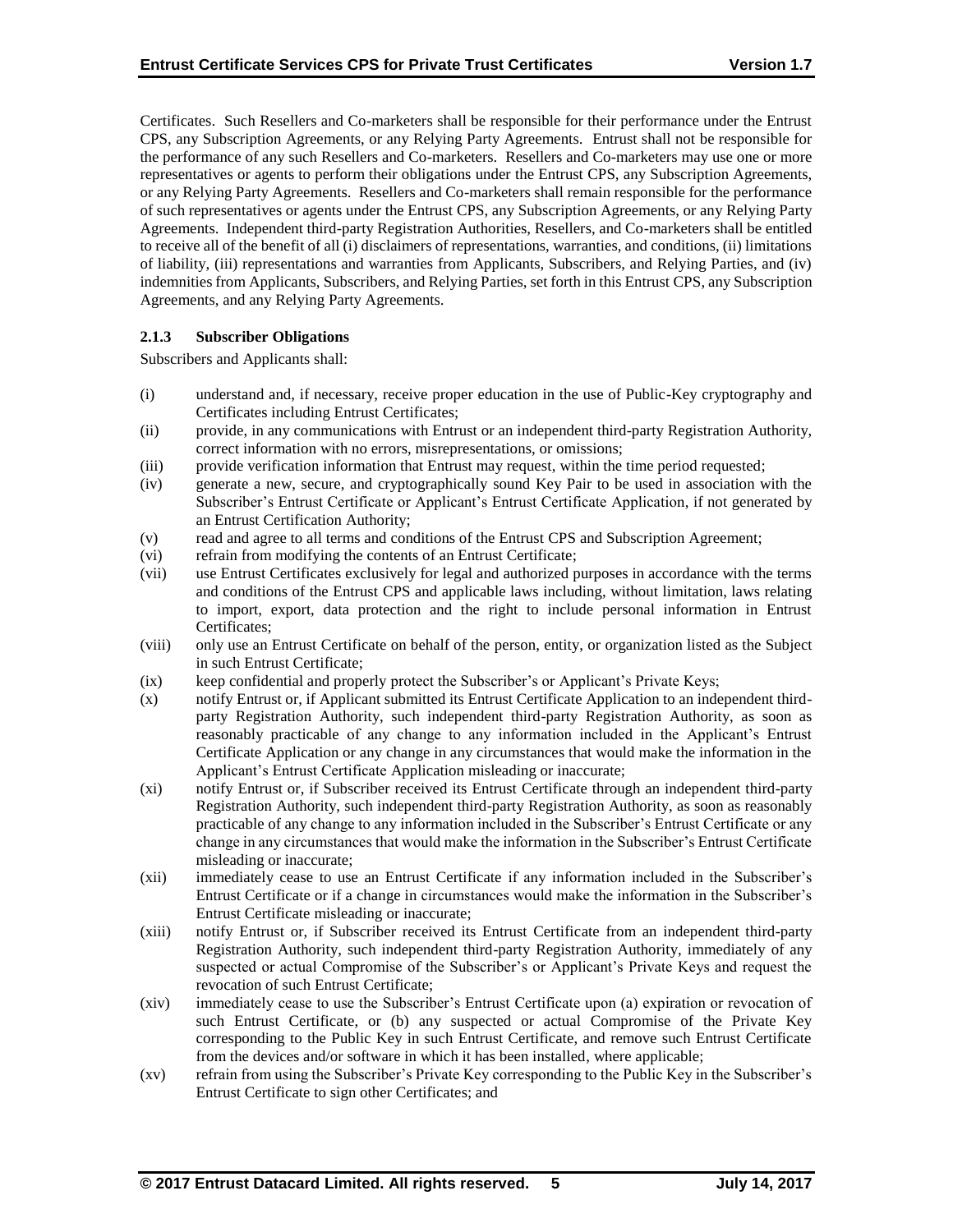(xvi) use the Subscriber's or Applicant's own judgment about whether it is appropriate, given the level of security and trust provided by an Entrust Certificate, to use an Entrust Certificate in any given circumstance.

Entrust Certificates and related information may be subject to export, import, and/or use restrictions. Subscribers shall comply with all laws and regulations applicable to a Subscriber's right to export, import, and/or use Entrust Certificates and/or related information, including, without limitation, all laws and regulations in respect to nuclear, chemical or biological weapons proliferation. Subscribers shall be responsible for procuring all required licenses and permissions for any export, import, and/or use of Entrust Certificates and/or related information. Certain cryptographic techniques, software, hardware, and firmware ("Technology") that may be used in processing or in conjunction with Entrust Certificates may be subject to export, import, and/or use restrictions. Subscribers shall comply with all laws and regulations applicable to a Subscriber's right to export, import, and/or use such Technology or related information. Subscribers shall be responsible for procuring all required licenses and permissions for any export, import, and/or use of such Technology or related information.

#### **2.1.3.1 Subscriber and Applicant Representations and Warranties**

Subscribers and Applicants represent and warrant to Entrust and to all Certificate Beneficiaries, that:

- (i) all information provided, and all representations made, by Subscriber in relation to any Entrust Certificates are and will be complete, accurate, and truthful (and Subscriber shall promptly update such information and representations from time to time as necessary to maintain such completeness and accuracy);
- (ii) provision of verification information reasonably requested by Entrust or its delegate will not be unreasonably delayed;
- (iii) the Private Key corresponding to the Public Key submitted to Entrust in connection with an Entrust Certificate Application was created using sound cryptographic techniques, if not generated by an Entrust Certification Authority;
- (iv) all measures necessary have been taken to maintain sole control of, keep confidential, and properly protect the Private Key (and any associated access information or device  $-$  e.g., password or token) at all times;
- (v) any information provided to Entrust or to any independent third-party Registration Authorities in connection with an Entrust Certificate Application does not infringe, misappropriate, dilute, unfairly compete with, or otherwise violate the intellectual property, or other rights of any person, entity, or organization in any jurisdiction;
- (vi) the Entrust Certificate(s) will not be installed or used until it has reviewed and verified the accuracy of the data in each Certificate;
- (vii) Subscriber will immediately respond to Entrust's instructions concerning (1) compromise of the Private Key associated with any Entrust Certificate and (2) misuse or suspected misuse of an Entrust Certificate;
- (viii) all use of the Entrust Certificate and its associated Private Key shall cease immediately, and the Subscriber shall promptly notify Entrust and request the revocation of the Entrust Certificate, if (1) any information included in the Entrust Certificate changes, is or becomes incorrect or inaccurate, or if any change in any circumstances would make the information in the Entrust Certificate Application or Entrust Certificate incorrect, misleading or inaccurate; or (2) there is any actual or suspected misuse or compromise of the Private Key (or key activation data) associated with the Public Key in the Entrust Certificate;
- (ix) all use of the (1) Entrust Certificate and (2) Private Key associated with the Public Key in such Entrust Certificate shall cease upon expiration or revocation of such Entrust Certificate and such Entrust Certificate shall be removed from the devices and/or software in which it has been installed;
- (x) the Entrust Certificates will not be used for any hazardous or unlawful (including tortious) activities; and
- (xi) the subject named in the Entrust Certificate corresponds to the Subscriber, and that it legally exists as a valid entity in the jurisdiction of incorporation specified in the Entrust Certificates;

Entrust Private SSL Certificates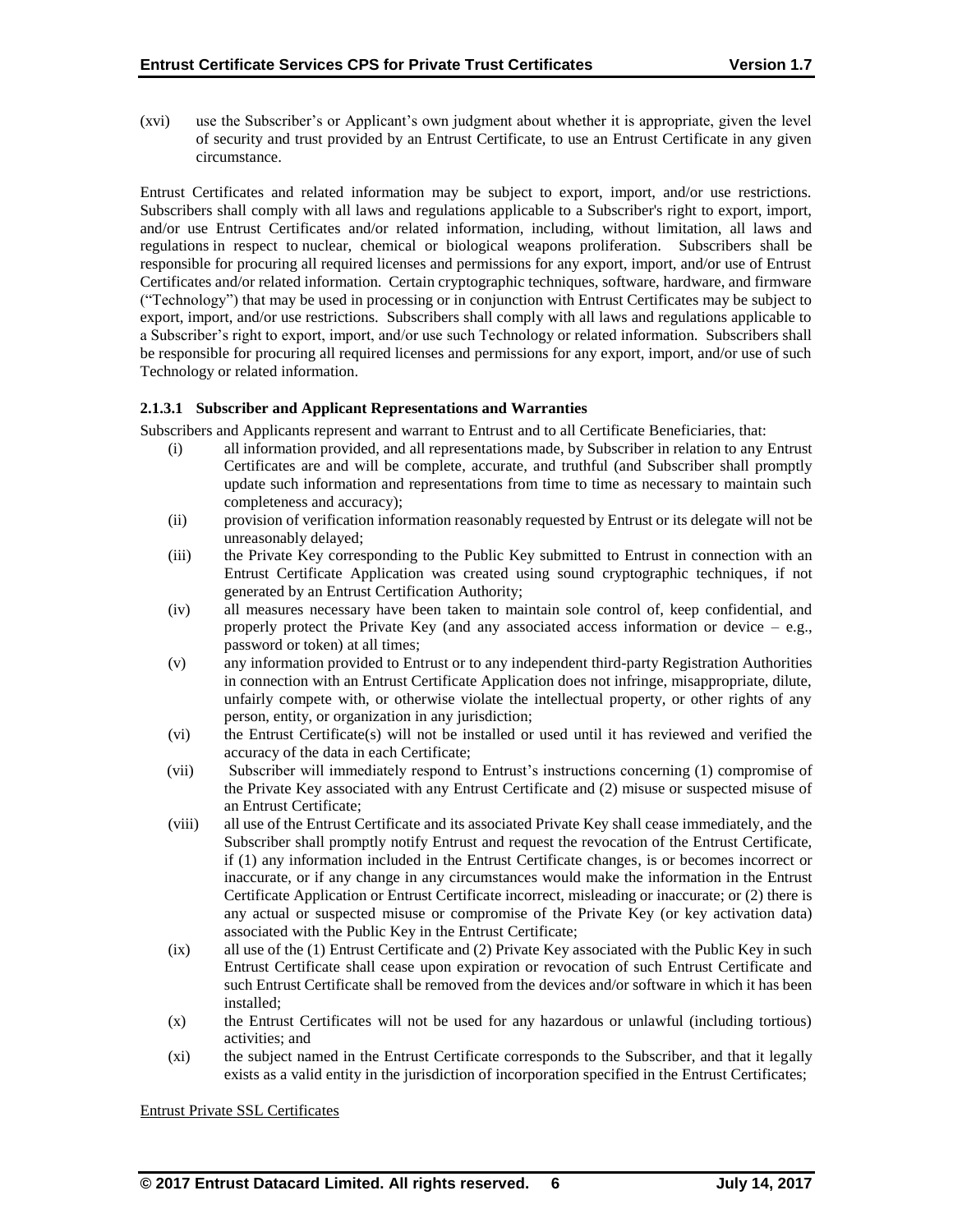Subscribers and Applicants represent and warrant to Entrust and to all Certificate Beneficiaries, that:

(xii) the Entrust Certificate shall be installed only on the server accessible at the domain name listed in the Entrust Certificate, and will only be used in compliance with all applicable laws, solely for authorized company business, and solely in accordance with the Subscription Agreement and the CPS.

## **2.1.3.2 Subscriber Notice Requirements**

No stipulation.

## **2.1.4 Relying Party Obligations**

Relying Parties shall:

- (i) understand and, if necessary, receive proper education in the use of Public-Key cryptography and Certificates including Entrust Certificates;
- (ii) read and agree to all terms and conditions of the Entrust CPS and the Relying Party Agreement;
- (iii) verify Entrust Certificates, including use of CRLs, in accordance with the certification path validation procedure specified in ITU-T Rec. X.509:2005 | ISO/IEC 9594-8 (2005), taking into account any critical extensions and approved technical corrigenda as appropriate; and
- (iv) make their own judgment and rely on an Entrust Certificate only if such reliance is reasonable in the circumstances, including determining whether such reliance is reasonable given the nature of the security and trust provided by an Entrust Certificate and the value of any transaction that may involve the use of an Entrust Certificate.
- (v) trust and make use of an Entrust Certificate only if the Entrust Certificate has not expired or been revoked and if a proper chain of trust can be established to a trustworthy root.

Entrust Certificates and related information may be subject to export, import, and/or use restrictions. Relying Parties shall comply with all laws and regulations applicable to a Relying Party's right to use Entrust Certificates and/or related information, including, without limitation, all laws and regulations in respect to nuclear, chemical or biological weapons proliferation. Relying Parties shall be responsible for procuring all required licenses and permissions for any export, import, and/or use of Entrust Certificates and/or related information. Certain cryptographic techniques, software, hardware, and firmware ("Technology") that may be used in processing or in conjunction with Entrust Certificates may be subject to export, import, and/or use restrictions. Relying Parties shall comply with all laws and regulations applicable to a Relying Party's right to export, import, and/or use such Technology or related information. Relying Parties shall be responsible for procuring all required licenses and permissions for any export, import, and/or use of such Technology or related information.

#### **2.1.4.1 Relying Party Representations and Warranties**

Relying Parties represent and warrant to Entrust that:

- (i) the Relying Party shall properly validate an Entrust Certificate before making a determination about whether to rely on such Entrust Certificate, including confirmation that the Entrust Certificate has not expired or been revoked and that a proper chain of trust can be established to a trustworthy root;
- (ii) the Relying Party shall not rely on an Entrust Certificate that cannot be validated back to a trustworthy root;
- (iii) the Relying Party shall exercise its own judgment in determining whether it is reasonable under the circumstances to rely on an Entrust Certificate, including determining whether such reliance is reasonable given the nature of the security and trust provided by an Entrust Certificate and the value of any transaction that may involve the use of an Entrust Certificate; and
- (iv) the Relying Party shall not use an Entrust Certificate for any hazardous or unlawful (including tortious) activities.
- (v) the Relying Party shall not rely on a revoked or expired Entrust Certificate.

## **2.1.5 Repository Obligations**

An Entrust Repository shall: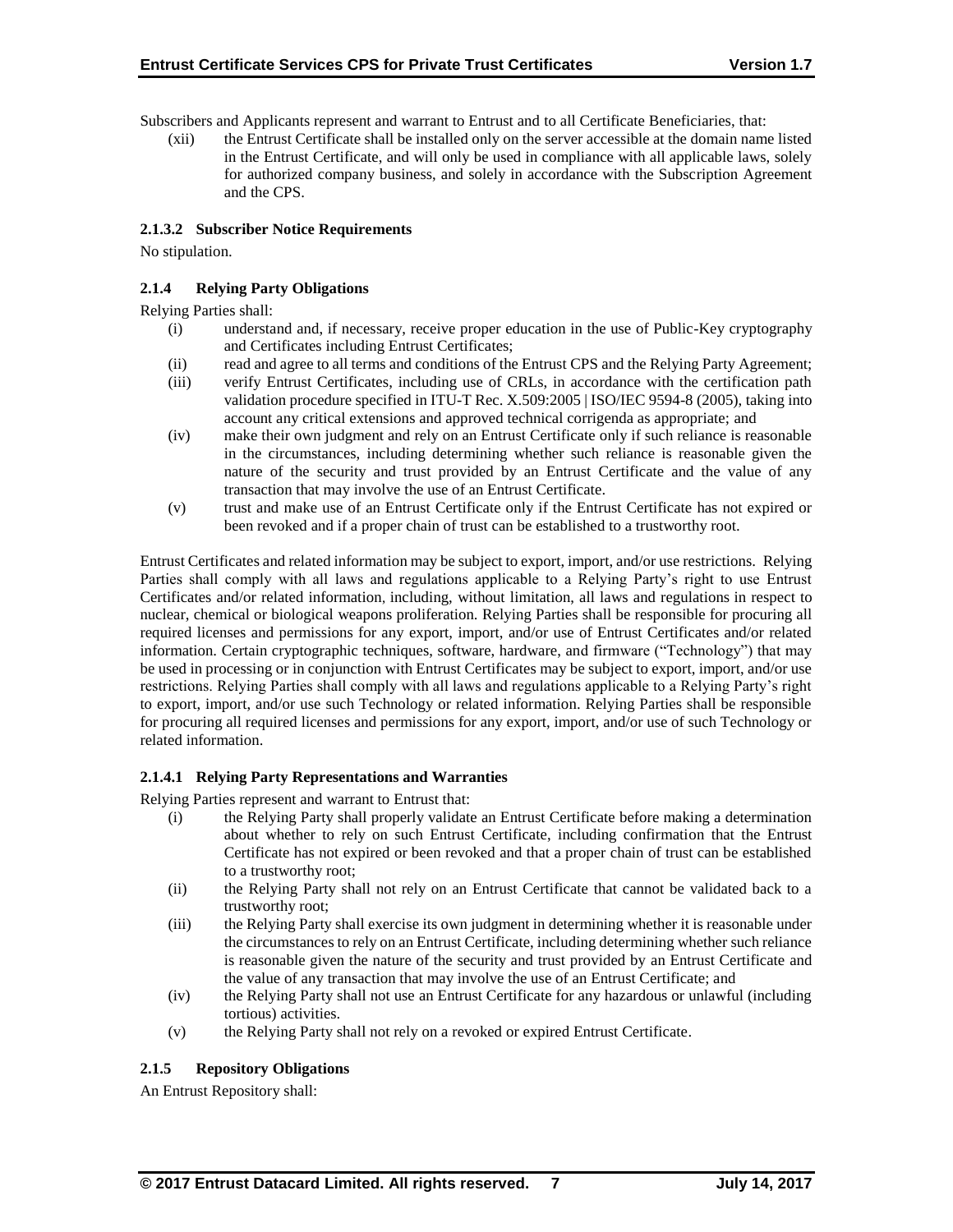- (i) make available, in accordance with the terms and conditions of the Entrust CPS, Entrust Certificate revocation information published by an Entrust Certification Authority; and
- (ii) make available a copy of the Entrust CPS and other information related to the products and services provided by Entrust Certification Authorities and any Registration Authorities operating under the Entrust Certification Authorities.

## **2.2 Liability**

**THE MAXIMUM CUMULATIVE LIABILITY OF THE ENTRUST GROUP TO ANY APPLICANTS, SUBSCRIBERS, RELYING PARTIES OR ANY OTHER PERSONS, ENTITIES, OR ORGANIZATIONS FOR ANY LOSSES, COSTS, EXPENSES, LIABILITIES, DAMAGES, CLAIMS, OR SETTLEMENT AMOUNTS ARISING OUT OF OR RELATING TO USE OF AN ENTRUST CERTIFICATE OR ANY SERVICES PROVIDED IN RESPECT TO ANY ENTRUST CERTIFICATES IS LIMITED BY THIS ENTRUST CPS. THIS ENTRUST CPS ALSO CONTAINS LIMITED WARRANTIES, LIMITATIONS ON LIABILITY, AND DISCLAIMERS OF REPRESENTATIONS, WARRANTIES AND CONDITIONS.**

## **2.2.1 CA Liability**

#### **2.2.1.1 Warranties and Limitations on Warranties**

Entrust makes the following limited warranties with respect to the operation of Entrust Certification Authorities:

- (i) Entrust Certification Authorities shall provide Repository services consistent with the practices and procedures set forth in this Entrust CPS;
- (ii) Entrust Certification Authorities shall perform Entrust Certificate issuance consistent with the procedures set forth in this Entrust CPS; and
- (iii) Entrust Certification Authorities shall provide revocation services consistent with the procedures set forth in this Entrust CPS.

Notwithstanding the foregoing, in no event does the Entrust Group make any representations, or provide any warranties, or conditions to any Applicants, Subscribers, Relying Parties, or any other persons, entities, or organizations with respect to (i) the techniques used in the generation and storage of the Private Key corresponding to the Public Key in an Entrust Certificate, including, whether such Private Key has been Compromised or was generated using sound cryptographic techniques, (ii) the reliability of any cryptographic techniques or methods used in conducting any act, transaction, or process involving or utilizing an Entrust Certificate, (iii) any software whatsoever, or (iv) non-repudiation of any Entrust Certificate or any transaction facilitated through the use of an Entrust Certificate, since such determination is a matter of applicable law.

Applicants, Subscribers, and Relying Parties acknowledge and agree that operations in relation to Entrust Certificates and Entrust Certificate Applications are dependent on the transmission of information over communication infrastructures such as, without limitation, the Internet, telephone and telecommunications lines and networks, servers, firewalls, proxies, routers, switches, and bridges ("Telecommunication Equipment") and that this Telecommunication Equipment is not under the control of Entrust. The Entrust Group shall not be liable for any error, failure, delay, interruption, defect, or corruption in relation to an Entrust Certificate, an Entrust Certificate CRL, Entrust OCSP message, or an Entrust Certificate Application to the extent that such error, failure, delay, interruption, defect, or corruption is caused by such Telecommunication Equipment.

## **2.2.1.2 Disclaimers**

**EXCEPT AS SPECIFICALLY PROVIDED IN SECTION 2.2.1.1, THE ENTRUST GROUP DOES NOT MAKE ANY REPRESENTATIONS OR GIVE ANY WARRANTIES OR CONDITIONS, WHETHER EXPRESS, IMPLIED, STATUTORY, BY USAGE OF TRADE, OR OTHERWISE, AND THE ENTRUST GROUP SPECIFICALLY DISCLAIMS ANY AND ALL REPRESENTATIONS, WARRANTIES, AND CONDITIONS OF MERCHANTABILITY, NON-INFRINGEMENT, TITLE, SATISFACTORY QUALITY, AND/OR FITNESS FOR A PARTICULAR PURPOSE.**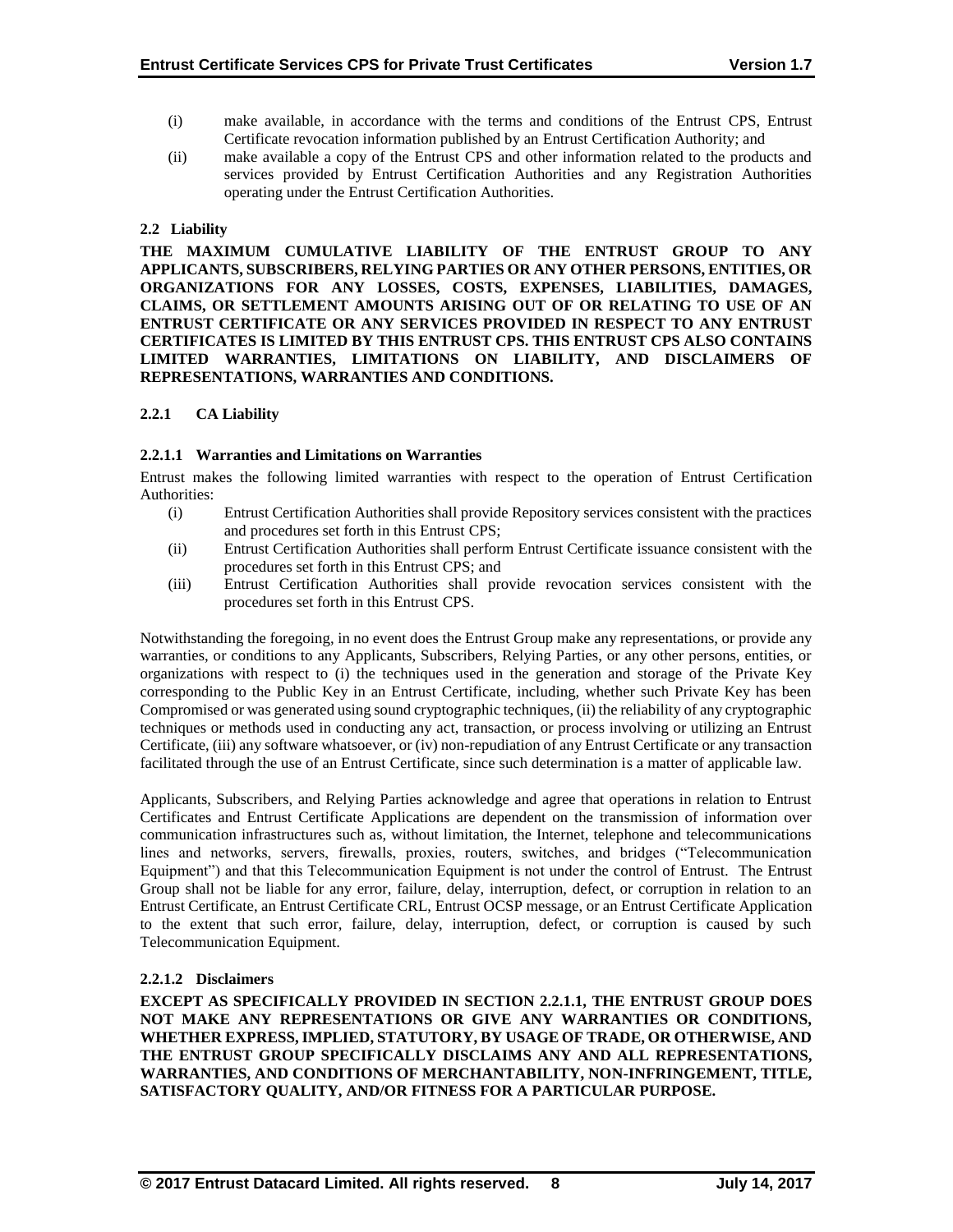## **2.2.1.3 Loss Limitations**

**THE ENTRUST GROUP'S ENTIRE LIABILITY UNDER THE ENTRUST CPS IS SET FORTH IN THE APPLICABLE SUBSCRIPTION AGREEMENT(S) AND/OR RELYING PARTY AGREEMENT(S). THE ENTRUST GROUP'S ENTIRE LIABILITY TO ANY OTHER PARTY IS SET OUT IN THE AGREEMENT(S) BETWEEN ENTRUST AND SUCH OTHER PARTY. TO THE EXTENT ENTRUST HAS ISSUED THE ENTRUST CERTIFICATE IN COMPLIANCE WITH THE ENTRUST CPS, THE ENTRUST GROUP SHALL HAVE NO LIABILITY TO THE SUBSCRIBER, RELYING PARTY OR ANY OTHER PARTY FOR ANY CLAIMS, DAMAGES OR LOSSES SUFFERED AS THE RESULT OF THE USE OF OR RELIANCE ON SUCH ENTRUST CERTIFICATE.**

#### **FOR GREATER CERTAINTY, ENTRUST GROUP'S ENTIRE LIABILITY UNDER THIS ENTRUST CPS TO: (I) AN APPLICANT OR SUBSCRIBER IS SET OUT IN THE SUBSCRIPTION AGREEMENT BETWEEN ENTRUST (OR AN AFFILIATE OF ENTRUST) AND SUCH SUBSCRIBER; AND (II) A RELYING PARTY IS SET OUT IN THE RELYING PARTY AGREEMENT POSTED IN THE REPOSITORY ON THE DATE THE RELYING PARTY RELIES ON SUCH ENTRUST CERTIFICATE.**

## **2.2.1.4 Other Exclusions**

Without limitation, the Entrust Group shall not be liable to any Applicants, Subscribers, Relying Parties or any other person, entity, or organization for any losses, costs, expenses, liabilities, damages, claims, or settlement amounts arising out of or relating to use of an Entrust Certificate or any services provided in respect to an Entrust Certificate if:

- (i) the Entrust Certificate was issued as a result of errors, misrepresentations, or other acts or omissions of a Subscriber or of any other person, entity, or organization;
- (ii) the Entrust Certificate has expired or has been revoked;
- (iii) the Entrust Certificate has been modified or otherwise altered;
- (iv) the Subscriber failed to stop using an Entrust Certificate after the information contain in such Entrust Certificate changed or after circumstances changed so that the information contained in such Entrust Certificate became misleading or inaccurate;
- (v) a Subscriber breached the Entrust CPS or the Subscriber's Subscription Agreement, or a Relying Party breached the Entrust CPS or the Relying Party's Relying Party Agreement;
- (vi) the Private Key associated with the Entrust Certificate has been Compromised; or
- (vii) the Entrust Certificate is used other than as permitted by the Entrust CPS or is used in contravention of applicable law.

In no event shall the Entrust Group be liable to any Applicant, Subscriber, or any other person, entity, or organization for any losses, costs, liabilities, expenses, damages, claims, or settlement amounts arising out of or relating to the refusal by Entrust to issue or request the issuance of an Entrust Certificate. In no event shall the Entrust Group be liable to any Applicant, Subscriber, or any other person, entity, or organization for any losses, costs, liabilities, expenses, damages, claims, or settlement amounts arising out of or relating to any delay by the Entrust Group, in issuing or in requesting the issuance of an Entrust Certificate.

In no event shall the Entrust Group be liable to any Subscriber, Relying Party, or any other person, entity, or organization for any losses, costs, expenses, liabilities, damages, claims, or settlement amounts arising out of or relating to any proceeding or allegation that an Entrust Certificate or any information contained in an Entrust Certificate infringes, misappropriates, dilutes, unfairly competes with, or otherwise violates any patent, trademark, copyright, trade secret, or any other intellectual property right or other right of any person, entity, or organization in any jurisdiction.

#### **2.2.1.5 Hazardous Activities**

Entrust Certificates and the services provided by Entrust in respect to Entrust Certificates are not designed, manufactured, or intended for use in or in conjunction with hazardous activities or uses requiring fail-safe performance, including the operation of nuclear facilities, aircraft navigation or communications systems, air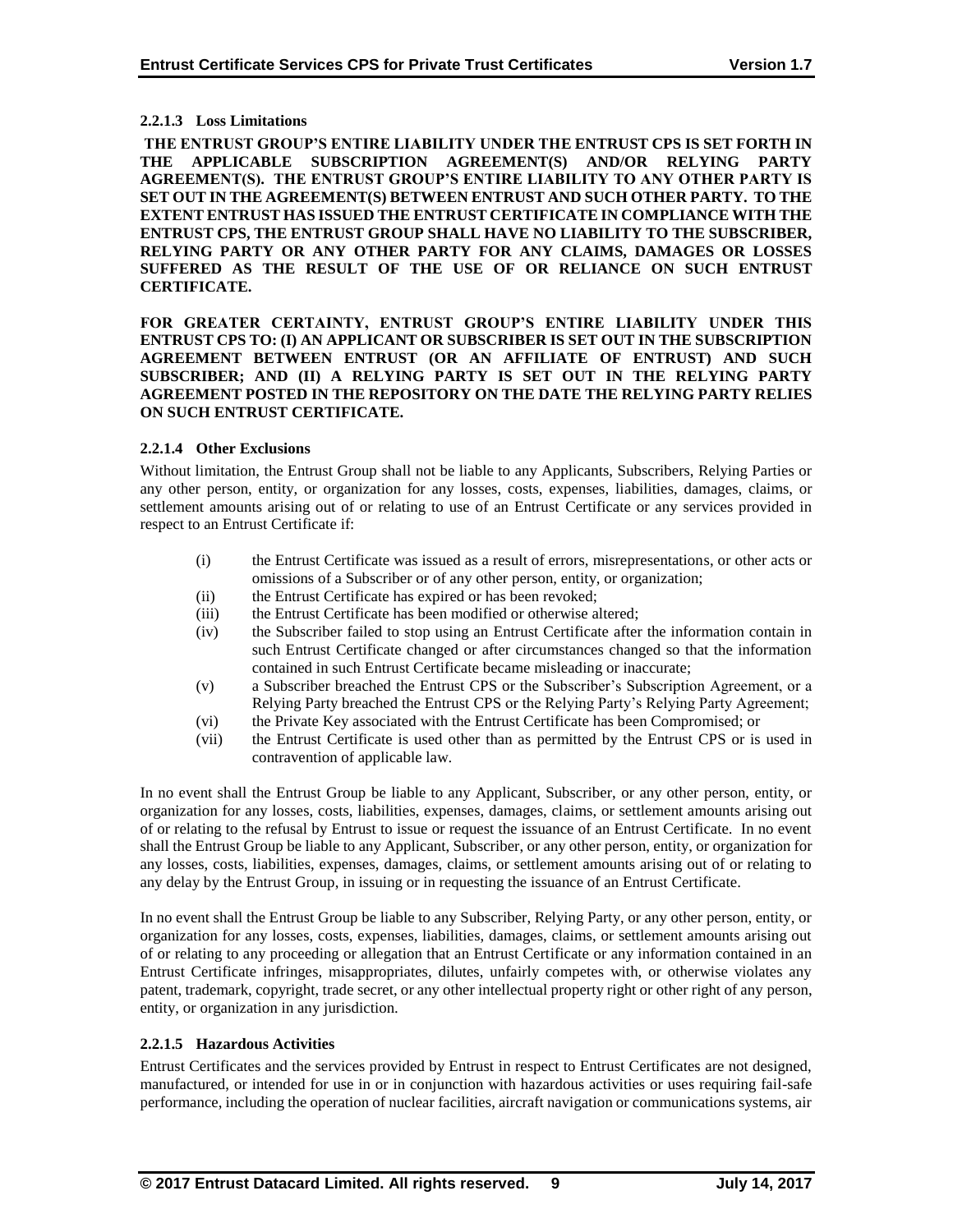traffic control, medical devices or direct life support machines. The Entrust Group specifically disclaims any and all representations, warranties, and conditions with respect to such uses, whether express, implied, statutory, by usage of trade, or otherwise.

## **2.2.2 RA Liability**

The same liability provisions that apply in §2.2.1 with respect to Entrust Certification Authorities shall apply with respect to Entrust-operated Registration Authorities and independent third-party Registration Authorities operating under Entrust Certification Authorities.

## **2.3 Financial Responsibility**

Subscribers and Relying Parties shall be responsible for the financial consequences to such Subscribers, Relying Parties, and to any other persons, entities, or organizations for any transactions in which such Subscribers or Relying Parties participate and which use Entrust Certificates or any services provided in respect to Entrust Certificates. Entrust makes no representations and gives no warranties or conditions regarding the financial efficacy of any transaction completed utilizing an Entrust Certificate or any services provided in respect to Entrust Certificates and the Entrust Group shall have no liability except as explicitly set forth herein in respect to the use of or reliance on an Entrust Certificate or any services provided in respect to Entrust Certificates.

## **2.3.1 Indemnification by Relying Parties**

RELYING PARTIES SHALL INDEMNIFY AND HOLD ENTRUST AND ALL INDEPENDENT THIRD-PARTY REGISTRATION AUTHORITIES OPERATING UNDER AN ENTRUST CERTIFICATION AUTHORITY, AND ALL RESELLERS, CO-MARKETERS, AND ALL SUBCONTRACTORS, DISTRIBUTORS, AGENTS, SUPPLIERS, EMPLOYEES, AND DIRECTORS OF ANY OF THE FOREGOING (COLLECTIVELY, THE "INDEMNIFIED PARTIES") HARMLESS FROM AND AGAINST ANY AND ALL LIABILITIES, LOSSES, COSTS, EXPENSES, DAMAGES, CLAIMS, AND SETTLEMENT AMOUNTS (INCLUDING REASONABLE ATTORNEY'S FEES, COURT COSTS, AND EXPERT'S FEES) ARISING OUT OF OR RELATING TO ANY USE OR RELIANCE BY A RELYING PARTY ON ANY ENTRUST CERTIFICATE OR ANY SERVICE PROVIDED IN RESPECT TO ENTRUST CERTIFICATES, INCLUDING (I) LACK OF PROPER VALIDATION OF AN ENTRUST CERTIFICATE BY A RELYING PARTY, (II) RELIANCE BY THE RELYING PARTY ON AN EXPIRED OR REVOKED ENTRUST CERTIFICATE, (III) USE OF AN ENTRUST CERTIFICATE OTHER THAN AS PERMITTED BY THE ENTRUST CPS, THE SUBSCRIPTION AGREEMENT, ANY RELYING PARTY AGREEMENT, AND APPLICABLE LAW, (IV) FAILURE BY A RELYING PARTY TO EXERCISE REASONABLE JUDGMENT IN THE CIRCUMSTANCES IN RELYING ON AN ENTRUST CERTIFICATE, OR (V) ANY CLAIM OR ALLEGATION THAT THE RELIANCE BY A RELYING PARTY ON AN ENTRUST CERTIFICATE OR THE INFORMATION CONTAINED IN AN ENTRUST CERTIFICATE INFRINGES, MISAPPROPRIATES, DILUTES, UNFAIRLY COMPETES WITH, OR OTHERWISE VIOLATES THE RIGHTS INCLUDING INTELLECTUAL PROPERTY RIGHTS OR ANY OTHER RIGHTS OF ANYONE IN ANY JURISDICTION. NOTWITHSTANDING THE FOREGOING, RELYING PARTIES SHALL NOT BE OBLIGATED TO PROVIDE ANY INDEMNIFICATION TO AN INDEMNIFIED PARTY IN RESPECT TO ANY LIABILITIES, LOSSES, COSTS, EXPENSES, DAMAGES, CLAIMS, AND SETTLEMENT AMOUNTS (INCLUDING REASONABLE ATTORNEY'S FEES, COURT COSTS AND EXPERT'S FEES) TO THE EXTENT THAT SUCH LIABILITIES, LOSSES, COSTS, EXPENSES, DAMAGES, CLAIMS, AND SETTLEMENT AMOUNTS (INCLUDING REASONABLE ATTORNEY'S FEES, COURT COSTS, AND EXPERT'S FEES) ARISE OUT OF OR RELATE TO ANY WILLFUL MISCONDUCT BY SUCH INDEMNIFIED PARTY.

#### **2.3.1.1 Indemnification by Subscribers**

SUBSCRIBERS SHALL INDEMNIFY AND HOLD ENTRUST AND ALL INDEPENDENT THIRD-PARTY REGISTRATION AUTHORITIES OPERATING UNDER AN ENTRUST CERTIFICATION AUTHORITY, AND ALL RESELLERS, CO-MARKETERS, AND ALL SUBCONTRACTORS, DISTRIBUTORS, AGENTS, SUPPLIERS, EMPLOYEES, OR DIRECTORS OF ANY OF THE FOREGOING (COLLECTIVELY, THE "INDEMNIFIED PARTIES") HARMLESS FROM AND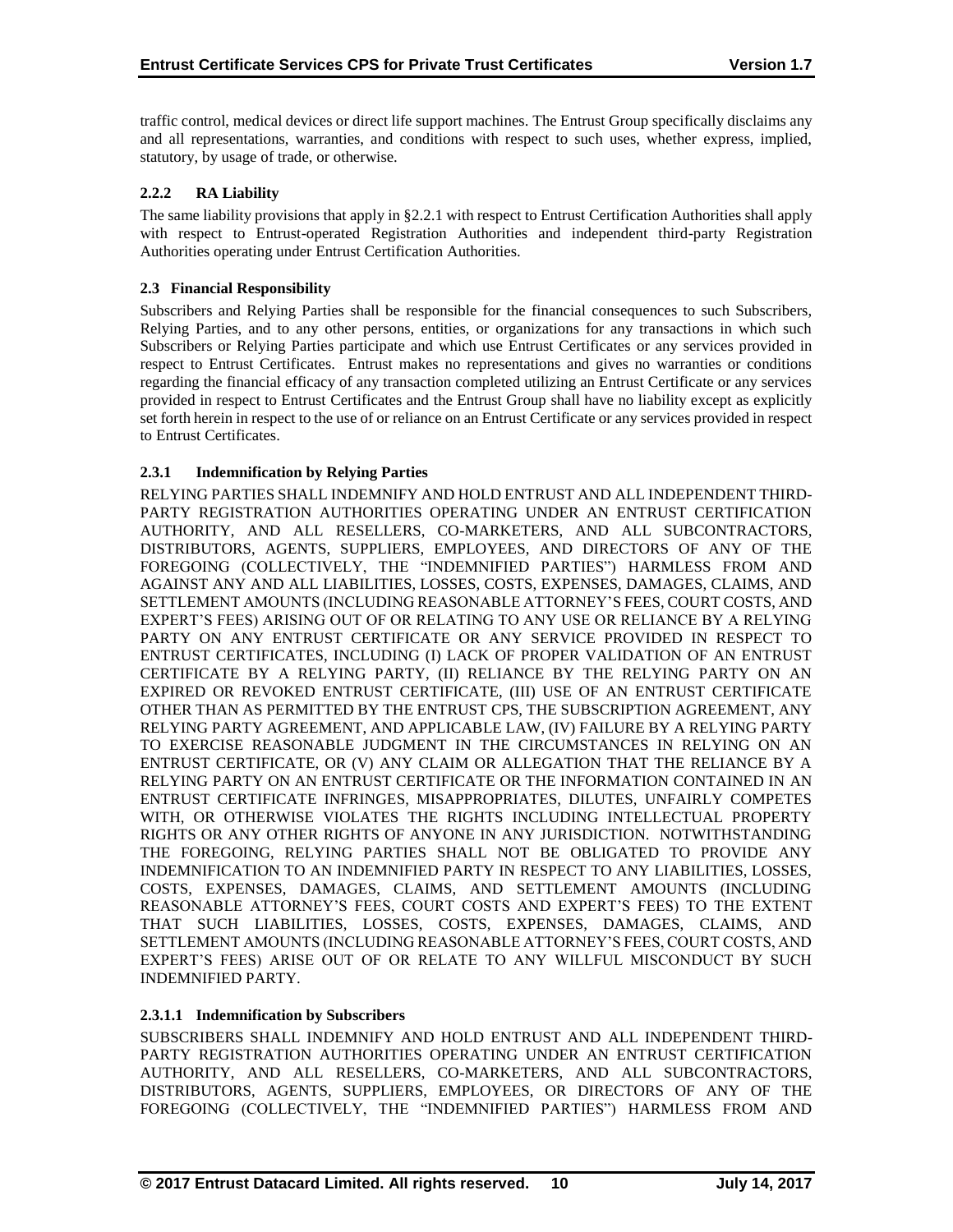AGAINST ANY AND ALL LIABILITIES, LOSSES, COSTS, EXPENSES, DAMAGES, CLAIMS, AND SETTLEMENT AMOUNTS (INCLUDING REASONABLE ATTORNEY'S FEES, COURT COSTS, AND EXPERT'S FEES) ARISING OUT OF OR RELATING TO ANY RELIANCE BY A RELYING PARTY ON ANY ENTRUST CERTIFICATE OR ANY SERVICE PROVIDED IN RESPECT TO ENTRUST CERTIFICATES, INCLUDING ANY (I) ERROR, MISREPRESENTATION OR OMISSION MADE BY A SUBSCRIBER IN USING OR APPLYING FOR AN ENTRUST CERTIFICATE, (II) MODIFICATION MADE BY A SUBSCRIBER TO THE INFORMATION CONTAINED IN AN ENTRUST CERTIFICATE, (III) USE OF AN ENTRUST CERTIFICATE OTHER THAN AS PERMITTED BY THE ENTRUST CPS, THE SUBSCRIPTION AGREEMENT, ANY RELYING PARTY AGREEMENT, AND APPLICABLE LAW, (IV) FAILURE BY A SUBSCRIBER TO TAKE THE NECESSARY PRECAUTIONS TO PREVENT LOSS, DISCLOSURE, COMPROMISE OR UNAUTHORIZED USE OF THE PRIVATE KEY CORRESPONDING TO THE PUBLIC KEY IN SUCH SUBSCRIBER'S ENTRUST CERTIFICATE, OR (V) ALLEGATION THAT THE USE OF A SUBSCRIBER'S ENTRUST CERTIFICATE OR THE INFORMATION CONTAINED IN A SUBSCRIBER'S ENTRUST CERTIFICATE INFRINGES, MISAPPROPRIATES, DILUTES, UNFAIRLY COMPETES WITH, OR OTHERWISE VIOLATES THE RIGHTS INCLUDING INTELLECTUAL PROPERTY RIGHTS OR ANY OTHER RIGHTS OF ANYONE IN ANY JURISDICTION. NOTWITHSTANDING THE FOREGOING, A SUBSCRIBER SHALL NOT BE OBLIGATED TO PROVIDE ANY INDEMNIFICATION TO AN INDEMNIFIED PARTY IN RESPECT TO ANY LIABILITIES, LOSSES, COSTS, EXPENSES, DAMAGES, CLAIMS, AND SETTLEMENT AMOUNTS (INCLUDING REASONABLE ATTORNEY'S FEES, COURT COSTS AND EXPERTS FEES) TO THE EXTENT THAT SUCH LIABILITIES, LOSSES, COSTS, EXPENSES, DAMAGES, CLAIMS, AND SETTLEMENT AMOUNTS (INCLUDING REASONABLE ATTORNEY'S FEES, COURT COSTS, AND EXPERT'S FEES) ARISE OUT OF OR RELATE TO ANY WILLFUL MISCONDUCT BY SUCH INDEMNIFIED PARTY.

## **2.3.2 Fiduciary Relationships**

Nothing contained in this Entrust CPS, or in any Subscription Agreement, or any Relying Party Agreement shall be deemed to constitute the Entrust Group as the fiduciary, partner, agent, trustee, or legal representative of any Applicant, Subscriber, Relying Party or any other person, entity, or organization or to create any fiduciary relationship between the Entrust Group and any Subscriber, Applicant, Relying Party or any other person, entity, or organization, for any purpose whatsoever. Nothing in the Entrust CPS, or in any Subscription Agreement or any Relying Party Agreement shall confer on any Subscriber, Applicant, Relying Party, or any other third party, any authority to act for, bind, or create or assume any obligation or responsibility, or make any representation on behalf of the Entrust Group.

## **2.3.3 Administrative Processes**

No Stipulation.

## **2.4 Interpretation and Enforcement**

## **2.4.1 Governing Law**

Unless otherwise set out in in a Subscription Agreement or Relying Party Agreement, the laws of the Province of Ontario, Canada, excluding its conflict of laws rules, shall govern the construction, validity, interpretation, enforceability and performance of the Entrust CPS, all Subscription Agreements and all Relying Party Agreements. The application of the United Nations Convention on Contracts for the International Sale of Goods to the Entrust CPS, any Subscription Agreements, and any Relying Party Agreements is expressly excluded. Any dispute arising out of or in respect to the Entrust CPS, any Subscription Agreement, any Relying Party Agreement, or in respect to any Entrust Certificates or any services provided in respect to any Entrust Certificates that is not resolved by alternative dispute resolution, shall be brought in the provincial or federal courts sitting in Ottawa, Ontario, and each person, entity, or organization hereby agrees that such courts shall have personal and exclusive jurisdiction over such disputes. In the event that any matter is brought in a provincial or federal court, Applicants, Subscribers, and Relying Parties waive any right that such Applicants, Subscribers, and Relying Parties may have to a jury trial.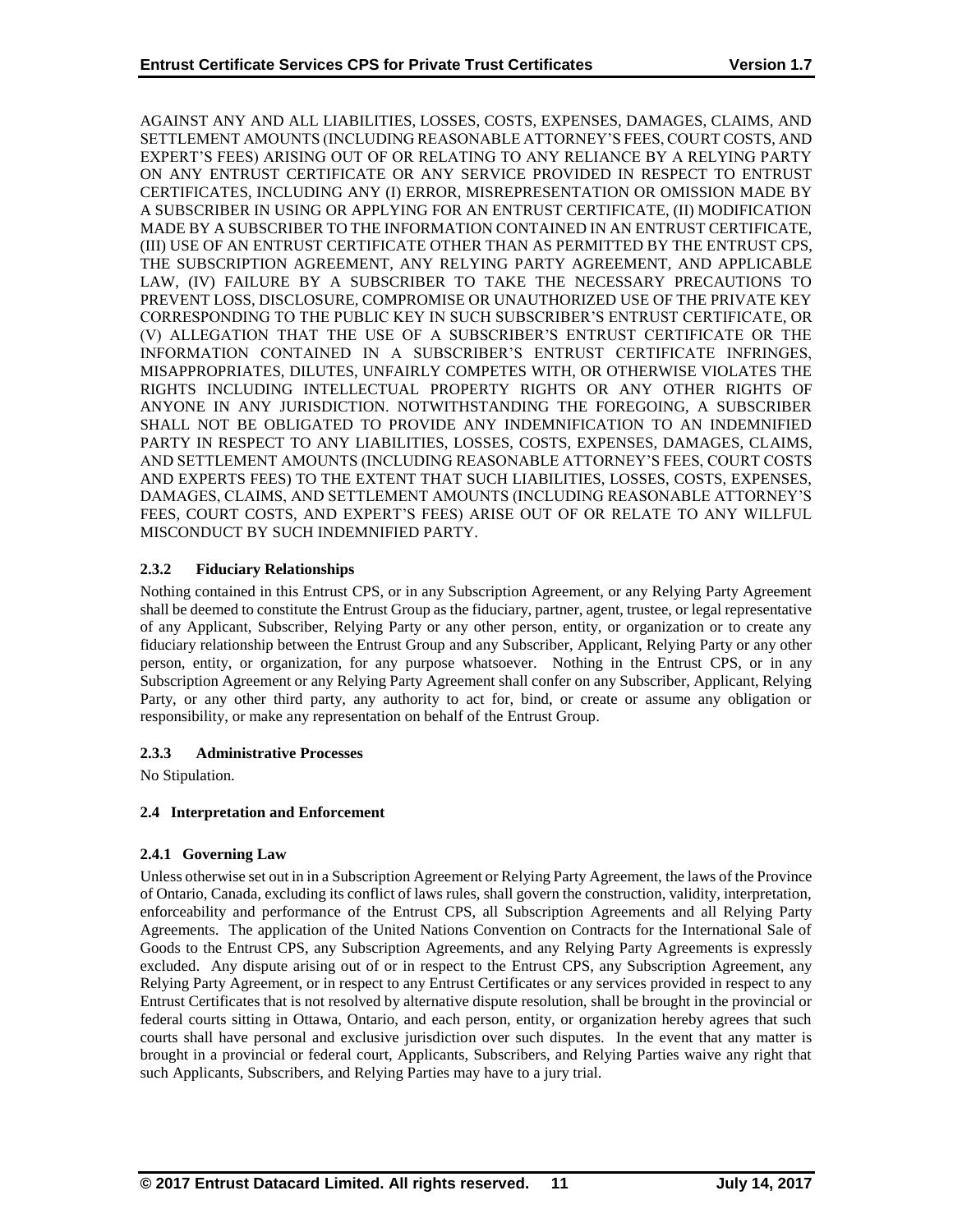## **2.4.1.1 Force Majeure**

The Entrust Group shall not be in default hereunder or liable for any losses, costs, expenses, liabilities, damages, claims, or settlement amounts arising out of or related to delays in performance or from failure to perform or comply with the terms of the Entrust CPS, any Subscription Agreement, or any Relying Party Agreement due to any causes beyond its reasonable control, which causes include acts of God or the public enemy, riots and insurrections, war, accidents, fire, strikes and other labor difficulties (whether or not Entrust is in a position to concede to such demands), embargoes, judicial action, failure or default of any superior certification authority, lack of or inability to obtain export permits or approvals, necessary labor, materials, energy, utilities, components or machinery, acts of civil or military authorities.

## **2.4.1.2 Interpretation**

All references in this Entrust CPS to "Sections" refer to the sections of this Entrust CPS. As used in this Entrust CPS, neutral pronouns and any variations thereof shall be deemed to include the feminine and masculine and all terms used in the singular shall be deemed to include the plural, and vice versa, as the context may require. The words "hereof", "herein", and "hereunder" and other words of similar import refer to this Entrust CPS as a whole, as the same may from time to time be amended or supplemented, and not to any subdivision contained in this Entrust CPS. The word "including" when used herein is not intended to be exclusive and means "including, without limitation."

## **2.4.2 Severability, Survival, Merger, Notice**

## **2.4.2.1 Severability**

Whenever possible, each provision of the Entrust CPS, any Subscription Agreements, and any Relying Party Agreements shall be interpreted in such a manner as to be effective and valid under applicable law. If the application of any provision of the Entrust CPS, any Subscription Agreements, or any Relying Party Agreements or any portion thereof to any particular facts or circumstances shall be held to be invalid or unenforceable by an arbitrator or court of competent jurisdiction, then (i) the validity and enforceability of such provision as applied to any other particular facts or circumstances and the validity of other provisions of the Entrust CPS, any Subscription Agreements, or any Relying Party Agreements shall not in any way be affected or impaired thereby, and (ii) such provision shall be enforced to the maximum extent possible so as to effect its intent and it shall be reformed without further action to the extent necessary to make such provision valid and enforceable.

**FOR GREATER CERTAINTY, IT IS EXPRESSLY UNDERSTOOD AND AGREED THAT EVERY PROVISION OF THE ENTRUST CPS, ANY SUBSCRIPTION AGREEMENTS, OR ANY RELYING PARTY AGREEMENTS THAT DEAL WITH (I) LIMITATION OF LIABILITY OR DAMAGES, (II) DISCLAIMERS OF REPRESENTATIONS, WARRANTIES, CONDITIONS, OR LIABILITIES, OR (III) INDEMNIFICATION, IS EXPRESSLY INTENDED TO BE SEVERABLE FROM ANY OTHER PROVISIONS OF THE ENTRUST CPS, ANY SUBSCRIPTION AGREEMENTS, OR ANY RELYING PARTY AGREEMENTS AND SHALL BE SO INTERPRETED AND ENFORCED.**

#### **2.4.2.2 Survival**

The provisions of the section entitled "Definitions" and sections 2.1.3.1, 2.1.4.1, 2.2, 2.3, 2.4, 2.8, 2.9, 3.1.5, 3.1.6, 4.6 and 8.1 shall survive termination or expiration of the Entrust CPS, any Subscription Agreements, and any Relying Party Agreements. All references to sections that survive termination of the Entrust CPS, any Subscription Agreements, and any Relying Party Agreements, shall include all sub-sections of such sections. All payment obligations shall survive any termination or expiration of the Entrust CPS, any Subscription Agreements, and any Relying Party Agreements.

#### **2.4.2.3 Merger**

The Entrust CPS, the Subscription Agreements, and the Relying Party Agreements state all of the rights and obligations of the Entrust Group, any Applicant, Subscriber, or Relying Party and any other persons, entities, or organizations in respect to the subject matter hereof and thereof and such rights and obligations shall not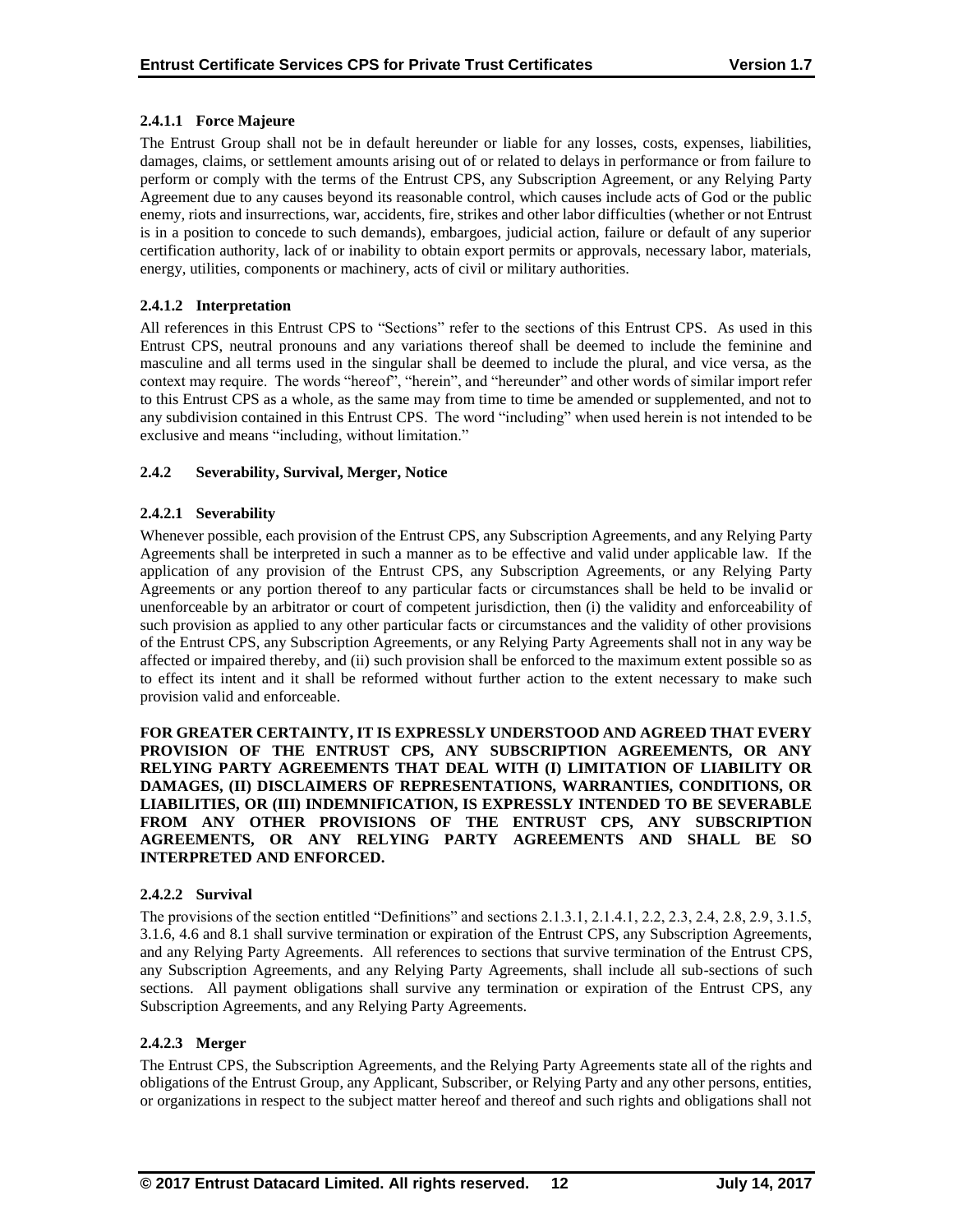be augmented or derogated by any prior agreements, communications, or understandings of any nature whatsoever whether oral or written. The rights and obligations of the Entrust Group may not be modified or waived orally and may be modified only in a writing signed or authenticated by a duly authorized representative of Entrust.

## **2.4.2.4 Conflict of Provisions**

In the event of any inconsistency between the provisions of this Entrust CPS and the provisions of any Subscription Agreement or any Relying Party Agreement, the terms and conditions of this Entrust CPS shall govern.

## **2.4.2.5 Waiver**

The failure of Entrust to enforce, at any time, any of the provisions of this Entrust CPS, a Subscription Agreement with Entrust, or a Relying Party Agreement with Entrust or the failure of Entrust to require, at any time, performance by any Applicant, Subscriber, Relying Party or any other person, entity, or organization of any of the provisions of this Entrust CPS, a Subscription Agreement with Entrust, or a Relying Party Agreement with Entrust, shall in no way be construed to be a present or future waiver of such provisions, nor in any way affect the ability of Entrust to enforce each and every such provision thereafter. The express waiver by Entrust of any provision, condition, or requirement of this Entrust CPS, a Subscription Agreement with Entrust, or a Relying Party Agreement with Entrust shall not constitute a waiver of any future obligation to comply with such provision, condition, or requirement. The failure of an independent third-party Registration Authority or Reseller operating under an Entrust Certification Authority ("Registration Authority") to enforce, at any time, any of the provisions of a this Entrust CPS, any Subscription Agreement with such Registration Authority, or any Relying Party Agreement with such Registration Authority or the failure to require by such Registration Authority, at any time, performance by any Applicant, Subscriber, Relying Party or any other person, entity, or organization of this Entrust CPS, any Subscription Agreement with such Registration Authority, or any Relying Party Agreement with such Registration Authority shall in no way be construed to be a present or future waiver of such provisions, nor in any way affect the ability of such Registration Authority to enforce each and every such provision thereafter. The express waiver by a Registration Authority of any provision, condition, or requirement of a Subscription Agreement with such Registration Authority or a Relying Party Agreement with such Registration Authority shall not constitute a waiver of any future obligation to comply with such provision, condition, or requirement.

## **2.4.2.6 Notice**

Any notice to be given by a Subscriber, Applicant, or Relying Party to Entrust under this Entrust CPS, a Subscription Agreement, or a Relying Party Agreement shall be given in writing to the address specified in §1.4 by prepaid receipted mail, facsimile, or overnight courier, and shall be effective as follows (i) in the case of facsimile or courier, on the next Business Day, and (ii) in the case of receipted mail, five (5) Business Days following the date of deposit in the mail. Any notice to be given by Entrust under the Entrust CPS, any Subscription Agreement, or any Relying Party Agreement shall be given by email or by facsimile or courier to the last address, email address or facsimile number for the Subscriber on file with Entrust. In the event of notice by email, the notice shall become effective on the next Business Day. In the event of notice by prepaid receipted mail, facsimile, or overnight courier, notice shall become effective as specified in (i) or (ii), depending on the means of notice utilized.

## **2.4.2.7 Assignment**

Entrust Certificates and the rights granted under the Entrust CPS, any Subscription Agreement, or any Relying Party Agreement are personal to the Applicant, Subscriber, or Relying Party that entered into the Subscription Agreement or Relying Party Agreement and cannot be assigned, sold, transferred, or otherwise disposed of, whether voluntarily, involuntarily, by operation of law, or otherwise, without the prior written consent of Entrust or the Registration Authority under an Entrust Certification Authority with which such Applicant, Subscriber, or Relying Party has contracted. Any attempted assignment or transfer without such consent shall be void and shall automatically terminate such Applicant's, Subscriber's or Relying Party's rights under the Entrust CPS, any Subscription Agreement, or any Relying Party Agreement. Entrust may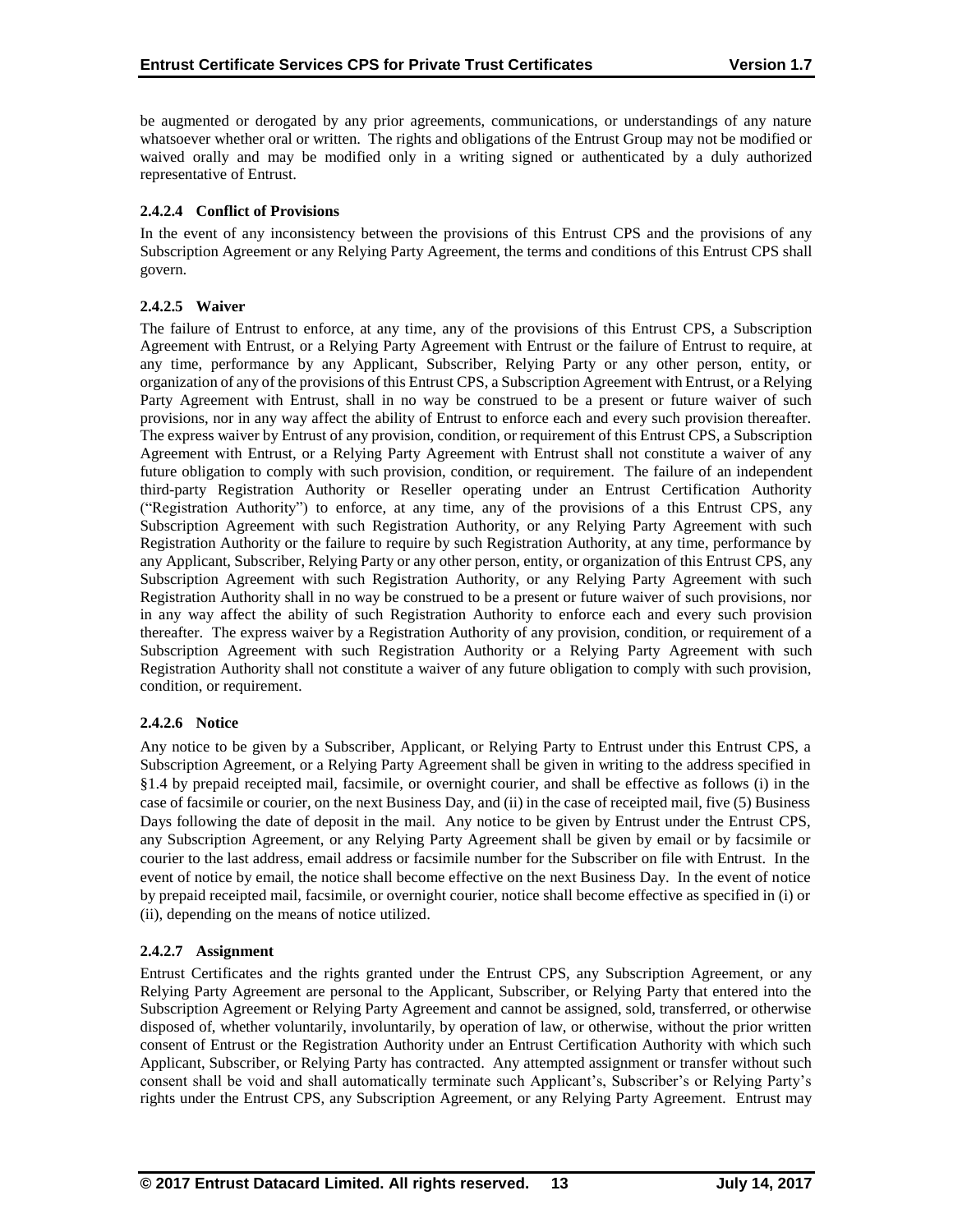assign, sell, transfer, or otherwise dispose of the Entrust CPS, any Subscription Agreements, or any Relying Party Agreements together with all of its rights and obligations under the Entrust CPS, any Subscription Agreements, and any Relying Party Agreements (i) to an Affiliate, or (ii) as part of a sale, merger, or other transfer of all or substantially all the assets or stock of the business of Entrust to which the Entrust CPS, the Subscription Agreements, and Relying Party Agreements relate. Subject to the foregoing limits, this Agreement shall be binding upon and shall inure to the benefit of permitted successors and assigns of Entrust, any third-party Registration Authorities operating under the Entrust Certification Authorities, Applicants, Subscribers, and Relying Parties, as the case may be.

## **2.4.3 Dispute Resolution Procedures**

Any disputes between a Subscriber or an Applicant and Entrust or any third-party Registration Authorities operating under the Entrust Certification Authorities, or a Relying Party and Entrust or any third-party Registration Authorities operating under the Entrust Certification Authorities, shall be submitted to mediation in accordance with the Commercial Mediation Rules of the American Arbitration Association which shall take place in English in Ottawa, Ontario. In the event that a resolution to such dispute cannot be achieved through mediation within thirty (30) days, the dispute shall be submitted to binding arbitration. The arbitrator shall have the right to decide all questions of arbitrability. The dispute shall be finally settled by arbitration in accordance with the rules of the American Arbitration Association, as modified by this provision. Such arbitration shall take place in English in Ottawa, Ontario, before a sole arbitrator appointed by the American Arbitration Association (AAA) who shall be appointed by the AAA from its Technology Panel and shall be reasonably knowledgeable in electronic commerce disputes. The arbitrator shall apply the laws of the Province of Ontario, without regard to its conflict of laws provisions, and shall render a written decision within thirty (30) days from the date of close of the arbitration hearing, but no more than one (1) year from the date that the matter was submitted for arbitration. The decision of the arbitrator shall be binding and conclusive and may be entered in any court of competent jurisdiction. In each arbitration, the prevailing party shall be entitled to an award of all or a portion of its costs in such arbitration, including reasonable attorney's fees actually incurred. Nothing in the Entrust CPS, or in any Subscription Agreement, or any Relying Party Agreement shall preclude Entrust or any third-party Registration Authorities operating under the Entrust Certification Authorities from applying to any court of competent jurisdiction for temporary or permanent injunctive relief, without breach of this §2.4.3 and without any abridgment of the powers of the arbitrator, with respect to any (i) alleged Compromise that affects the integrity of an Entrust Certificate, or (ii) alleged breach of the terms and conditions of the Entrust CPS, any Subscription Agreement, or any Relying Party Agreement. The institution of any arbitration or any action shall not relieve an Applicant, Subscriber or Relying Party of its obligations under the Entrust CPS, any Subscription Agreement, or any Relying Party Agreement.

#### **2.4.3.1 Limitation Period on Arbitrations and Actions**

Any and all arbitrations or legal actions in respect to a dispute that is related to an Entrust Certificate or any services provided in respect to an Entrust Certificate shall be commenced prior to the end of one (1) year after (i) the expiration or revocation of the Entrust Certificate in dispute, or (ii) the date of provision of the disputed service or services in respect to the Entrust Certificate in dispute, whichever is sooner. If any arbitration or action in respect to a dispute that is related to an Entrust Certificate or any service or services provided in respect to an Entrust Certificate is not commenced prior to such time, any party seeking to institute such an arbitration or action shall be barred from commencing or proceeding with such arbitration or action.

#### **2.5 Fees**

The fees for services provided by Entrust in respect to Entrust Certificates are set forth in the Entrust Repository. These fees are subject to change, and any such changes shall become effective immediately after posting in the Entrust Repository. The fees for services provided by independent third-party Registration Authorities, Resellers and Co-marketers in respect to Entrust Certificates are set forth on the web sites operated by such Registration Authorities, Resellers and Co-marketers. These fees are subject to change, and any such changes shall become effective immediately after posting in such web sites.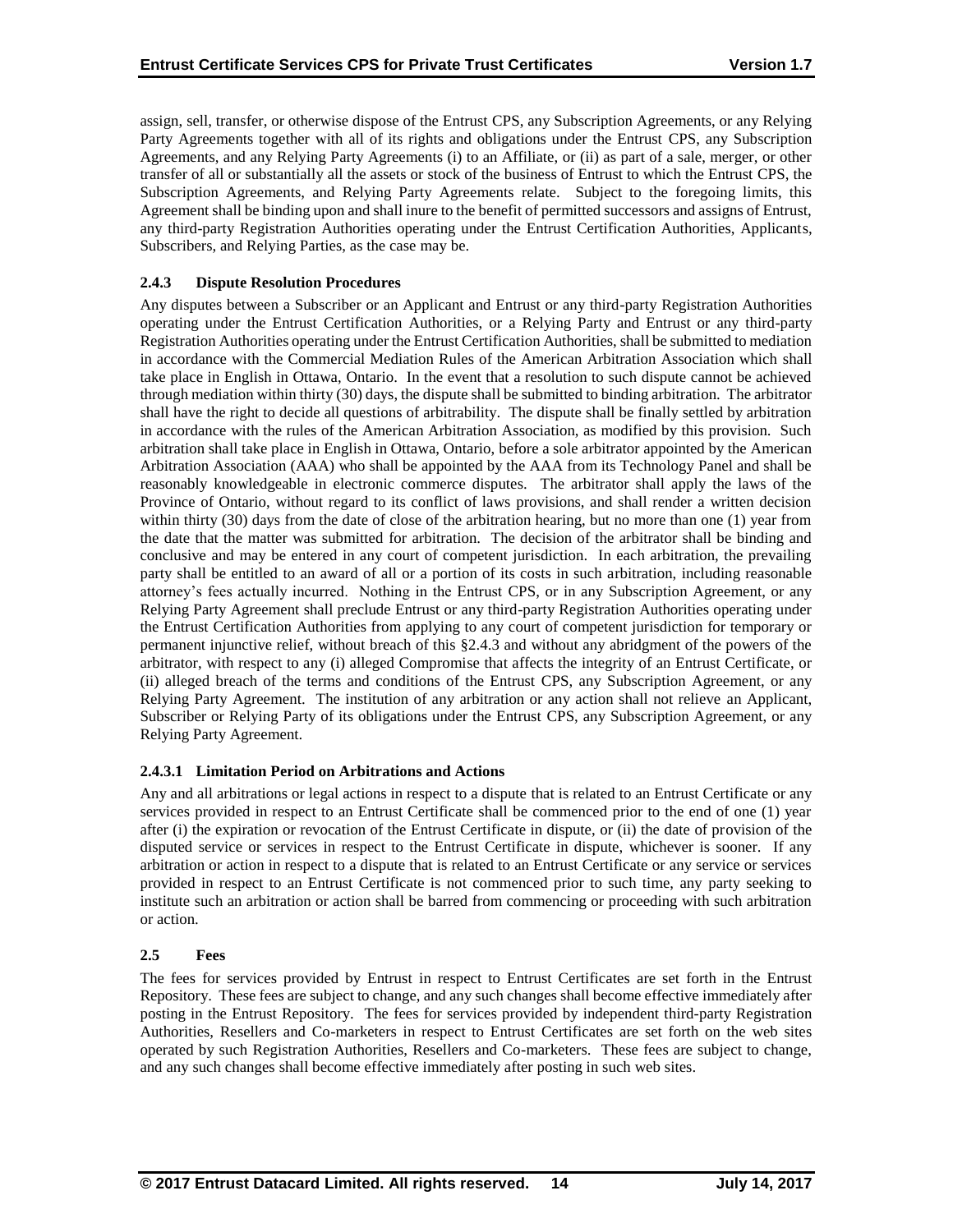## **2.5.1 Certificate Issuance or Renewal Fees**

See the Entrust Repository for the fees charged by Entrust. See the web sites operated by Registration Authorities operating under the Entrust Certification Authorities, Resellers, and Co-marketers for the fees charged by such Registration Authorities, Resellers, and Co-marketers.

## **2.5.2 Certificate Access Fees**

See the Entrust Repository for the fees charged by Entrust. See the web sites operated by Registration Authorities operating under the Entrust Certification Authorities, Resellers, and Co-marketers for the fees charged by such Registration Authorities, Resellers, and Co-marketers.

## **2.5.3 Revocation or Status Information Access Fees**

See the Entrust Repository for the fees charged by Entrust. See the web sites operated by Registration Authorities operating under the Entrust Certification Authorities, Resellers, and Co-marketers for the fees charged by such Registration Authorities, Resellers, and Co-marketers.

## **2.5.4 Fees for Other Services such as Policy Information**

See the Entrust Repository for the fees charged by Entrust. See the web sites operated by Registration Authorities operating under the Entrust Certification Authorities, Resellers, and Co-marketers for the fees charged by such Registration Authorities, Resellers, and Co-marketers.

## **2.5.5 Refund Policy**

Neither Entrust nor any Registration Authorities operating under the Entrust Certification Authorities nor any Resellers or Co-Marketers provide any refunds for Entrust Certificates or services provided in respect to Entrust Certificates.

#### **2.6 Publication and Repositories**

Entrust maintains the Entrust Repository to store various information related to Entrust Certificates and the operation of Entrust Certification Authorities, Entrust Registration Authorities, and third-party Registration Authorities operating under the Entrust Certification Authorities. The Entrust CPS and various other related information is published in the Entrust Repository. The Entrust CPS is also available from Entrust in hard copy upon request.

#### **2.6.1 Publication of CA Information**

The following Entrust Certificate information is published in the Entrust Repository:

- (i) the Entrust CPS;
- (ii) information and agreements regarding the subscription for and reliance on Entrust Certificates; and
- (iii) revocations of Entrust Certificates performed by an Entrust Certification Authority, published in a Certificate Revocation List (CRL).

The data formats used for Entrust Certificates and for Certificate Revocation Lists in the Entrust Repository are in accordance with the associated definitions in §7.

#### **2.6.2 Frequency of Publication**

The Entrust CPS may be re-issued and published in accordance with the policy set forth in §8.

#### **2.6.3 Access Controls**

The Entrust CPS is published in the Entrust Repository. The Entrust CPS will be available to all Applicants, Subscribers and Relying Parties, but may only be modified by the Entrust Policy Authority.

#### **2.6.4 Repositories**

The Entrust Certification Authorities maintain the Entrust Repositories to allow access to Entrust Certificaterelated and CRL information. The information in the Entrust Repositories is accessible through a web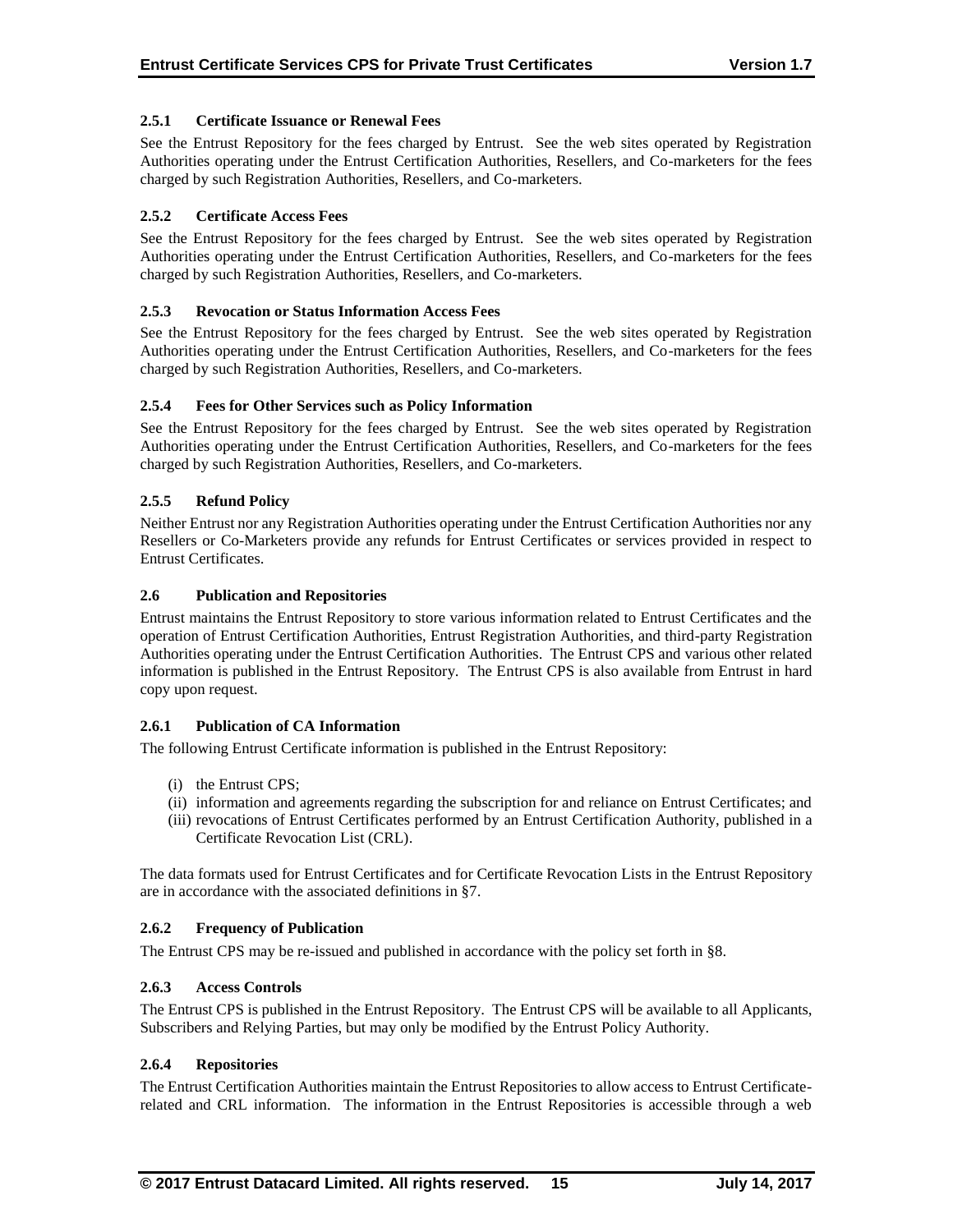interface and is periodically updated as set forth in this Entrust CPS. The Entrust Repositories are the only approved source for CRL and other information about Entrust Certificates.

## **2.7 Compliance Audit**

## **2.7.1 Frequency of Entity Compliance Audit**

Entrust Certification Authorities, Entrust-operated Registration Authorities, and independent third-party Registration Authorities operating under the Entrust Certification Authorities shall be audited once per calendar year for compliance with the practices and procedures set forth in the Entrust CPS. If the results of an audit report recommend remedial action, Entrust or the applicable independent third-party Registration Authority shall initiate corrective action within thirty (30) days of receipt of such audit report.

## **2.7.2 Identity/Qualifications of Auditor**

The compliance audit of Entrust Certification Authorities shall be performed by a certified public accounting firm with a demonstrated competency in the evaluation of Certification Authorities and Registration Authorities.

## **2.7.3 Auditor's Relationship to Audited Party**

The certified public accounting firm selected to perform the compliance audit for the Entrust Certification Authorities, Entrust-operated Registration Authorities, or independent third-party operated Registration Authorities under the Entrust Certification Authorities shall be independent from the entity being audited.

## **2.7.4 Topics Covered by Audit**

The compliance audit shall test compliance of Entrust Certification Authorities, Entrust-operated Registration Authorities, or independent third-party operated Registration Authorities under the Entrust Certification Authorities against the policies and procedures set forth in:

- i. the Entrust CPS; and
- ii. the WebTrust Program for Certification Authorities.

#### **2.7.5 Actions Taken as a Result of Deficiency**

Upon receipt of a compliance audit that identifies any deficiencies, the audited Entrust Certification Authority, Entrust-operated Registration Authority, or independent third-party operated Registration Authority under an Entrust Certification Authority shall use commercially reasonable efforts to correct any such deficiencies in an expeditious manner.

#### **2.7.6 Communication of Results**

The results of all compliance audits shall be communicated, in the case of Entrust Certification Authorities, to the Entrust Policy Authority, and, in the case of any Entrust-operated Registration Authorities under an Entrust Certification Authorities, to the Entrust Policy Authority, and in the case of third-party Registration Authorities operating under an Entrust Certification Authority, to the operational authority for such Registration Authority.

The results of the most recent compliance audit will be posted to the Repository.

#### **2.8 Confidentiality**

Neither Entrust nor any independent third-party Registration Authorities operating under the Entrust Certification Authorities, nor any Resellers or Co-Marketers shall disclose or sell Applicant or Subscriber names (or other information submitted by an Applicant or Subscriber when applying for an Entrust Certificate), except in accordance with this Entrust CPS, a Subscription Agreement, or a Relying Party Agreement. Entrust and all independent third-party Registration Authorities operating under the Entrust Certification Authorities, and all Resellers and Co-Marketers shall use a commercially reasonable degree of care to prevent such information from being used or disclosed for purposes other than those set forth in the Entrust CPS, a Subscription Agreement, or a Relying Party Agreement. Notwithstanding the foregoing,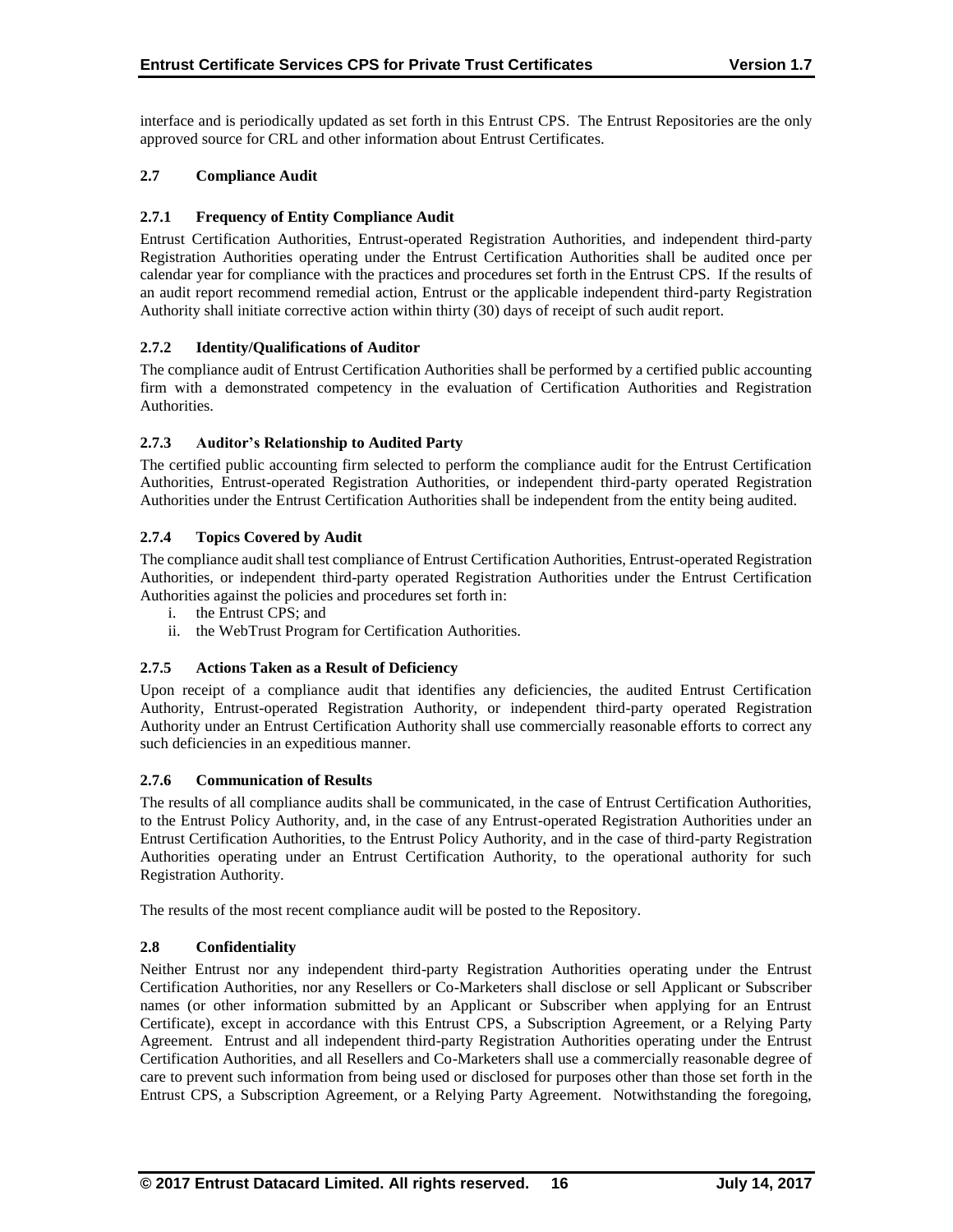Applicants and Subscribers acknowledge that some of the information supplied with an Entrust Certificate Application is incorporated into Entrust Certificates and that Entrust and all independent third-party Registration Authorities operating under the Entrust Certification Authorities, and all Resellers and Co-Marketers shall be entitled to make such information publicly available.

## **2.8.1 Types of Information to be Kept Confidential**

Information that is supplied by Applicants, Subscribers, or Relying Parties for the subscription for, use of, or reliance upon an Entrust Certificate, and which is not included in the information described in §2.8.2 below, shall be considered to be confidential. Entrust and independent third-party Registration Authorities under the Entrust Certification Authorities shall be entitled to disclose such information to any subcontractors or agents that are assisting Entrust in the verification of information supplied in Entrust Certificate Applications or that are assisting Entrust in the operation of the Entrust Certification Authorities or Entrust-operated Registration Authorities. Information considered to be confidential shall not be disclosed unless compelled pursuant to legal, judicial, or administrative proceedings, or otherwise required by law. Entrust and independent third-party Registration Authorities under the Entrust Certification Authorities shall be entitled to disclose information that is considered to be confidential to legal and financial advisors assisting in connection with any such legal, judicial, administrative, or other proceedings required by law, and to potential acquirors, legal counsel, accountants, banks and financing sources and their advisors in connection with mergers, acquisitions, or reorganizations.

## **2.8.2 Types of Information not Considered Confidential**

Information that is included in an Entrust Certificate or a Certificate Revocation List shall not be considered confidential. Information contained in the Entrust CPS shall not be considered confidential. Without limiting the foregoing, information that (i) was or becomes known through no fault of Entrust, an independent thirdparty Registration Authority under an Entrust Certification Authority, a Reseller, or a Co-marketer, (ii) was rightfully known or becomes rightfully known to Entrust, an independent third-party Registration Authority under the Entrust Certification Authority, a Reseller, or a Co-marketer without confidential or proprietary restriction from a source other than the Subscriber, (iii) is independently developed by Entrust, an independent third-party Registration Authority under an Entrust Certification Authority, a Reseller, or a Comarketer, or (iv) is approved by a Subscriber for disclosure, shall not be considered confidential.

## **2.8.3 Disclosure of Certificate Revocation/Suspension Information**

If an Entrust Certificate is revoked by an Entrust Certification Authority, a serial number will be included in the Certificate Revocation List entry for the revoked Entrust Certificate.

#### **2.8.4 Release to Law Enforcement Officials**

Entrust, independent third-party Registration Authorities under an Entrust Certification Authority, Resellers, and Co-marketers shall have the right to release information that is considered to be confidential to law enforcement officials in compliance with applicable law.

#### **2.8.5 Release as Part of Civil Discovery**

Entrust, independent third-party Registration Authorities under an Entrust Certification Authority, Resellers, and Co-marketers may disclose information that is considered confidential during the course of any arbitration, litigation, or any other legal, judicial, or administrative proceeding relating to such information. Any such disclosures shall be permissible provided that Entrust, the independent third-party Registration Authority, Reseller, or Co-marketer uses commercially reasonable efforts to obtain a court-entered protective order restricting the use and disclosure of any such information to the extent reasonably required for the purposes of such arbitration, litigation, or any other legal, judicial, or administrative proceeding.

#### **2.8.6 Disclosure Upon Owner's Request**

Entrust, independent third-party Registration Authorities under an Entrust Certification Authority, Resellers, and Co-marketers may disclose information provided to Entrust, such Registration Authority, Reseller or Comarketer, by an Applicant, a Subscriber, or a Relying Party upon request of such Applicant, Subscriber, or Relying Party.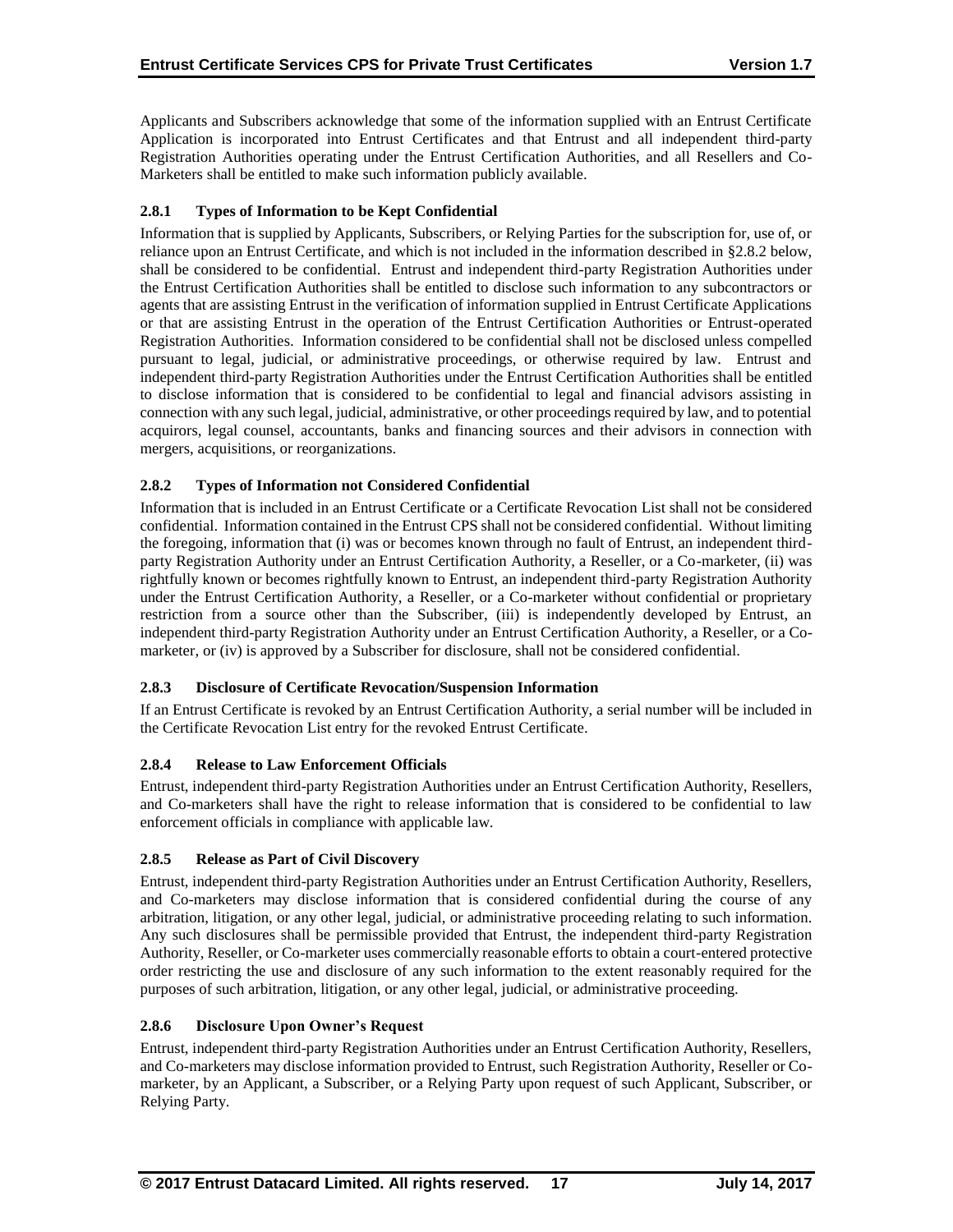## **2.8.7 Other Information Release Circumstances**

No stipulation.

## **2.9 Intellectual Property Rights**

Entrust retains all right, title, and interest (including all intellectual property rights), in, to and under all Entrust Certificates, except for any information that is supplied by an Applicant or a Subscriber and that is included in an Entrust Certificate, which information shall remain the property of the Applicant or Subscriber. All Applicants and Subscribers grant to Entrust and any Registration Authorities operating under the Entrust Certification Authorities a non-exclusive, worldwide, paid-up, royalty-free license to use, copy, modify, publicly display, and distribute such information, by any and all means and through any and all media whether now known or hereafter devised for the purposes contemplated under the Entrust CPS, the Subscriber's Subscription Agreement, and any Relying Party Agreements. Entrust and any Registration Authorities operating under the Entrust Certification Authorities shall be entitled to transfer, convey, or assign this license in conjunction with any transfer, conveyance, or assignment as contemplated in §2.4.2.7. Entrust grants to Subscribers and Relying Parties a non-exclusive, non-transferable license to use, copy, and distribute Entrust Certificates, subject to such Entrust Certificates being used as contemplated under the Entrust CPS, the Subscriber's Subscription Agreement, and any Relying Party Agreements, and further provided that such Entrust Certificates are reproduced fully and accurately and are not published in any publicly available database, repository, or directory without the express written permission of Entrust. Except as expressly set forth herein, no other right is or shall be deemed to be granted, whether by implication, estoppel, inference or otherwise. Subject to availability, Entrust may in its discretion make copies of one or more Cross Certificate(s) available to Subscribers for use solely with the Entrust Certificate issued to such Subscribers. Entrust retains all right, title, and interest (including all intellectual property rights), in, to and under the Cross Certificate(s).

Entrust grants permission to reproduce the Entrust CPS provided that (i) the copyright notice on the first page of this Entrust CPS is retained on any copies of the Entrust CPS, and (ii) the Entrust CPS is reproduced fully and accurately. Entrust retains all right, title, and interest (including all intellectual property rights), in, to and under the Entrust CPS.

In no event shall the Entrust Group be liable to any Applicants, Subscribers, or Relying Parties or any other third parties for any losses, costs, liabilities, expenses, damages, claims, or settlement amounts arising from or relating to claims of infringement, misappropriation, dilution, unfair competition, or any other violation of any patent, trademark, copyright, trade secret, or any other intellectual property or any other right of person, entity, or organization in any jurisdiction arising from or relating to any Entrust Certificate or arising from or relating to any services provided in relation to any Entrust Certificate.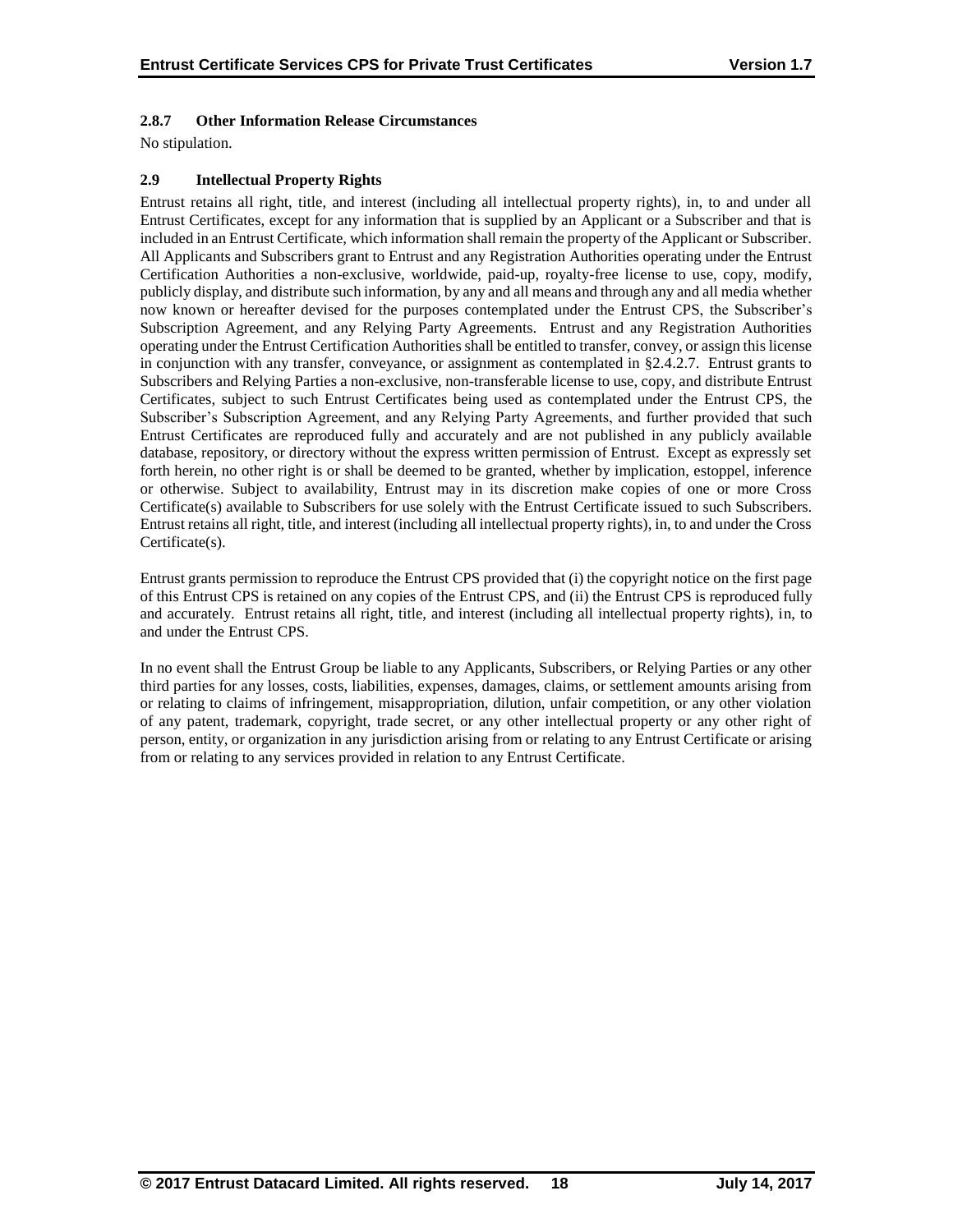## **3 Identification and Authentication**

## **3.1 Initial Registration**

Before issuing an Entrust Certificate, the Entrust Certification Authorities ensure that all Subject organization information in the Entrust Certificate conforms to the requirements of, and has been verified in accordance with the procedures prescribed in this CPS and matches the information confirmed and documented by the Registration Authority pursuant to its verification processes.

## **3.1.1 Types of Names**

#### Entrust Private SSL Certificates

The Subject names in an Entrust Private SSL Certificate comply with the X.501 Distinguished Name (DN) form. Entrust Certification Authorities shall use a single naming convention as set forth below. Each Entrust Private SSL Certificate shall contain the following information:

- (i) "Country Name" (C) which is the two-letter ISO 3166 code for the country in which the Applicant is located and plans to host the secure server on which the Applicant is intending to install the Entrust Private SSL Certificate;
- (ii) "Organization Name" (O) which is the name of the organization in the case of a corporation, partnership, or other entity. In the case of a sole proprietorship, the organization name can be the name of the Applicant;
- (iii) "Organizational Unit Name" (OU) which is an optional field. The OU field may be used to distinguish between different organizational groups within an organization (for example, to distinguish between human resources, marketing, and development);
- (iv) "Common Name" (CN) which is the fully qualified hostname or path used in the DNS of the secure server on which the Applicant is intending to install the Entrust Private SSL Certificate;
- (v) "State" (ST), which is the state or province of the organization's place of business, if applicable; and
- (vi) "Subject Alternative Name" (SAN), which is the fully qualified hostname or path used in the DNS of the secure server on which the Applicant is intending to install the Entrust Private SSL Certificate. There may be multiple SANs in each Entrust Private SSL Certificate.

#### Entrust Mobile Device Certificates

The Subject names in an Entrust Mobile Device Certificate comply with the X.501 Distinguished Name (DN) form. Entrust Certification Authorities shall use a single naming convention as set forth below. Each Entrust Mobile Device Certificate shall contain the following information:

- (i) "Country Name" (C) which is the two-letter ISO 3166 code for the country in which the Applicant is located;
- (ii) "Organization Name" (O) which is the name of the organization in the case of a corporation, partnership, or other entity. In the case of a sole proprietorship, the organization name can be the name of the Applicant;
- (iii) "Organizational Unit Name" (OU) which is an optional field. The OU field may be used to distinguish between different organizational groups within an organization (for example, to distinguish between human resources, marketing, and development);
- (iv) "Common Name" (CN) which is a unique alpha-numeric identifier, Subscriber name, or a unique alpha-numeric identifier plus Subscriber name which has been approved by the Subscriber administration contact; and
- (v) Optionally, "Subject Alternative Name" (SAN) which is the email address of the Subscriber.

## **3.1.2 Need for Names to Be Meaningful**

The certificates issued pursuant to this CPS are meaningful only if the names that appear in the certificates can be understood and used by Relying Parties. Names used in the certificates must identify the person or object to which they are assigned in a meaningful way. CAs shall not issue certificates to the subscribers that contain domain names, IP addresses, DN, URL, and/or e-mail addresses that the subscribers do not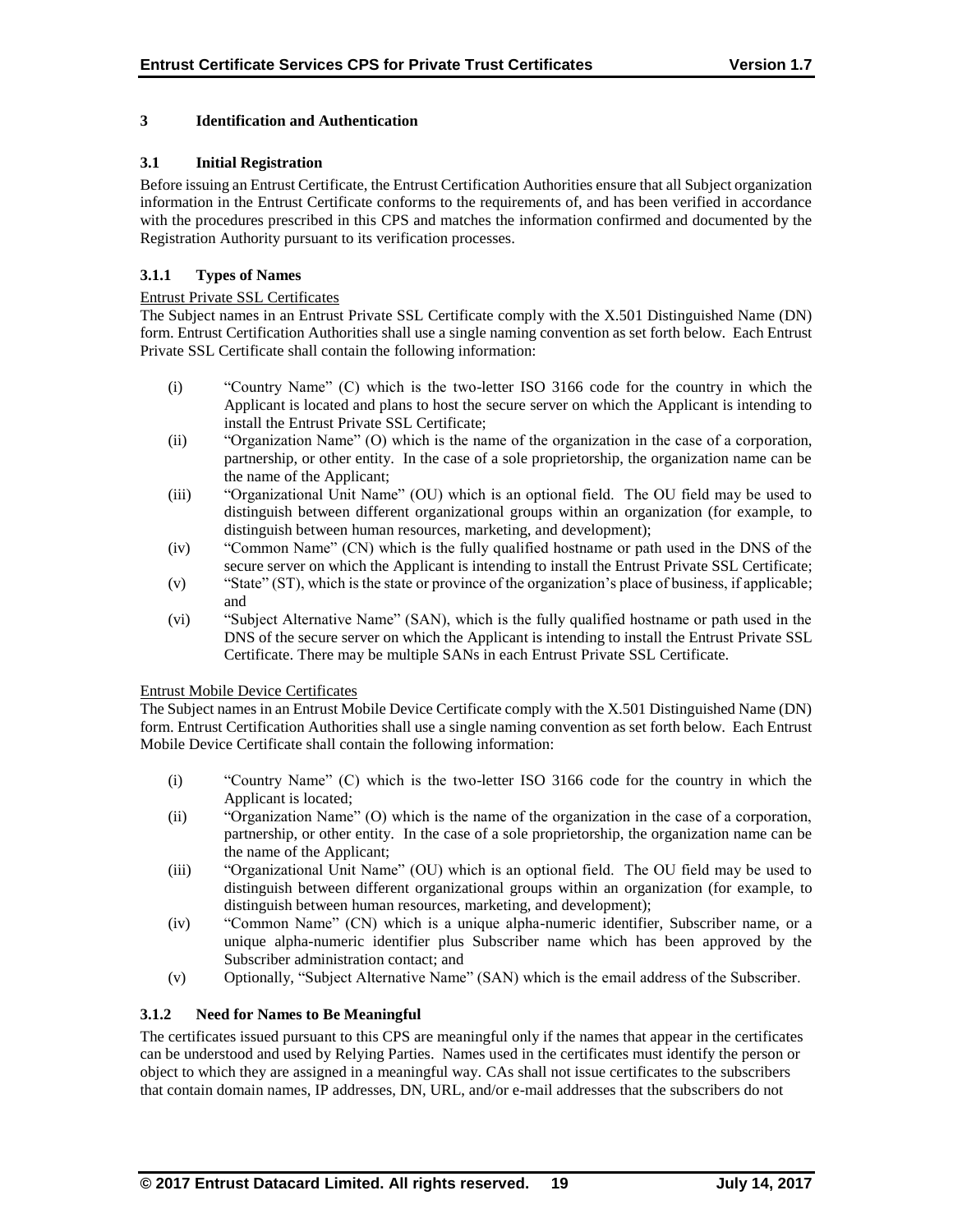legitimately own or control. Examples of fields and extensions where these names appear include subject DN and subject alternative names.

## Entrust Private SSL Certificates

The value of the Common Name to be used in an Entrust Private SSL Certificate shall be the Applicant's fully qualified hostname or path that is used in the DNS of the secure server on which the Applicant is intending to install the Entrust Private SSL Certificate.

## **3.1.3 Rules for Interpreting Various Name Forms**

Subject names for Entrust Certificates shall be interpreted as set forth in §3.1.1 and §3.1.2.

## **3.1.4 Uniqueness of Names**

Names shall be defined unambiguously for each Subject in an Entrust Repository. The Distinguished Name attribute will usually be unique to the Subject to which it is issued. Each Entrust Certificate shall be issued a unique serial number within the name space of the issuing Entrust Certification Authority.

## **3.1.5 Name Claim Dispute Resolution Procedure**

The Subject names in Entrust Certificates are issued on a "first come, first served" basis. By accepting a Subject name for incorporation into an Entrust Certificate, a Registration Authority operating under an Entrust Certification Authority does not determine whether the use of such information infringes upon, misappropriates, dilutes, unfairly competes with, or otherwise violates any intellectual property right or any other rights of any person, entity, or organization. The Entrust Certification Authorities and any Registration Authorities operating under the Entrust Certification Authorities neither act as an arbitrator nor provide any dispute resolution between Subscribers or between Subscribers and third-party complainants in respect to the use of any information in an Entrust Certificate. The Entrust CPS does not bestow any procedural or substantive rights on any Subscriber or third-party complainant in respect to any information in an Entrust Certificate. Neither the Entrust Certification Authorities nor any Registration Authorities operating under the Entrust Certification Authorities shall in any way be precluded from seeking legal or equitable relief (including injunctive relief) in respect to any dispute between Subscribers or between Subscribers and thirdparty complainants or in respect to any dispute between Subscribers and an Entrust Certification Authority or a Registration Authority operating under an Entrust Certification Authority or between a third-party complainant and an Entrust Certification Authority or a Registration Authority operating under an Entrust Certification Authority arising out of any information in an Entrust Certificate. Entrust Certification Authorities and Registration Authorities operating under Entrust Certification Authorities shall respectively have the right to revoke and the right to request revocation of Entrust Certificates upon receipt of a properly authenticated order from an arbitrator or court of competent jurisdiction requiring the revocation of an Entrust Certificate.

#### **3.1.6 Recognition, Authentication and Role of Trademarks**

An Entrust Certification Authority or a Registration Authority operating under an Entrust Certification Authority may, in certain circumstances, take action in respect to an Entrust Certificate containing information that possibly violates the trademark rights of a third-party complainant. In the event that a thirdparty complainant provides an Entrust Certification Authority or a Registration Authority operating under an Entrust Certification Authority with (i) a certified copy that is not more than three (3) months old of a trademark registration from the principal trademark office in any one of the United States, Canada, Japan, Australia or any of the member countries of the European Union, and further provided that such registration is still in full force and effect, and (ii) a copy of a prior written notice to the Subscriber of the Entrust Certificate in dispute, stating that the complainant believes that information in the Subscriber's Entrust Certificate violates the trademark rights of the complainant, and (iii) a representation by the complainant indicating the means of notice and basis for believing that such notice was received by the Subscriber of the Entrust Certificate in dispute, an Entrust Certification Authority or a Registration Authority operating under an Entrust Certification Authority may initiate the following actions. The Entrust Certification Authority or the Registration Authority operating under an Entrust Certification Authority may determine whether the issue date of the Subscriber's Entrust Certificate predates the registration date on the trademark registration provided by the complainant. If the date of issuance of the Subscriber's Certificate predates the trademark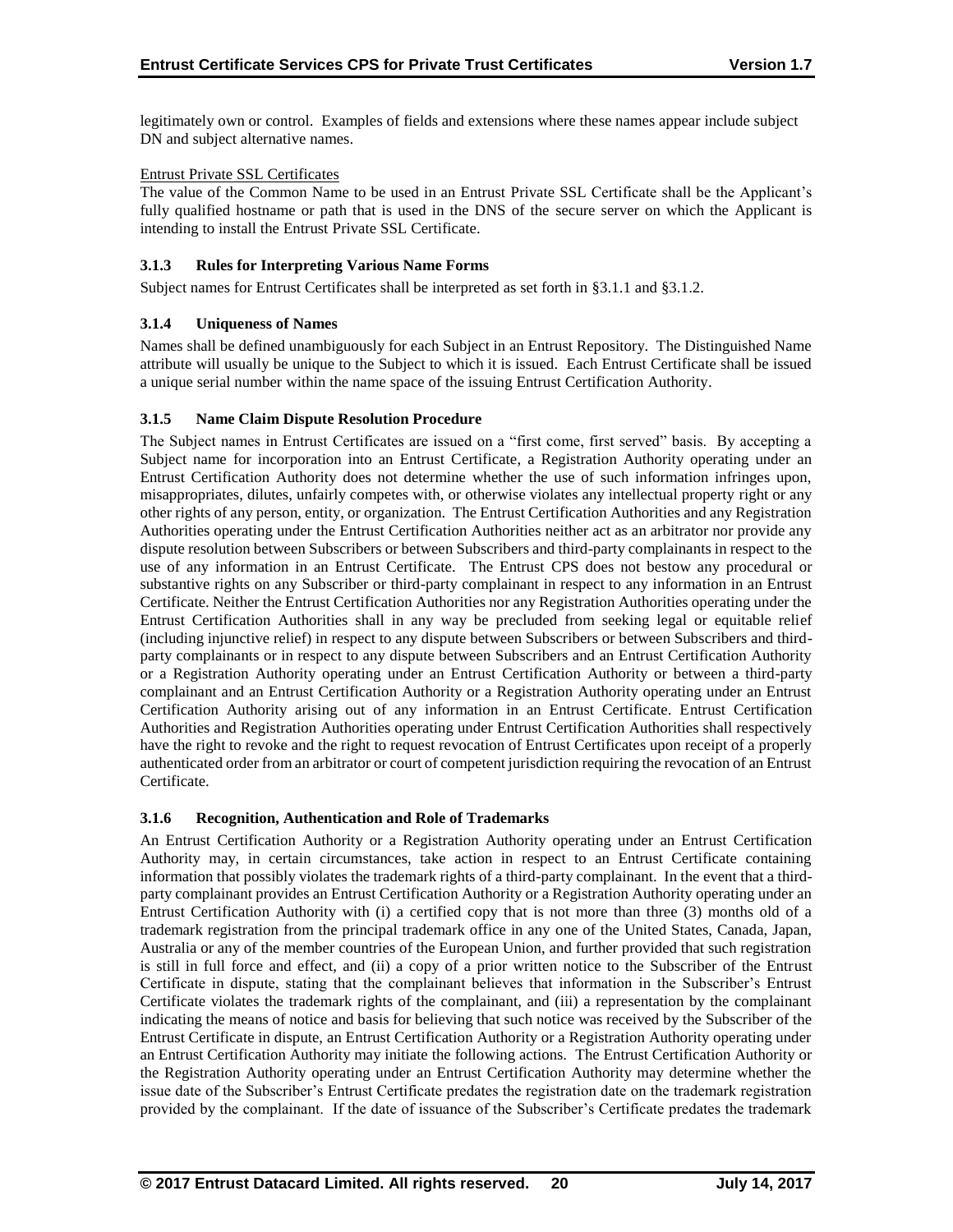registration date, the Entrust Certification Authority or the Registration Authority operating under the Entrust Certification Authority will take no further action unless presented with an authenticated order from an arbitrator or court of competent jurisdiction. If the date of issuance of the Entrust Certificate is after the registration date on the trademark registration provided by the complainant, the Entrust Certification Authority or the Registration Authority operating under the Entrust Certification Authority shall request that the Subscriber provide a proof of ownership for the Subscriber's own corresponding trademark registration from the principal trademark office in any one of the United States, Canada, Japan, Australia or any of the member countries of the European Union. If the Subscriber can provide a certified copy, as set forth above, that predates or was issued on the same date as the complainant's trademark registration, the Entrust Certification Authority or the Registration Authority operating under the Entrust Certification Authority will take no further action unless presented with an authenticated order from an arbitrator or court of competent jurisdiction. If the Subscriber does not respond within ten (10) Business Days, or if the date on the certified copy of the trademark registration provided by the Subscriber postdates the certified copy of the trademark registration provided by the complainant, the Entrust Certification Authority and the Registration Authorities operating under that Entrust Certification Authority respectively may revoke or may request revocation of the disputed Entrust Certificate.

If a Subscriber files litigation against a complainant, or if a complainant files litigation against a Subscriber, and such litigation is related to any information in an issued Entrust Certificate, and if the party instigating the litigation provides an Entrust Certification Authority or a Registration Authority operating under an Entrust Certification Authority with a copy of the file-stamped complaint or statement of claim, the Entrust Certification Authority will maintain the current status of the Entrust Certificate or the Registration Authority operating under the Entrust Certification Authority will request that the Entrust Certification Authority maintain the current status of the Entrust Certificate, subject to any requirements to change the status of such Entrust Certificate otherwise provided or required under this Entrust CPS, a Subscription Agreement, or any Relying Party Agreement. During any litigation, an Entrust Certification Authority will not revoke and a Registration Authority operating under an Entrust Certification Authority will not request revocation of an Entrust Certificate that is in dispute unless ordered by an arbitrator or a court of competent jurisdiction or as otherwise provided or required under this Entrust CPS, a Subscription Agreement, or any Relying Party Agreement. In the event of litigation as contemplated above, Entrust Certification Authorities and Registration Authorities operating under the Entrust Certification Authorities will comply with any directions by a court of competent jurisdiction in respect to an Entrust Certificate in dispute without the necessity of being named as a party to the litigation. If named as a party in any litigation in respect to an Entrust Certificate, Entrust and/or any third party operating a Registration Authority under an Entrust Certification Authority shall be entitled to take any action that it deems appropriate in responding to or defending such litigation. Any Subscriber or Relying Party that becomes involved in any litigation in respect to an Entrust Certificate shall remain subject to all of the terms and conditions of the Entrust CPS, the Subscriber's Subscription Agreement, and the Relying Party's Relying Party Agreement.

Registration Authorities operating under an Entrust Certification Authority shall notify the Entrust Certification Authority of any disputes of which such Registration Authority is aware and which relate to any information contained in an Entrust Certificate whose issuance was requested by such Registration Authority.

## **3.1.7 Method to Prove Possession of Private Key**

For Key Pairs generated by the Applicant, Entrust Certification Authorities perform proof of possession tests for CSRs created using reversible asymmetric algorithms (such as RSA) by validating the signature on the CSR submitted by the Applicant with the Entrust Certificate Application.

#### **3.1.8 Authentication of Organizational Identity**

Registration Authorities operating under the Entrust Certification Authorities shall perform a limited verification of any organizational identities that are submitted by an Applicant or Subscriber. Registration Authorities operating under the Entrust Certification Authorities shall determine whether the organizational identity, address, and domain name provided with an Entrust Certificate Application are consistent with information contained in third-party databases and/or governmental sources. The information and sources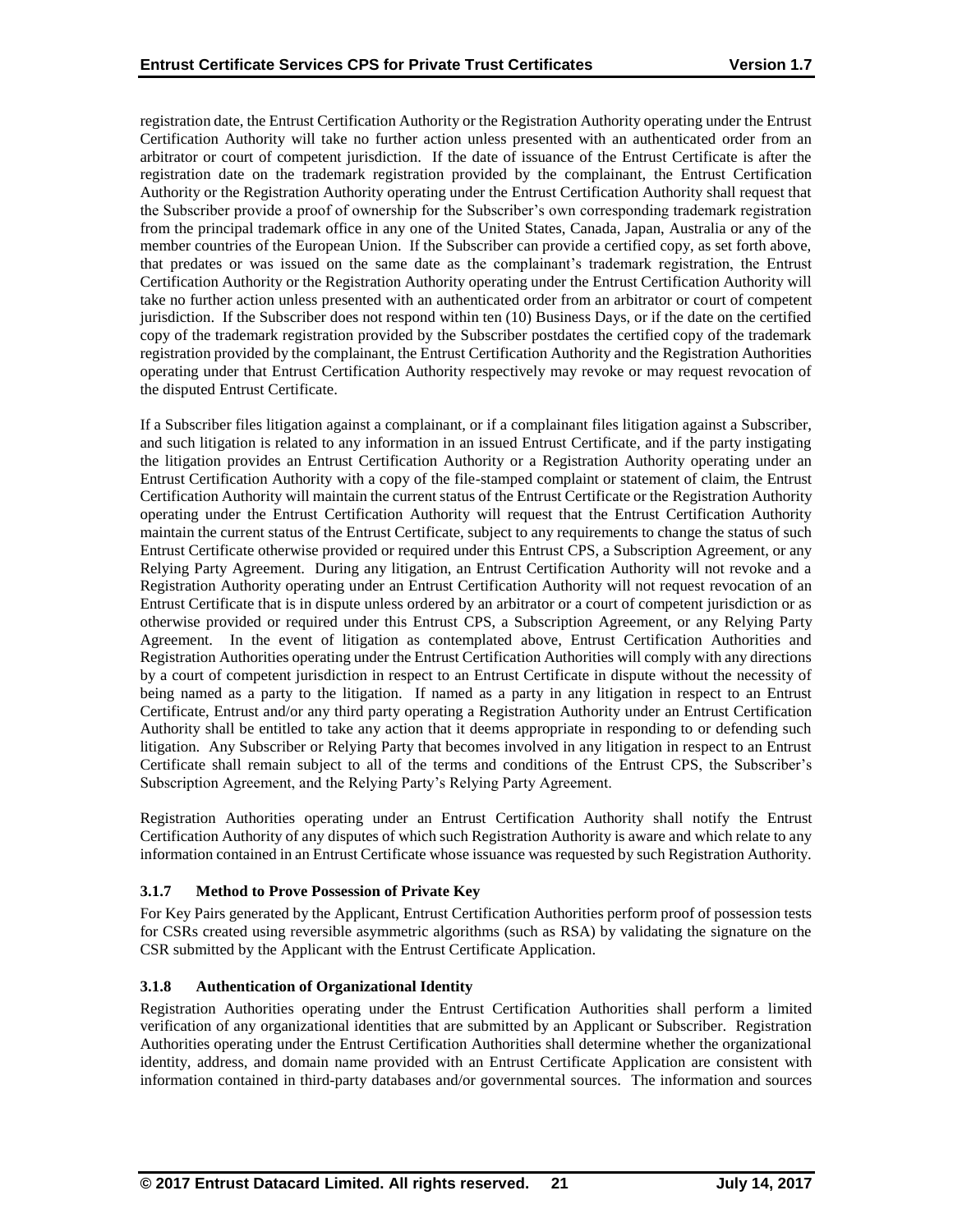used for the limited verification of Entrust Certificate Applications may vary depending on the jurisdiction of the Applicant or Subscriber.

In the case of organizational identities that are not registered with any governmental sources, Registration Authorities operating under the Entrust Certification Authorities shall use commercially reasonable efforts to confirm the existence of the organization. Such commercially reasonable efforts may include site visits or third-party attestation letter. Registration Authorities operating under the Entrust Certification Authorities shall comply with all verification practices mandated by the Entrust Policy Authority.

## **3.1.9 Authentication of Individual Identity**

Registration Authorities operating under the Entrust Certification Authorities shall use reasonable means to verify any individual identities that are submitted by an Applicant or Subscriber.

An individual identity shall be verified by using a legible copy, which discernibly shows the Applicant's face, of at least one currently valid government-issued photo ID (passport, driver's license, military ID, national ID, or equivalent document type). The copy shall be inspected for any indication of alteration or falsification.

The Applicant's address shall be verified using a trusted form of identification such as a government ID, utility bill, or bank or credit card statement. The same government-issued ID that was used to verify the Applicant's name may be relied upon.

The request shall be verified by contacting the Applicant using a phone number that was provided from a third-party.

#### **3.1.10 Authentication of Domain Name**

Entrust Private SSL Certificates may use Fully-Qualified Domain Names (FQDNs) or non-Fully-Qualified Domain Names.

#### **3.1.10.1 Fully-Qualified Domain Names**

Registration Authorities operating under the Entrust Certification Authorities shall use reasonable means to confirm the Applicant or Subscriber has control of the FQDN to be included in the Entrust Certificate. The Registration Authority shall use one of the following methods as defined in Section 3.2.2.4 of the Baseline Requirements:

- 1) Validating the Applicant as a Domain Contact
- 2) Email, Fax, SMS, or Postal Mail to Domain Contact
- 3) Phone Contact with Domain Contact
- 4) Constructed Email to Domain Contact
- 5) Reserved
- 6) Agreed-Upon Change to Website
- 7) DNS Change
- 8) IP Address
- 9) Reserved
- 10) Reserved

#### **3.1.10.2 Non-Fully-Qualified Domain Names**

Registration Authorities operating under the Entrust Certification Authorities shall allow non-FQDN to be used. Non-FQDNs can be multi-label name or reserved IP address.

Each non-FQDN shall be reserved for one Subscriber for each Entrust CA used to issue Entrust Private SSL Certificates.

## **3.1.11 Authentication of an IP Address**

Entrust Private SSL Certificates may use registered or reserved IP addresses.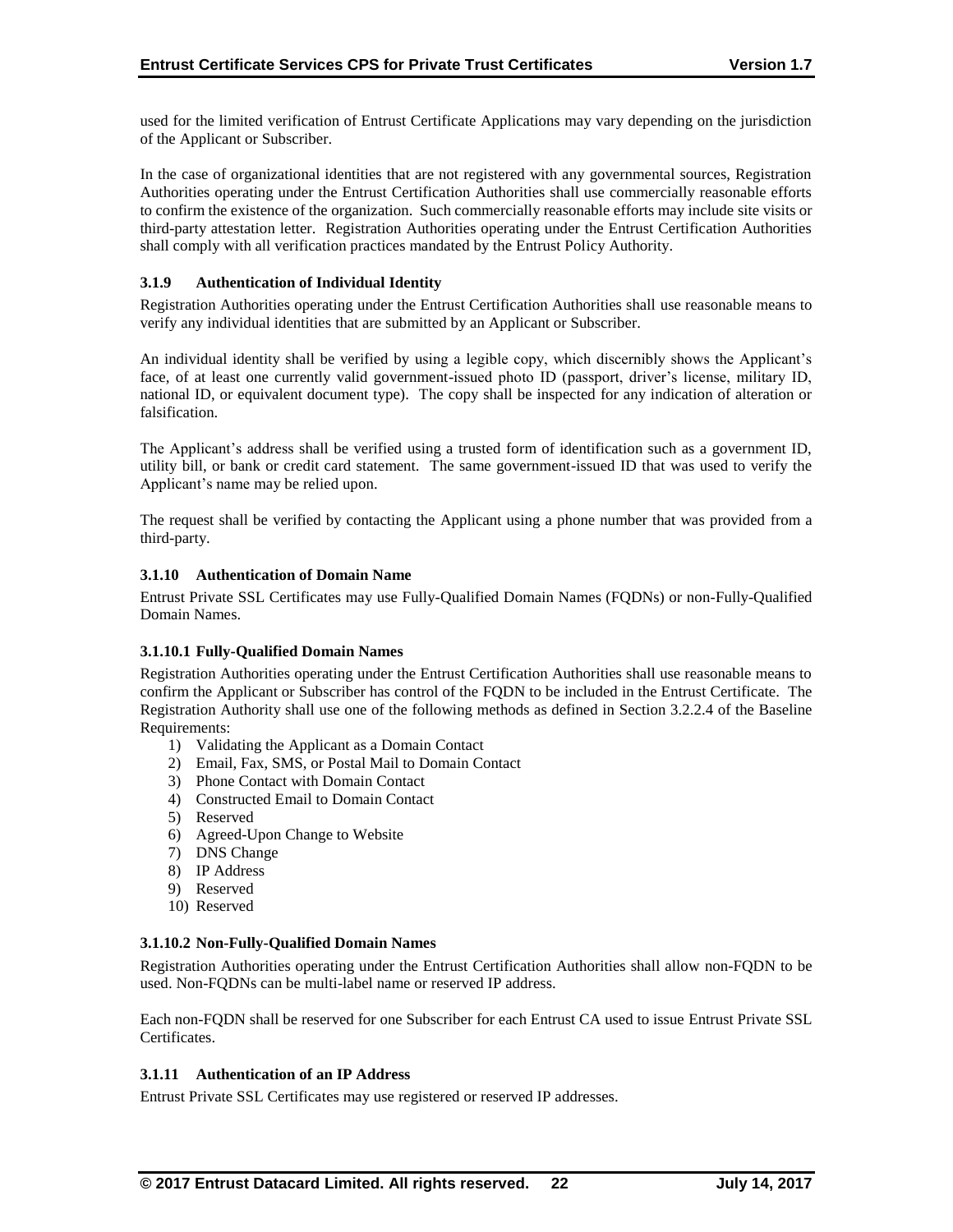Registration Authorities operating under the Entrust Certification Authorities shall use one of the methods defined in Section 3.2.2.5 of the Baseline Requirements to confirm the Applicant or Subscriber has control of the registered IP Address to be included in the Entrust Certificate.

Reserved IP addresses may be reserved for one Subscriber for each Entrust CA used to issue Entrust Private SSL Certificates.

## **3.1.12 Accuracy of Information**

To ensure the accuracy of the information and to ensure that no misleading information is included in the certificate, each verification shall be validated by a verification manager before the information can be used to issue a certificate.

## **3.2 Routine Rekey**

Each Entrust Certificate shall contain a Certificate expiration date. The reason for having an expiration date for a Certificate is to minimize the exposure of the Key Pair associated with the Certificate. For this reason, when processing a new Entrust Certificate Application, Entrust recommends that a new Key Pair be generated and that the new Public Key of this Key Pair be submitted with the Applicant's Entrust Certificate Application. If a Subscriber wishes to continue to use an Entrust Certificate beyond the expiry date for the current Entrust Certificate, the Subscriber must obtain a new Entrust Certificate and replace the Entrust Certificate that is about to expire. Subscribers submitting a new Entrust Certificate Application will be required to complete the initial application process, as described in §4.1.

The Registration Authority that processed the Subscriber's Entrust Certificate Application shall make a commercially reasonable effort to notify Subscribers of the pending expiration of their Entrust Certificate by sending an email to the technical contact listed in the corresponding Entrust Certificate Application. Upon expiration of an Entrust Certificate, the Subscriber shall immediately cease using such Entrust Certificate and shall remove such Entrust Certificate from any devices and/or software in which it has been installed.

For Entrust Certificates, the Subscriber may request a replacement certificate using an existing key pair.

## **3.3 Rekey After Revocation**

Entrust Certification Authorities and Registration Authorities operating under Entrust Certification Authorities do not renew Entrust Certificates that have been revoked. If a Subscriber wishes to use an Entrust Certificate after revocation, the Subscriber must apply for a new Entrust Certificate and replace the Entrust Certificate that has been revoked. In order to obtain another Entrust Certificate, the Subscriber shall be required to complete the initial application process, as described in §4.1. Upon revocation of an Entrust Certificate, the Subscriber shall immediately cease using such Entrust Certificate and shall remove such Entrust Certificate from any devices and/or software in which it has been installed.

#### **3.4 Revocation Request**

A Subscriber may request revocation of their Entrust Certificate at any time provided that the Subscriber can validate to the Registration Authority that processed the Subscriber's Entrust Certificate Application that the Subscriber is the person, organization, or entity to whom the Entrust Certificate was issued. The Registration Authority shall authenticate a request from a Subscriber for revocation of their Entrust Certificate by authenticating the Subscriber or confirming authorization of the Subscriber through a reliable method of communication. Upon receipt and confirmation of such information, the Registration Authority shall then process the revocation request as stipulated in §4.4.

Subscribers, Relying Parties, Application Software Suppliers, Anti-Malware Organizations and other third parties may report Certificate misuse or other types of fraud, compromise misuse or inappropriate conduct related to Certificates by contacting the Registration Authority or submitting notification through the online form, https://www.entrust.net/ev/misuse.cfm.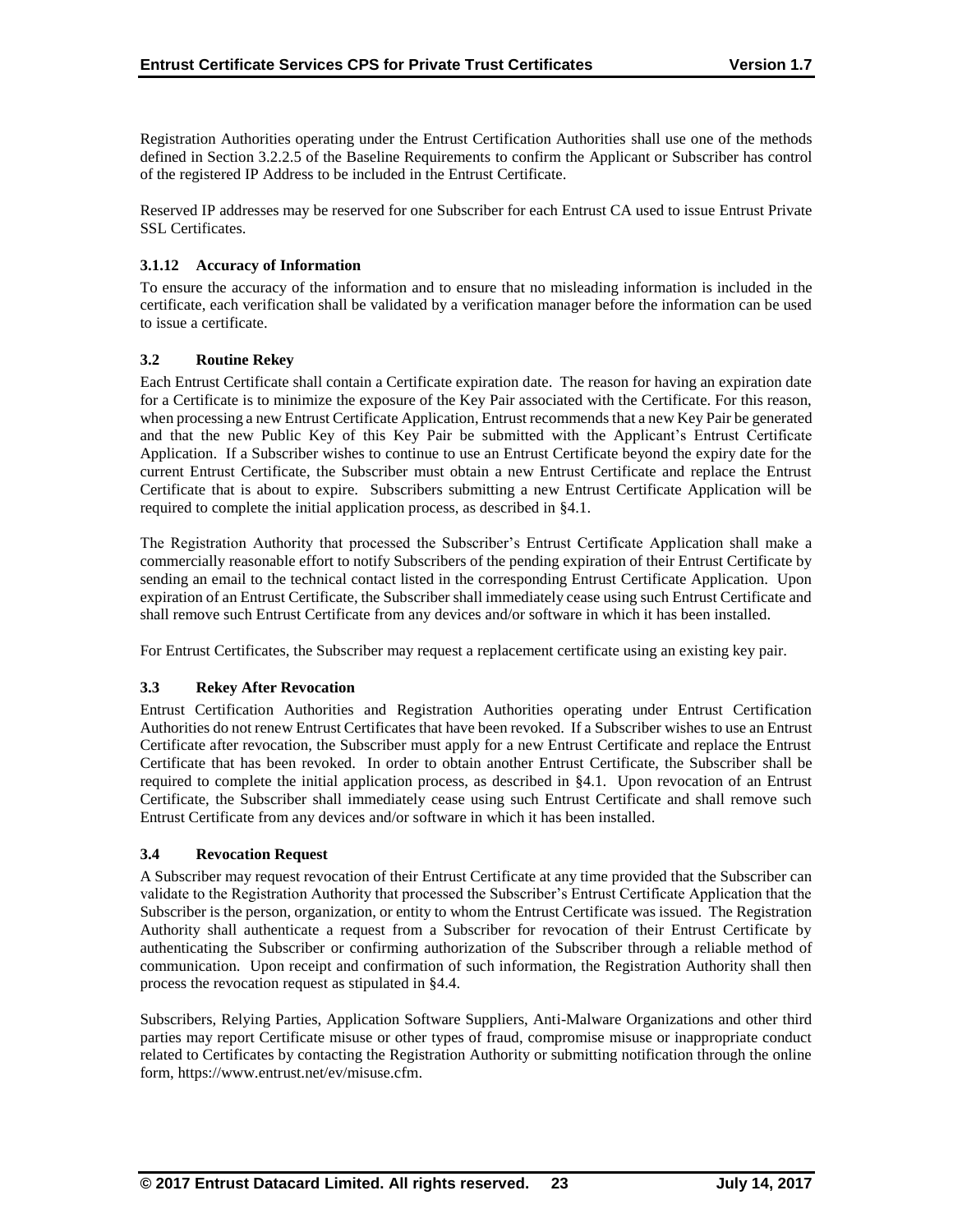## **4 Operational Requirements**

## **4.1 Certificate Application**

To obtain an Entrust Certificate, an Applicant must:

- (i) generate a secure and cryptographically sound Key Pair, if not generated by an Entrust Certification Authority
- (ii) agree to all of the terms and conditions of the Entrust CPS and the Subscription Agreement, and
- (iii) complete and submit an Entrust Certificate Application, providing all information requested by an Entrust-operated Registration Authority or by an independent third-party Registration Authority under an Entrust Certification Authority (a "Registration Authority") without any errors, misrepresentation, or omissions.

Upon an Applicant's completion of the Entrust Certificate Application and acceptance of the terms and conditions of this Entrust CPS and the Subscription Agreement, a Entrust-operated Registration Authority or an independent third-party Registration Authority operating under an Entrust Certification Authority shall follow the procedures described in §3.1.8 and §3.1.9 to perform limited verification of the information contained in the Entrust Certificate Application. If the verification performed by a Registration Authority is successful, the Registration Authority may, in its sole discretion, request the issuance to the Applicant of an Entrust Certificate from an Entrust Certification Authority. If a Registration Authority refuses to request the issuance of an Entrust Certificate, the Registration Authority shall (i) use commercially reasonable efforts to notify the Applicant by email of any reasons for refusal, and (ii) promptly refund any amounts that have been paid in connection with the Entrust Certificate Application.

In the event of successful verification of an Entrust Certificate Application, the Registration Authority shall submit a request to an Entrust Certification Authority for the issuance of an Entrust Certificate and shall notify the Applicant by email once an Entrust Certificate has been issued by the Entrust Certification Authority.

#### **4.1.1 Certification Authority Authorization**

No stipulation

## **4.2 Certificate Issuance**

After performing limited verification of the information provided by an Applicant with an Entrust Certificate Application, a Registration Authority operating under an Entrust Certification Authority may request that an Entrust Certification Authority issue an Entrust Certificate. Upon receipt of a request from a Registration Authority operating under an Entrust Certification Authority, the Entrust Certification Authority may generate and digitally sign an Entrust Certificate in accordance with the Certificate profile described in §7.

Upon issuance of an Entrust Certificate, neither Entrust nor any independent third-party Registration Authority operating under an Entrust Certification Authority, nor any Resellers or Co-marketers, or any subcontractors, distributors, agents, suppliers, employees, or directors of any of the foregoing shall have any obligation to perform any ongoing monitoring, investigation, or verification of the information provided in an Entrust Certificate Application.

## **4.2.1 Circumstances for Certificate Renewal**

In accordance with the Subscription Agreement, Entrust Certification Authorities or Registration Authorities will provide a certificate lifecycle monitoring service which will support certificate renewal.

#### **4.2.2 Who May Request Renewal**

Subscribers or Subscriber agents may request renewal of Entrust Certificates.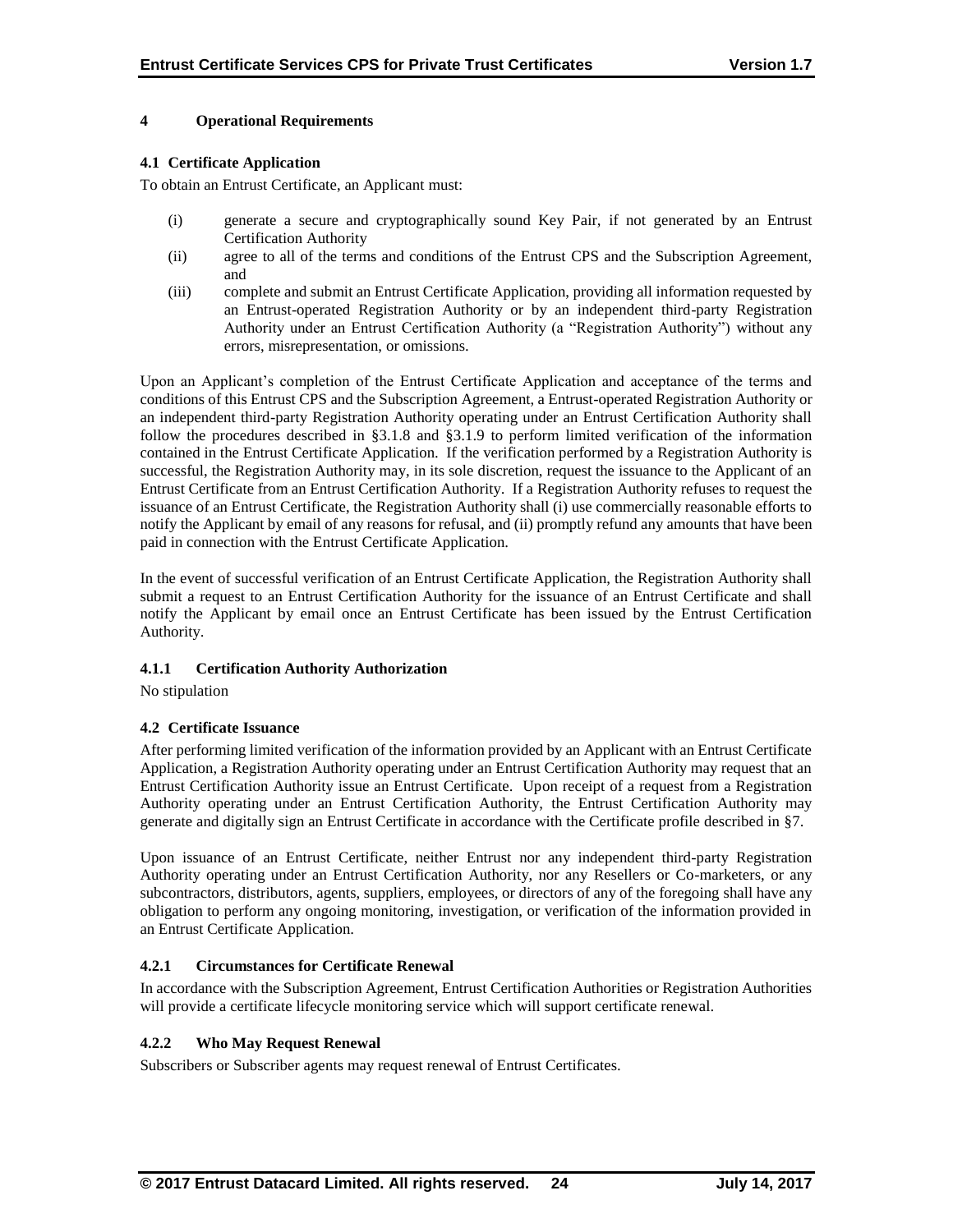## **4.2.3 Processing Certificate Renewal Requests**

Entrust Certification Authorities or Registration Authorities will process certificate renewal requests with validated verification data. Verification data which was validated within the last thirty-nine months may be used.

Entrust Certificates may be reissued using the previously accepted Public Key, if the Public Key meets the key size requirements of §6.1.5.

## **4.2.4 Notification of New Certificate Issuance to Subscriber**

Entrust Certification Authorities or Registration Authorities will provide Entrust Certificate renewal notification to the Subscriber or Subscriber agents through an Internet link or by email.

Subscribers or Subscriber agents may request that email renewal notices are not sent for their expiring Entrust Certificates.

#### **4.2.5 Conduct Constituting Acceptance of a Renewal Certificate**

No stipulation.

#### **4.2.6 Publication of the Renewal Certificate by the CA**

Entrust Certification Authorities or Registration Authorities will provide the Subscriber with an Entrust Certificate through an Internet link.

#### **4.2.7 Notification of Certificate Issuance by the CA to Other Entities**

No stipulation.

#### **4.3 Certificate Acceptance**

Once an Entrust Certificate has been generated and placed in an Entrust Repository, the Registration Authority that requested the issuance of the Entrust Certificate shall use commercially reasonable efforts to notify the Applicant by email that the Applicant's Entrust Certificate is available.

#### **4.4 Certificate Suspension and Revocation**

An Entrust Certification Authority shall revoke an Entrust Certificate after receiving a valid revocation request from a Registration Authority operating under such Entrust Certification Authority. A Registration Authority operating under an Entrust Certification Authority shall be entitled to request and may request that an Entrust Certification Authority revoke an Entrust Certificate after such Registration Authority receives a valid revocation request from the Subscriber for such Entrust Certificate. A Registration Authority operating under an Entrust Certification Authority shall be entitled to request and shall request that an Entrust Certification Authority revoke an Entrust Certificate if such Registration Authority becomes aware of the occurrence of any event that would require a Subscriber to cease to use such Entrust Certificate.

Entrust Certification Authorities do not allow the suspension of Entrust Certificates.

#### **4.4.1 Circumstances for Revocation**

An Entrust Certification Authority shall be entitled to revoke and may revoke, and a Registration Authority operating under an Entrust Certification Authority shall be entitled to request revocation of and shall request revocation of, a Subscriber's Entrust Certificate if such Entrust Certification Authority or Registration Authority has knowledge of or a reasonable basis for believing that of any of the following events have occurred:

- (i) Compromise of such Entrust Certification Authority's Private Key or Compromise of a superior Certification Authority's Private Key;
- (ii) breach by the Subscriber of any of the terms of the Entrust CPS or the Subscriber's Subscription Agreement;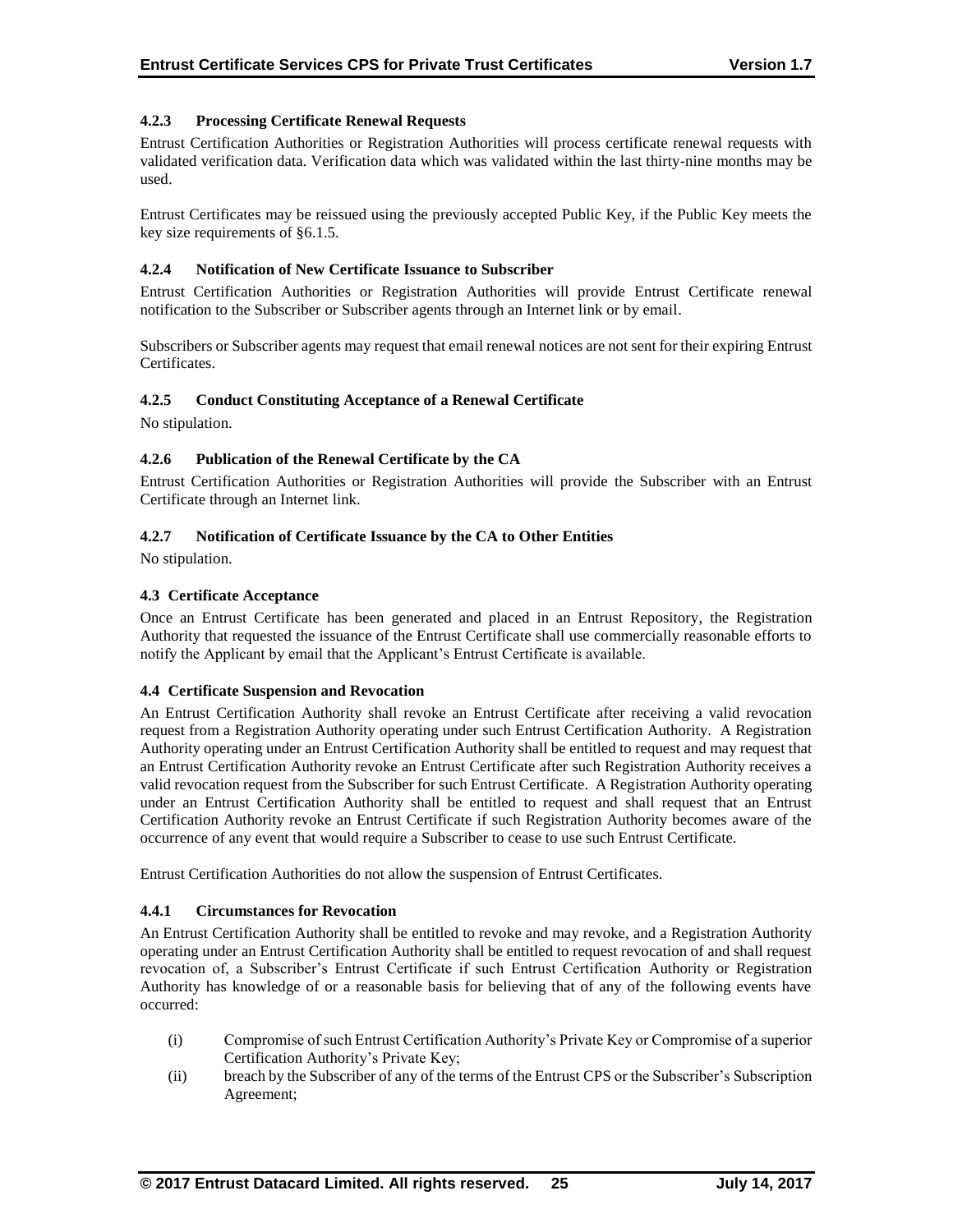- (iii) any change in the information contained in an Entrust Certificate issued to a Subscriber;
- (iv) non-payment of any Entrust Certificate fees or service fees;
- (v) a determination that an Entrust Certificate was not issued in accordance with the requirements of the Entrust CPS or the Subscriber's Subscription Agreement;
- (vi) the Entrust Certification Authority receives notice or otherwise become aware that a court or arbitrator has revoked a Subscriber's right to use the domain name listed in a Private SSL Certificate, or that the Subscriber has failed to renew its domain name;
- (vii) the Entrust Certification Authority receives notice or otherwise become aware that a Subscriber has been added as a denied party or prohibited person to a blacklist, or is operating from a prohibited destination under the laws of the Entrust Certification Authority's jurisdiction of operation as described in §2.4;
- (viii) the Entrust Certification Authority ceases operations for any reason or the Entrust Certification Authority's right to issue Entrust Certificates expires or is revoked or terminated and the Entrust Certification Authority has not arranged for another Certification Authority to provide revocation support for the Entrust Certificates;
- (ix) any other reason that may be reasonably expected to affect the integrity, security, or trustworthiness of an Entrust Certificate or an Entrust Certification Authority.

A Subscriber shall request revocation of their Entrust Certificate if the Subscriber has a suspicion or knowledge of or a reasonable basis for believing that of any of the following events have occurred:

- (i) Compromise of the Subscriber's Private Key;
- (ii) knowledge that the original Entrust Certificate request was not authorized and such authorization will not be retroactively granted;
- (iii) change in the information contained in the Subscriber's Entrust Certificate;
- (iv) change in circumstances that cause the information contained in Subscriber's Entrust Certificate to become inaccurate, incomplete, or misleading.

Such revocation request shall be submitted by the Subscriber to the Registration Authority that processed the Subscriber's Entrust Certificate Application. If a Subscriber's Entrust Certificate is revoked for any reason, the Registration Authority that processed the Subscriber's Entrust Certificate Application shall make a commercially reasonable effort to notify such Subscriber by sending an email to the technical and security contacts listed in the Entrust Certificate Application. Revocation of an Entrust Certificate shall not affect any of the Subscriber's contractual obligations under this Entrust CPS, the Subscriber's Subscription Agreement, or any Relying Party Agreements.

## **4.4.2 Who Can Request Revocation**

A Subscriber may request revocation of their Entrust Certificate at any time for any reason. If a Subscriber requests revocation of their Entrust Certificate, the Subscriber must be able to validate themselves as set forth in §3.4 to the Registration Authority that processed the Subscriber's Entrust Certificate Application. The Entrust Certification Authorities shall not be required to revoke and the Registration Authorities operating under the Entrust Certification Authorities shall not be required to request revocation of an Entrust Certificate until a Subscriber can properly validate themselves as set forth in §3.4 and §4.4.3. An Entrust Certification Authority shall be entitled to revoke and shall revoke, and a Registration Authority operating under an Entrust Certification Authority shall be entitled to request revocation of and shall request revocation of, a Subscriber's Entrust Certificate at any time for any of the reasons set forth in §4.4.1.

## **4.4.3 Procedure for Revocation Request**

A Registration Authority operating under an Entrust Certification Authority shall authenticate a request by a Subscriber for revocation of their Entrust Certificate by verifying (i) Subscriber authentication credentials, or (ii) authorization of the Subscriber through a reliable method of communication. Upon receipt and confirmation of such information, the Registration Authority shall send a revocation request to the Entrust Certification Authority that issued such Entrust Certificate. The Entrust Certification Authority shall make all reasonable efforts to post the serial number of the revoked Entrust Certificate to a CRL in an Entrust Repository within one (1) business day of receiving such revocation request. For Certificate revocation that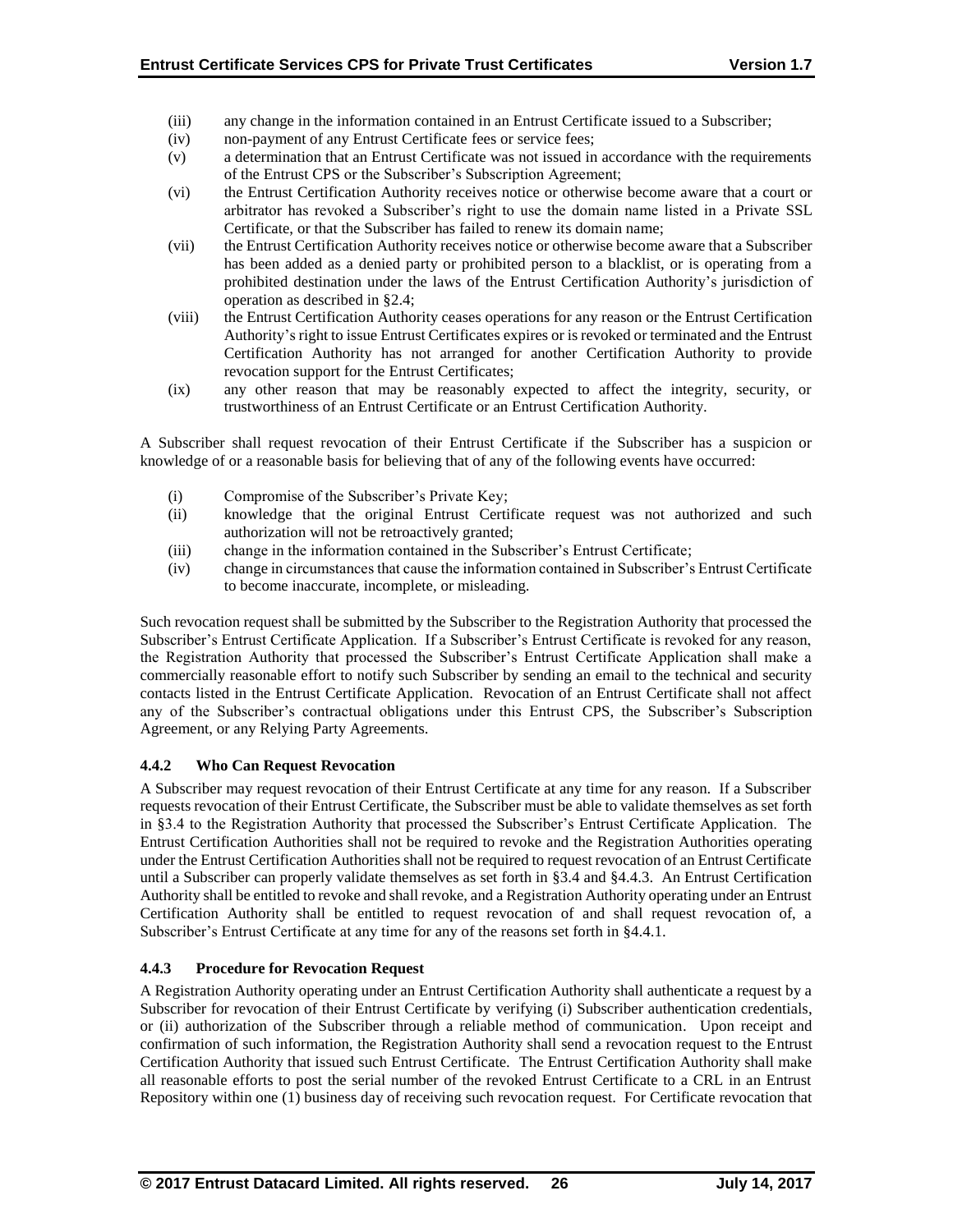is not initiated by the Subscriber, the Registration Authority that requested revocation of the Subscriber's Entrust Certificate shall make a commercially reasonable effort to notify the Subscriber by sending an email to the technical and security contacts specified in the Subscriber's Entrust Certificate Application.

## **4.4.4 Revocation Request Grace Period**

In the case of Private Key Compromise, or suspected Private Key Compromise, a Subscriber shall request revocation of the corresponding Entrust Certificate immediately upon detection of the Compromise or suspected Compromise. Revocation requests for other required reasons shall be made as soon as reasonably practicable.

## **4.4.5 Circumstances for Suspension**

Entrust Certification Authorities do not suspend Entrust Certificates.

## **4.4.6 Who Can Request Suspension**

Entrust Certification Authorities do not suspend Entrust Certificates.

## **4.4.7 Procedure for Suspension Request**

Entrust Certification Authorities do not suspend Entrust Certificates.

## **4.4.8 Limits on Suspension Period**

Entrust Certification Authorities do not suspend Entrust Certificates.

## **4.4.9 CRL Issuance Frequency**

Entrust Certification Authorities shall issue CRLs as follows:

- (i) CRLs for Entrust Certificates issued to subordinate CAs shall be issued at least once every twelve months or with 24 hours after revoking a subordinate CA. The next CRL update shall not be more than twelve months from the last update.
- (ii) CRLs for Entrust Certificates issued to end entities shall be issued at least once every seven days.

#### **4.4.10 CRL Checking Requirements**

A Relying Party shall check whether the Entrust Certificate that the Relying Party wishes to rely on has been revoked. A Relying Party shall check the Certificate Revocation Lists maintained in the appropriate Repository or perform an on-line revocation status check using OCSP to determine whether the Entrust Certificate that the Relying Party wishes to rely on has been revoked. In no event shall the Entrust Group be liable for any damages whatsoever due to (i) the failure of a Relying Party to check for revocation or expiration of an Entrust Certificate, or (ii) any reliance by a Relying Party on an Entrust Certificate that has been revoked or that has expired.

#### **4.4.11 On-line Revocation/Status Checking Availability**

On-line revocation/status checking of certificates is available on a continuous basis by CRL or On-line Certificate Status Protocol (OCSP).

Entrust Certification Authorities shall sign and make available OCSP as follows:

- (i) OCSP responses for Entrust Certificates issued to subordinate CAs shall be issued at least once every twelve months or within 24 hours after revoking a subordinate CA.
- (ii) OCSP responses for Entrust Certificates issued to end entities shall be issued at least once every four days. OCSP responses will have a maximum expiration time of ten days.

The on-line locations of the CRL and the OCSP response are included in the Entrust Certificate to support software applications that perform automatic certificate status checking. A Relying Party can also be check certificate revocation status directly with the Repository at https://www.entrust.net/cps.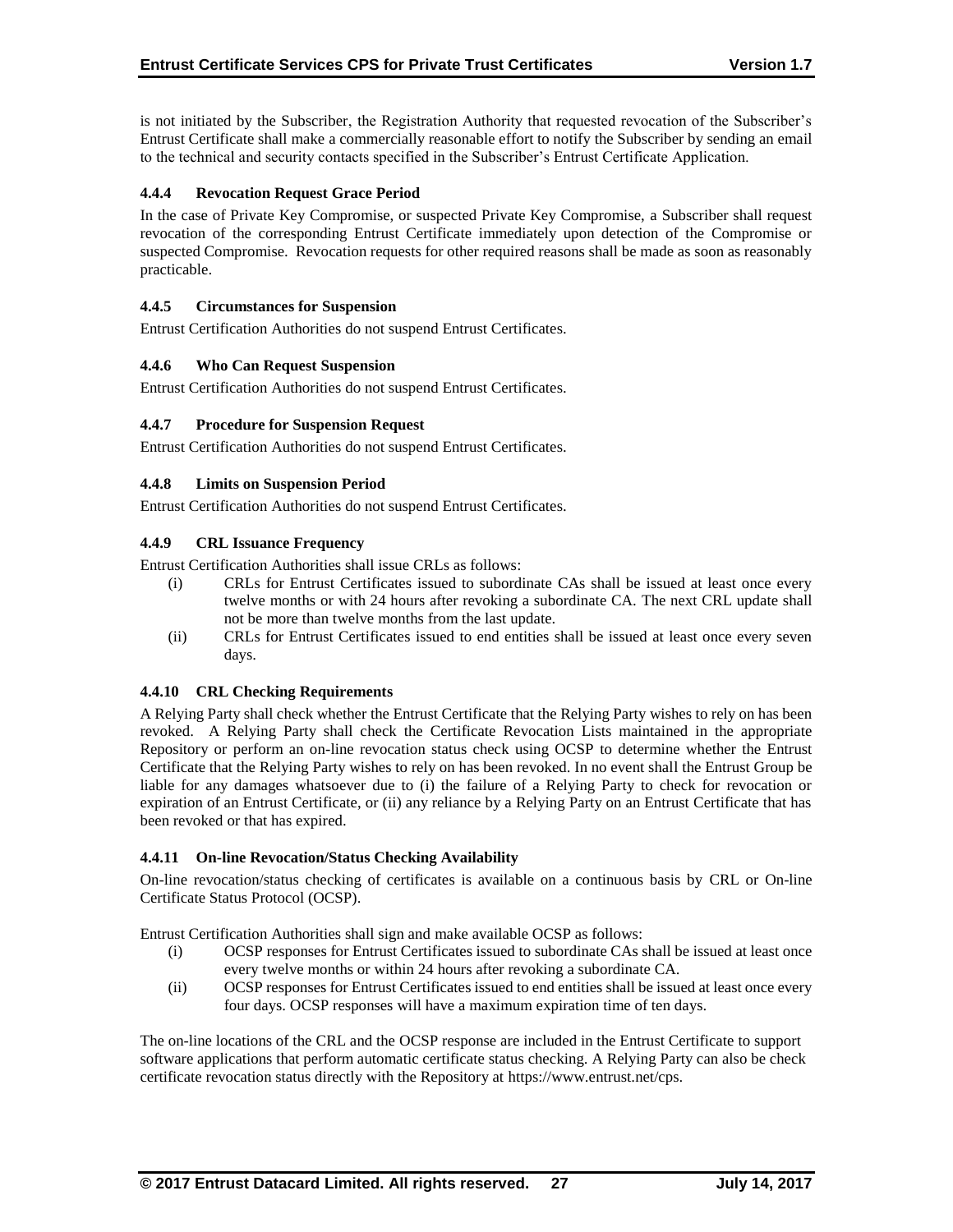## **4.4.12 On-line Revocation Checking Requirements**

Refer to §4.4.10.

## **4.4.13 Other Forms of Revocation Advertisements Available**

No stipulation.

## **4.4.14 Checking Requirements For Other Forms of Revocation Advertisements**

No stipulation.

## **4.4.15 Special Requirements Re Key Compromise**

If a Subscriber suspects or knows that the Private Key corresponding to the Public Key contained in the Subscriber's Entrust Certificate has been Compromised, the Subscriber shall immediately notify the Registration Authority that processed the Subscriber's Entrust Certificate Application, using the procedures set forth in §4.4.3, of such suspected or actual Compromise. The Subscriber shall immediately stop using such Entrust Certificate and shall remove such Entrust Certificate from any devices and/or software in which such Entrust Certificate has been installed. The Subscriber shall be responsible for investigating the circumstances of such Compromise or suspected Compromise and for notifying any Relying Parties that may have been affected by such Compromise or suspected Compromise.

## **4.5 Security Audit Procedures**

Significant security events in the Entrust Certification Authorities are automatically time-stamped and recorded as audit logs in audit trail files. The audit trail files are processed (reviewed for policy violations or other significant events) on a regular basis. Authentication codes are used in conjunction with the audit trail files to protect against modification of audit logs. Audit trail files are archived periodically. All files including the latest audit trail file are moved to backup media and stored in a secure archive facility.

The Entrust Certification Authorities and all Registration Authorities operating under an Entrust Certification Authority record in detail every action taken to process an Entrust Certificate Request and to issue an Entrust Certificate, including all information generated or received in connection with an Entrust Certificate Request, and every action taken to process the Request, including time, date, and personnel involved in the action.

The foregoing record requirements include, but are not limited to, an obligation to record the following events:

- (i) Entrust Certification Authority key lifecycle management events, including:
	- a. Key generation, backup, storage, recovery, archival, and destruction; and
	- b. Cryptographic device lifecycle management events.
- (ii) Entrust Certification Authority and Entrust Certificate lifecycle management events, including:
	- a. Certificate Requests, renewal and re-key requests, and revocation;
	- b. All verification activities required by this CPS;
	- c. Date, time, phone number used, persons spoken to, and end results of verification telephone calls;
	- d. Acceptance and rejection of Certificate Requests;
	- e. Issuance of Entrust Certificates; and
	- f. Generation of Certificate Revocation Lists (CRLs) and OCSP messages.
- (iii) Security events, including:
	- a. Successful and unsuccessful PKI system access attempts;
	- b. PKI and security system actions performed;
	- c. Security profile changes;
	- d. System crashes, hardware failures, and other anomalies;
	- e. Firewall and router activities; and
	- f. Entries to and exits from the Entrust Certification Authority facility.
- (iv) Log entries include the following elements:
	- a. Date and time of entry;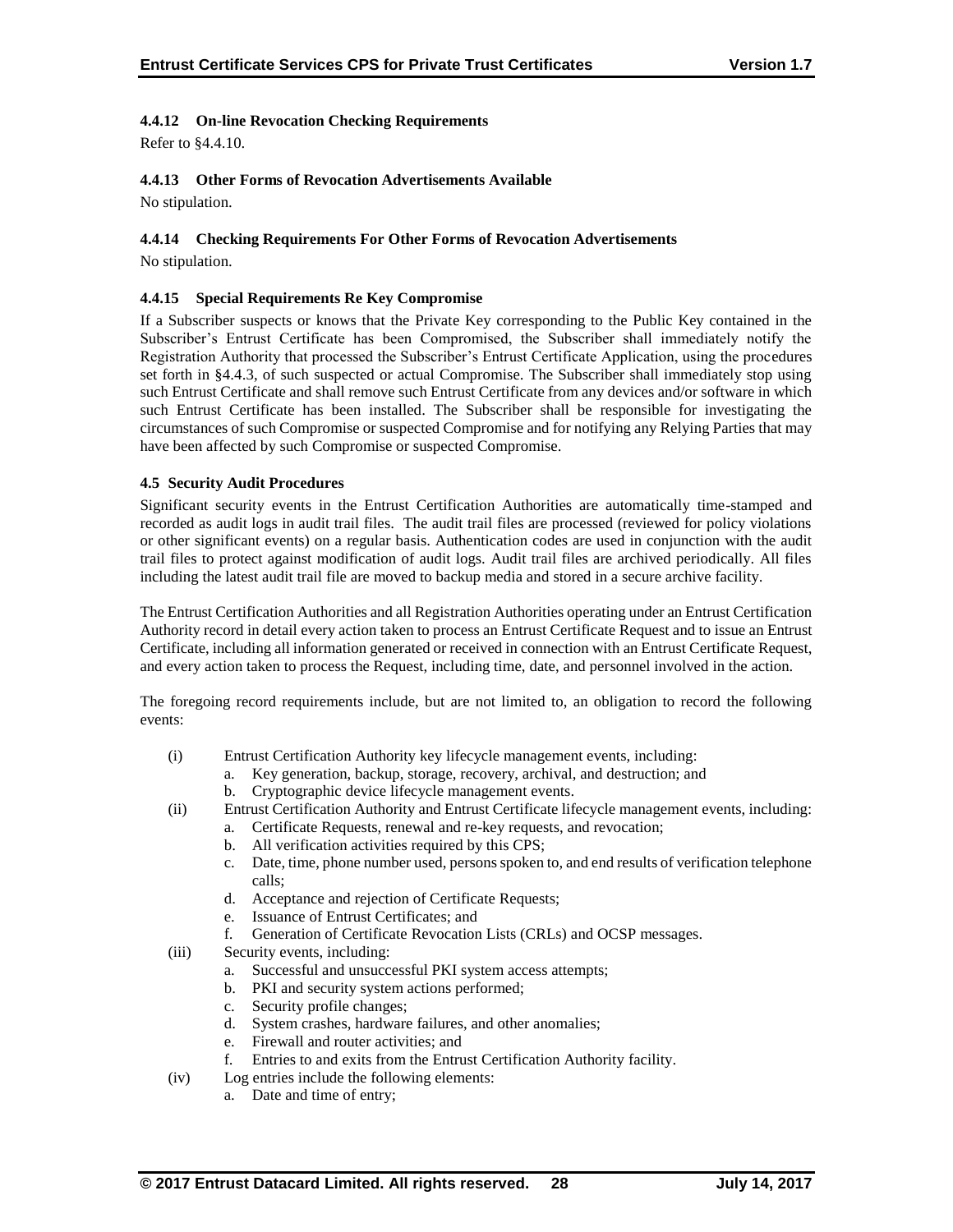- b. Identity of the person making the journal entry; and
- c. Description of entry.

The time for the Entrust Certification Authorities computer systems is synchronized with the service provided by the National Research Council Canada.

#### **4.6 Records Archival**

The audit trail files, databases and revocation information for Entrust Certification Authorities are archived. The archive of an Entrust Certification Authorities' database and the archive of revocation information are retained for at least three (3) years. Archives of audit trail files are retained for at least seven (7) year(s) after any Entrust Certificate based on that documentation ceases to be valid. The databases for Entrust Certification Authorities are encrypted and protected by Entrust software master keys. The archive media is protected through storage in a restricted-access facility to which only Entrust-authorized personnel have access. Archive files are backed up as they are created. Originals are stored on-site and housed with an Entrust Certification Authority system. Backup files are stored at a secure and separate geographic location.

#### **4.7 Key Changeover**

Entrust Certification Authorities' key pairs will be retired from service at the end of their respective lifetimes as defined in §6.3. New Certification Authority key pairs will be created as required to support the continuation of Entrust Certification Authority Services. Each Entrust Certification Authority will continue to publish CRLs signed with the original key pair until all certificates issued using that original key pair have expired. The Certification Authority key changeover process will be performed such that it causes minimal disruption to Subscribers and Relying Parties.

#### **4.8 Compromise and Disaster Recovery**

Entrust Certification Authorities have a disaster recovery plan to provide for timely recovery of services in the event of a system outage. The disaster recovery plan addresses the following:

- (i) the conditions for activating the plans;
- (ii) resumption procedures;
- (iii) a maintenance schedule for the plan;
- (iv) awareness and education requirements;
- (v) the responsibilities of the individuals;
- (vi) recovery point objective (RPO) of fifteen minutes
- (vii) recovery time objective (RTO) of 24 hours for essential CA operations which include certificate issuance, certificate revocation, and issuance of certificate revocation status; and
- (viii) testing of recovery plans.

In order to mitigate the event of a disaster, Entrust has implemented the following:

- (ix) secure on-site and off-site storage of backup HSMs containing copies of all CA Private Keys
- (x) secure on-site and off-site storage of all requisite activation materials
- (xi) regular synchronization of critical data to the disaster recovery site
- (xii) regular incremental and daily backups of critical data within the primary site
- (xiii) weekly backup of critical data to a secure off-site storage facility
- (xiv) secure off-site storage of disaster recovery plan and disaster recovery procedures
- (xv) environmental controls as described in §5.1
- (xvi) high availability architecture for critical systems

Entrust has implemented a secure disaster recovery facility that is greater than 250 km from the primary secure CA facilities.

Entrust requires rigorous security controls to maintain the integrity of Entrust Certification Authorities. The Compromise of the Private Key used by an Entrust Certification Authority is viewed by Entrust as being very unlikely; however, Entrust has policies and procedures that will be employed in the event of such a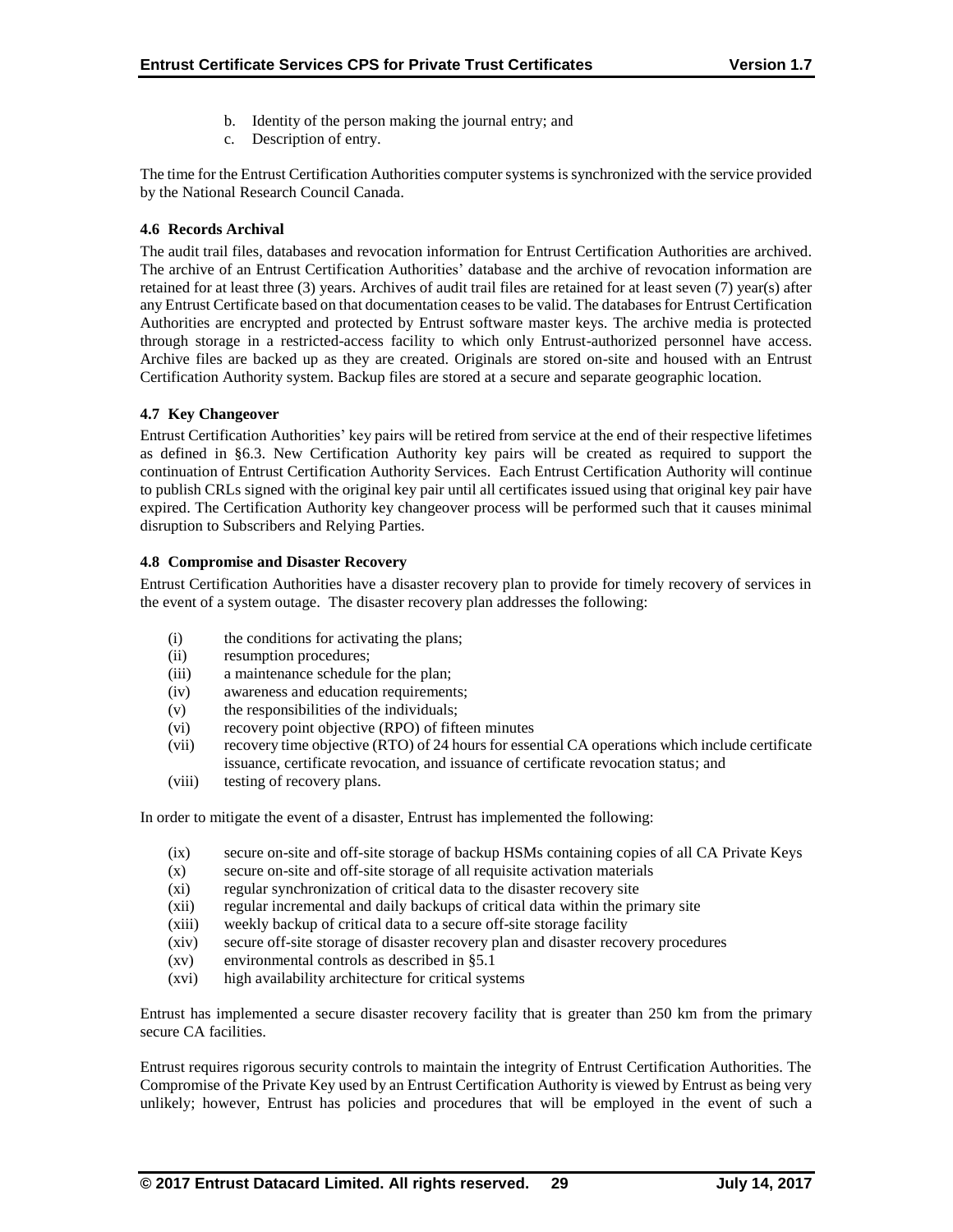Compromise. At a minimum, all Subscribers shall be informed as soon as practicable of such a Compromise and information shall be posted in the Entrust Repository.

### **4.9 CA Termination**

In the event that an Entrust Certification Authority ceases operation, all Entrust Certificates issued by such Entrust Certification Authority shall be revoked and the CRL life-time will be set to a period that meets any Entrust obligations.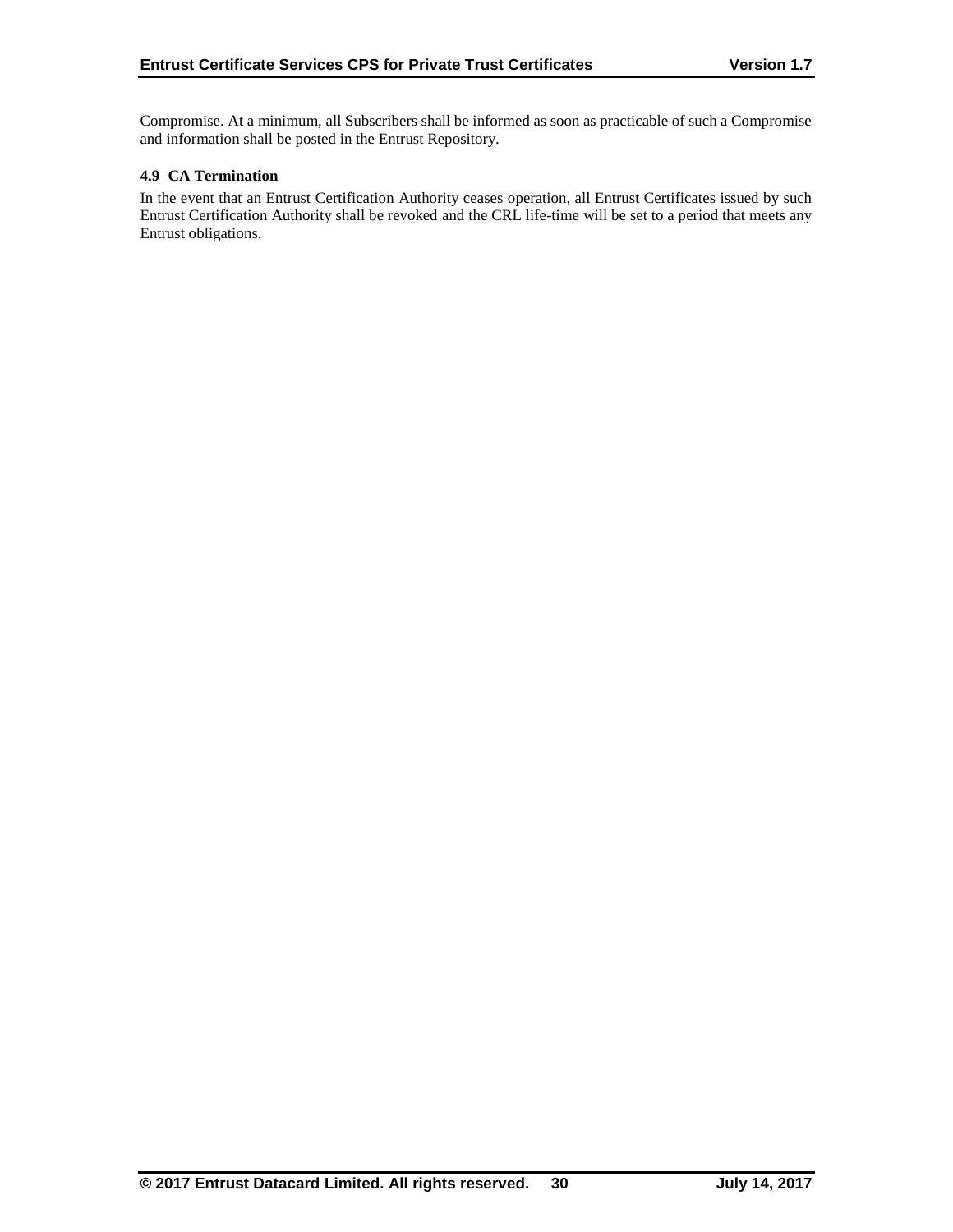## **5 Physical, Procedural, and Personnel Security Controls**

## **5.1 Physical Controls**

## **5.1.1 Site Location and Construction**

The hardware and software for an Entrust Certification Authority is located in a secure facility with physical security and access control procedures that meet or exceed industry standards. The CA equipment is located in a Security zone that is physically separated from Entrust's other systems so that only authorized CA personnel can access it.

## **5.1.2 Physical Access**

The room containing the Entrust Authority software is designated a two (2) person zone, and controls are used to prevent a person from being in the room alone. Alarm systems are used to notify security personnel of any violation of the rules for access to an Entrust Certificate Authority.

## **5.1.3 Power and Air Conditioning**

The Security zone is equipped with:

- Filtered, conditioned, power connected to an appropriately sized UPS and generator;
- Heating, ventilation, and air conditioning appropriate for a commercial data processing facility; and
- Emergency lighting.

The environmental controls conform to local standards and are appropriately secured to prevent unauthorized access and/or tampering with the equipment. Temperature control alarms and alerts are activated upon detection of threatening temperature conditions.

## **5.1.4 Water Exposures**

No liquid, gas, exhaust, etc. pipes traverse the controlled space other than those directly required for the area's HVAC system and for the pre-action fire suppression system. Water pipes for the pre-action fire suppression system are only filled on the activation of multiple fire alarms.

#### **5.1.5 Fire Prevention and Protection**

The Entrust facility is fully wired for fire detection, alarm and suppression. Routine, frequent inspections of all systems are made to assure adequate operation.

#### **5.1.6 Media Storage**

All media is stored away from sources of heat and from obvious sources of water or other obvious hazards. Electromagnetic media (e.g. tapes) are stored away from obvious sources of strong magnetic fields. Archived material is stored in a room separate from the CA equipment until it is transferred to the archive storage facility.

#### **5.1.7 Waste Disposal**

Waste is removed or destroyed in accordance with industry best practice. Media used to store sensitive data is destroyed, such that the information is unrecoverable, prior to disposal.

#### **5.1.8 Off-site Backup**

As stipulated in §4.6.

#### **5.2 Procedural Controls**

An Entrust Certification Authority has a number of trusted roles for sensitive operations of the Entrust Certification Authority software. To gain access to the Entrust Authority software used in an Entrust Certification Authority, operational personnel must undergo background investigations. Entrust Certification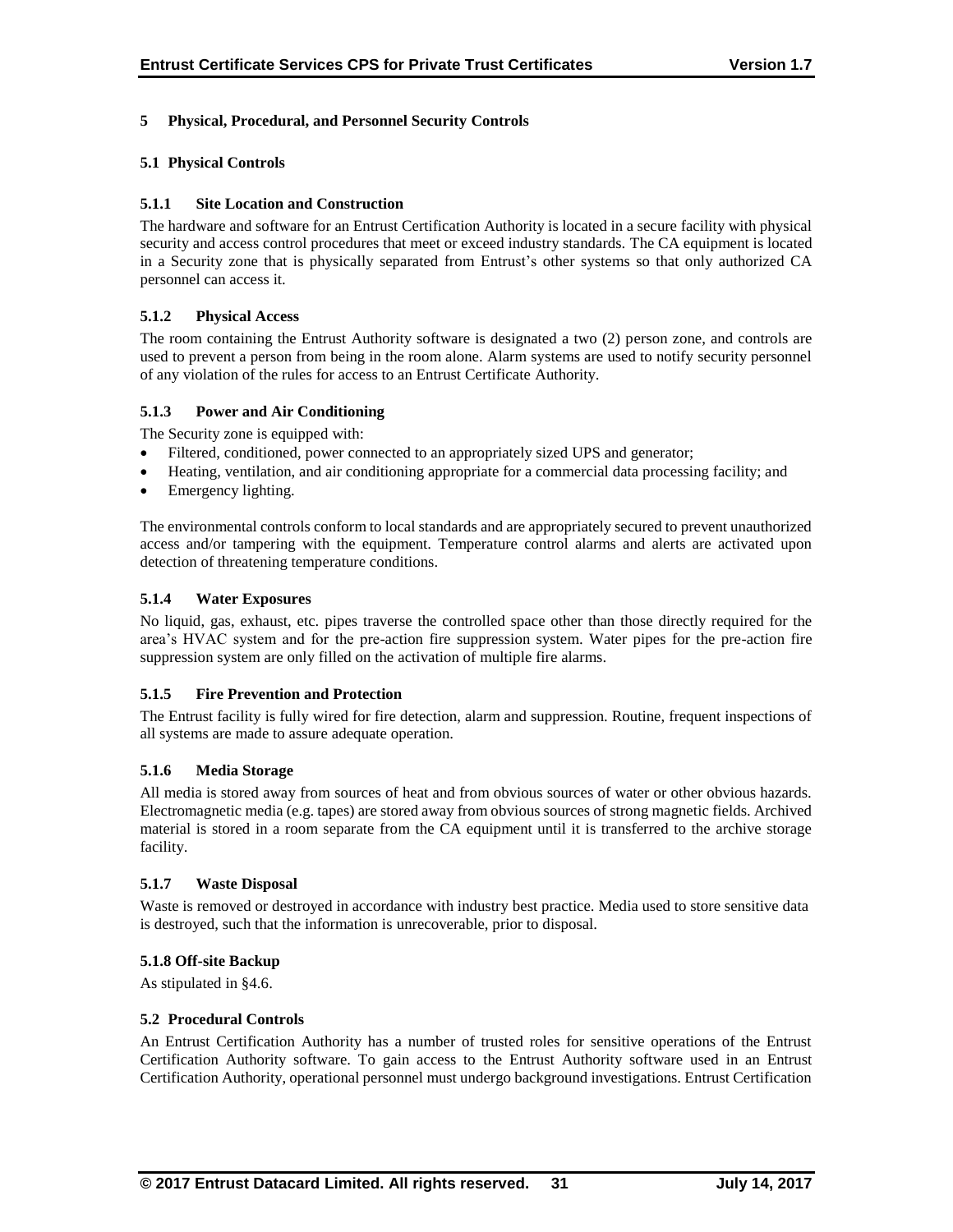Authority operations related to adding administrative personnel or changing Certification Authority policy settings require more than one (1) person to perform the operation.

## **5.3 Personnel Controls**

Operational personnel for an Entrust Certification Authority will not be assigned other responsibilities that conflict with their operational responsibilities for the Entrust Certification Authority. The privileges assigned to operational personnel for an Entrust Certification Authority will be limited to the minimum required to carry out their assigned duties.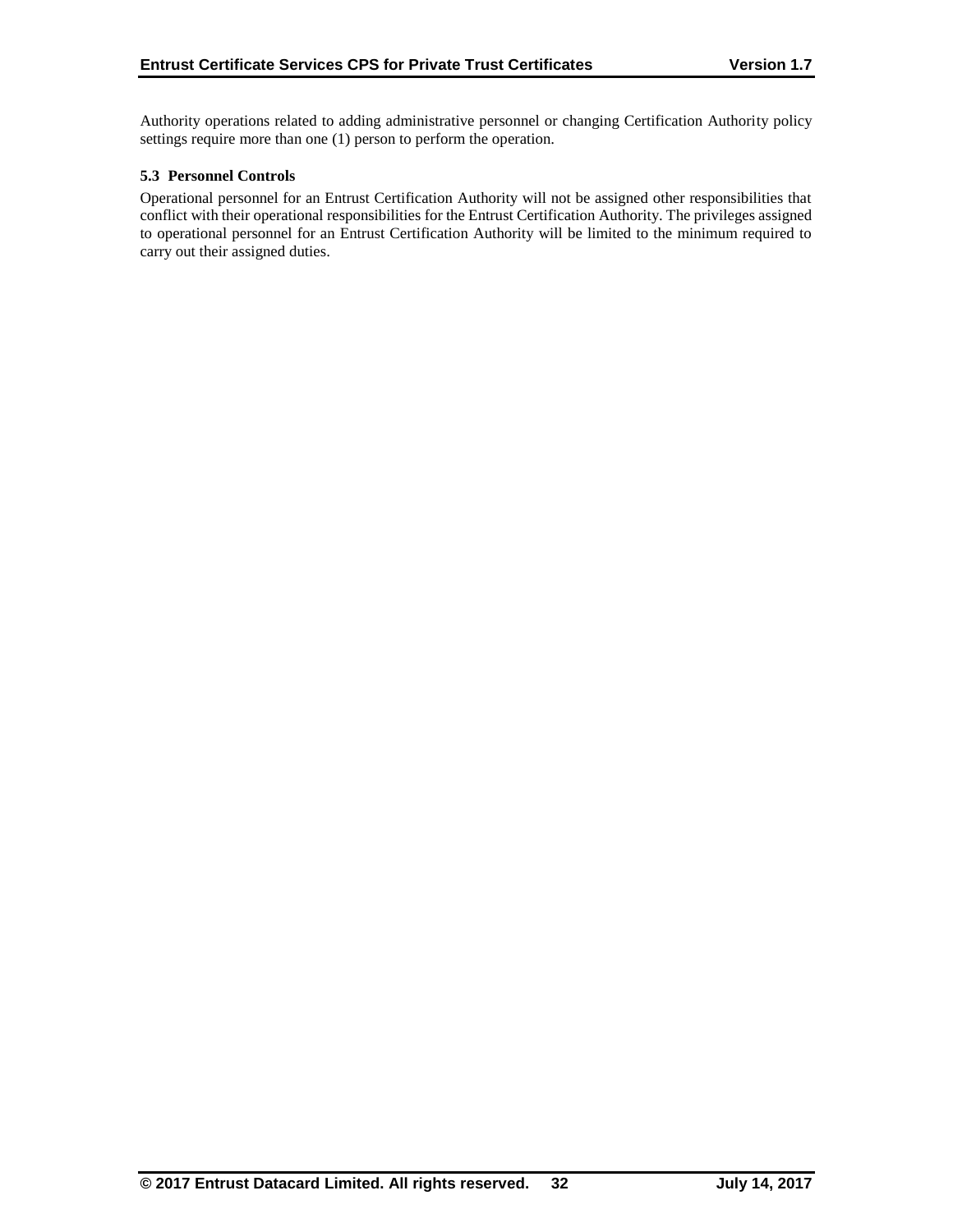## **6 Technical Security Controls**

## **6.1 Key Pair Generation and Installation**

## **6.1.1 Key Pair Generation**

The signing Key Pair for an Entrust Certification Authority is created during the initial startup of the Entrust Master Control application and is protected by the master key for such Entrust Certification Authority.

When not generated by Entrust, the Applicant or Subscriber is required to generate a new, secure, and cryptographically sound Key Pair to be used in association with the Subscriber's Entrust Certificate or Applicant's Entrust Certificate Application.

#### Entrust Certification Authority Administrators

Keys Pairs for Entrust Certification Authority administrators must be generated and protected on a cryptographic module that is compliant to at least FIPS 140-2 Level 2 certification standards. The cryptographic modules are prepared using the software provided by the module vendor. The cryptographic modules are personalized for the administrator by giving the card an identity and a password known by the administrator. The Key Pair is generated by creating the administrator as a user in the Certification Authority and performing an enrollment process which is authenticated with the administrator's module password.

## **6.1.2 Private Key Delivery to Entity**

Entrust Certificate Authorities do not generate the Key Pair on behalf of the Subscriber.

#### **6.1.3 Public Key Delivery to Certificate Issuer**

The Public Key to be included in an Entrust Certificate is delivered to Entrust Certification Authorities in a signed Certificate Signing Request (CSR) as part of the Entrust Certificate Application process. The signature on the CSR will be verified by the Entrust Certification Authority prior to issuing the Entrust Certificate.

#### **6.1.4 CA Public Key Delivery to Users**

The Public-Key Certificate for Entrust Certification Authorities are made available to Subscribers with the Subscriber certificate or may be obtained from the Entrust support team. The Public Key Certificate for cross certified issuing Certification Authorities is provided to the Subscriber with the Subscriber certificate.

The Public-Key Certificate for Entrust Certification Authorities is provided to the Relying Parties by the Subscriber.

#### **6.1.5 Key Sizes**

For legacy reasons the minimum key size for Entrust Certificate Authorities is 1024 bit RSA. For new Entrust Certification Authorities, the minimum key size shall be no less than 2048 bit RSA or shall be elliptic curve cryptography (ECC) NIST P-384 or P-521.

Entrust Private SSL Certificates The minimum RSA key size is 2048 bits. The ECC keys supported are NIST P-256, P-384 and P-521.

Entrust Mobile Device Certificates The minimum RSA key size is 2048 bits. The ECC keys supported are NIST P-256, P-384 and P-521.

#### **6.1.6 Public-Key Parameters Generation**

No stipulation.

#### **6.1.7 Parameter Quality Checking**

No stipulation.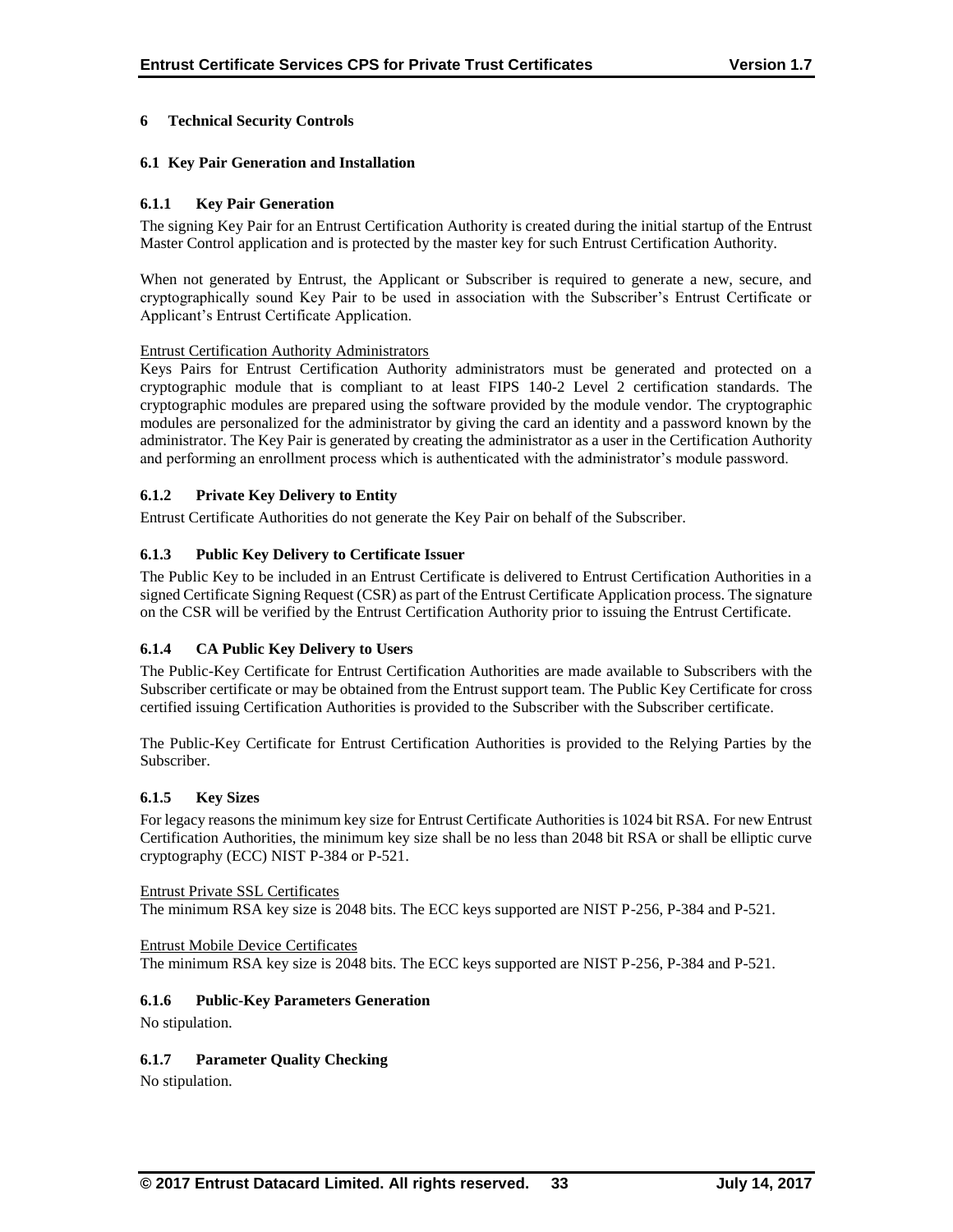## **6.1.8 Hardware/Software Key Generation**

Certification Authority Key Pairs must be generated on a cryptographic module that meets or exceeds the requirements as defined in §6.8.

#### Root Certification Authority

Certificate issuance by the Root Certification Authority shall require an individual authorized by the CA (i.e. the CA system operator, system officer, or PKI administrator) to deliberately issue a direct command in order for the Root Certification Authority to perform a certificate signing operation.

Root Certification Authority Private Keys must not be used to sign Certificates except in the following cases:

- (i) Self-signed Certificates to represent the Root CA itself;
- (ii) Certificates for Subordinate CAs and Cross Certificates;
- (iii) Certificates for infrastructure purposes (e.g. administrative role certificates, internal CA operational device certificates, and OCSP Response verification Certificates); and
- (iv) Certificates issued solely for the purpose of testing products with Certificates issued by a Root CA.

## **6.1.9 Key Usage Purposes**

Entrust Certificates issued by an Entrust Certification Authority contain the keyUsage and the extendkeyUsage Certificate extensions restricting the purpose for which an Entrust Certificate can be used as listed in Appendix A. Subscribers and Relying Parties shall only use Entrust Certificates in compliance with this Entrust CPS and applicable laws.

## **6.2 Private Key Protection**

## **6.2.1 Standards for Cryptographic Module**

Entrust Certification Authorities Private Keys must be stored and protected on cryptographic modules that meet or exceed the requirements as defined in §6.8. Private Keys on cryptographic modules are held in secure facilities under two-person control. RA Private Keys must be stored and protected on cryptographic modules that meet or exceed the requirements defined in §6.8.

#### **6.2.2 Private Key Multi-Person Control**

A minimum of two person control shall be established on any Entrust CA Private Key for all purposes including activation and backup, and may be implemented as a combination of technical and procedural controls. Persons involved in management and use of the Entrust CA Private Keys shall be designated as authorized by the CA for this purpose. The names of the parties used for two-person control shall be maintained on a controlled list.

#### **6.2.3 Private Key Escrow**

Entrust does not escrow the Entrust Certification Authorities' Private Keys.

#### **6.2.4 Private Key Backup**

Entrust CA Private Keys shall be backed up under the two-person control used to create the original version of the Private Keys. All copies of the Entrust CA Private Key shall be securely protected.

Subscribers are responsible for protecting the Private Key associated with the Public Key in the Subscriber's Entrust Certificate.

## **6.2.5 Private Key Archival**

Upon retirement of an Entrust CA, the Private Keys will be archived securely using hardware cryptographic modules that meet the requirements §6.8. The Key Pairs shall not be used unless the CA has been removed from retirement or the keys are required temporarily to validate historical data. Private Keys required for temporary purposes shall be removed from archive for a short period of time.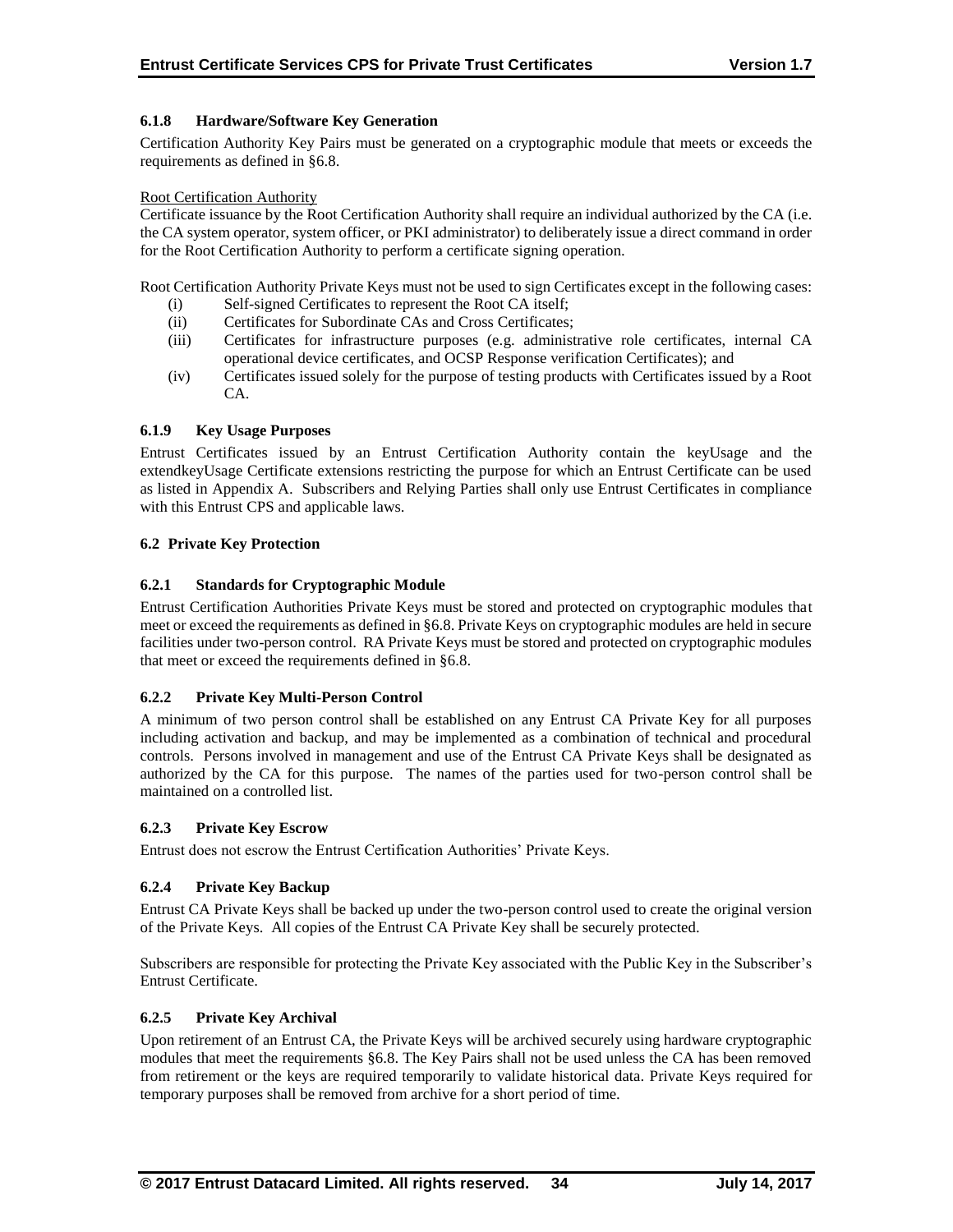The archived Entrust CA Private Keys will be reviewed on an annual basis. After the minimum period of 5 years, the Entrust CA Private Keys may be destroyed according to the requirements in §6.2.10. The Entrust CA Private Keys must not be destroyed if they are still required for business or legal purposes.

## **6.2.6 Private Key Entry into Cryptographic Module**

Entrust CA Private Keys shall be generated by and secured in a cryptographic module. In the event that a Private Key is to be transported from one cryptographic module to another, the Private Key must be migrated using the secure methodology supported by the cryptographic module.

## **6.2.7 Private Key Storage on Cryptographic Module**

Private Keys are stored on a cryptographic module are secured in accordance with the requirements specified in FIPS 140.

## **6.2.8 Method of Activating Private Keys**

Entrust CA Private Keys shall be activated under two-person control using the methodology provided with the cryptographic module.

Subscriber Private Keys shall be activated by the Subscriber to meet the requirements of the security software used for their applications. Subscribers shall protect their Private Keys corresponding to the requirements in §2.1.3.

## **6.2.9 Private Key Deactivation Methods**

Entrust CA Private Keys shall be deactivated when the CA is not required for active use. Deactivation of the Private Keys shall be done in accordance with the methodology provided with the cryptographic module.

#### Entrust Certification Authority Administrators

The administrator's identity is deactivated in the Entrust CA and the administrator's certificate is revoked.

#### **6.2.10 Private Signature Key Destruction Method**

Entrust CA Private Keys destruction will be two-person controlled and may be accomplished by executing a "zeroize" command or by destruction of the cryptographic module. Destruction of Entrust CA Private Keys must be authorized by the Entrust Policy Authority.

If the Entrust CA is removing a cryptographic module from service, then all Private Keys must be removed from the module. If the Entrust CA cryptographic module is intended to provide tamper-evident characteristics is removed from service, then the device will be destroyed.

#### Entrust Certification Authority Administrators

The administrator's private is destroyed by reinitializing the cryptographic module.

#### **6.3 Other Aspects of Key Pair Management**

Entrust Certification Authority 2048-bit RSA Key Pairs may have a validity period expiring no later than 31 December 2030.

Entrust Private SSL Certificates Entrust Private SSL Certificates contain a validity period of up to, but no more than, 39 months. Entrust Mobile Device Certificates Entrust Mobile Device Certificates contain a validity period of up to, but no more than, 39 months.

#### **6.4 Activation Data**

No stipulation.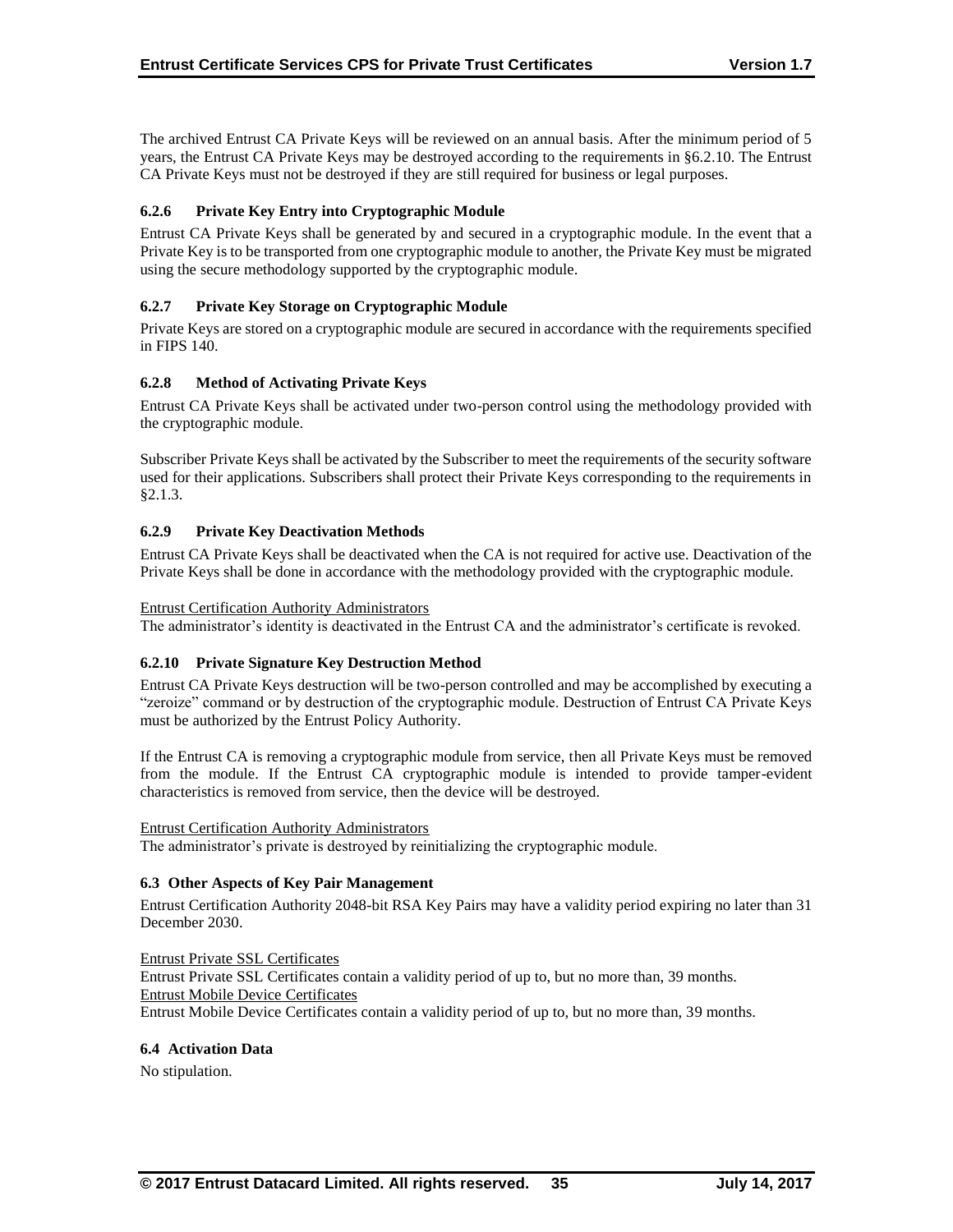## **6.5 Computer Security Controls**

The workstations on which the Entrust Certification Authorities operate are physically secured as described in §5.1. The operating systems on the workstations on which the Entrust Certification Authorities operate enforce identification and authentication of users. Access to Entrust Authority software databases and audit trails is restricted as described in this Entrust CPS. All operational personnel that are authorized to have access to the Entrust Certification Authorities are required to use hardware tokens in conjunction with a PIN to gain access to the physical room that contains the Entrust Authority software being used for such Entrust Certification Authorities.

## **6.6 Life Cycle Technical Controls**

## **6.6.1 System Development Controls**

The Entrust Certification Authority makes use of Commercial Off The Shelf (COTS) products for the hardware, software, and network components. Systems developed by the Entrust Certification Authority are deployed in accordance with Entrust software lifecycle development standards.

## **6.6.2 Security Management Controls**

The configuration of the Entrust Certification Authority system as well as any modifications and upgrades are documented and controlled. Methods of detecting unauthorized modifications to the CA equipment and configuration are in place to ensure the integrity of the security software, firmware, and hardware for correct operation. A formal configuration management methodology is used for installation and ongoing maintenance of the CA system.

When first loaded, the CA software is verified as being that supplied from the vendor, with no modifications, and be the version intended for use.

## **6.6.3 Life Cycle Security Ratings**

No stipulation.

#### **6.7 Network Security Controls**

Remote access to Entrust Certification Authority application via the Administration software interface is secured.

#### **6.8 Cryptographic Module Engineering Controls**

Certification Authority Key Pairs must be generated and protected on a cryptographic module that is compliant to at least FIPS 140-2 Level 3 certification standards.

#### Entrust Certification Authority Administrators

Key Pairs for Entrust Certification Authority administrators must be generated and protected on a cryptographic module that is compliant to at least FIPS 140-2 Level 2 certification standards.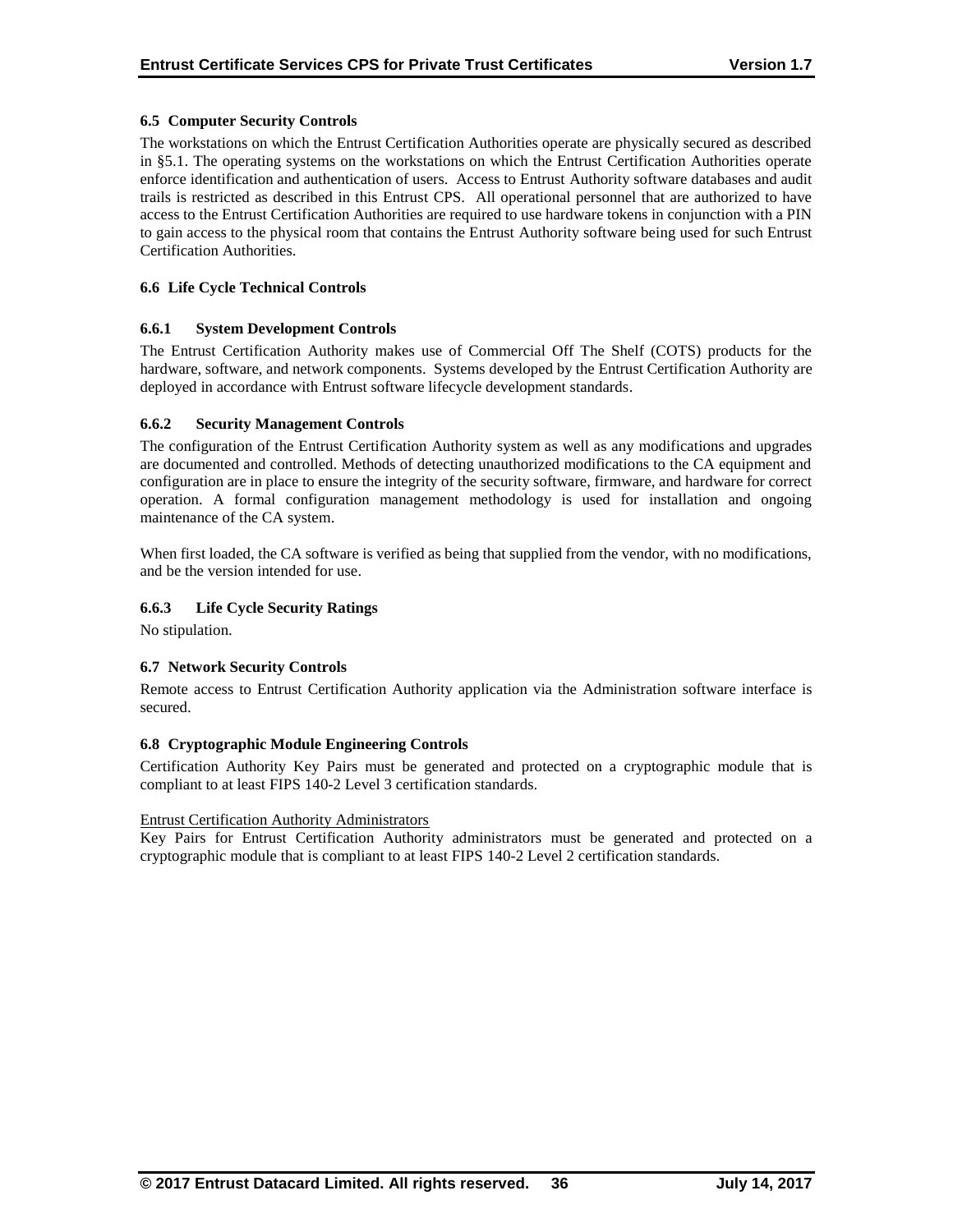## **7 Certificate and CRL Profiles**

The profile for the Entrust Certificates and Certificate Revocation List (CRL) issued by an Entrust Certification Authority conform to the specifications contained in the IETF RFC 5280 Internet X.509 PKI Certificate and Certificate Revocation List (CRL) Profile.

Entrust Certificates shall have a serial number greater than zero (0) that contains at least 64 unpredictable bits.

## **7.1 Certificate Profile**

Entrust Certification Authorities issue certificates in accordance with the X.509 version 3. Certificate profiles for Entrust Root CA certificate, Subordinate CA certificates, and end entity certificates are described in Appendix A and the sections below.

## **7.1.1 Version Number(s)**

All certificates issued by Entrust Certification Authorities are X.509 version 3 certificates.

## **7.1.2 Certificate Extensions**

Certificate extensions are as stipulated in IETF RFC 5280. See Appendix A.

## **7.1.3 Algorithm Object Identifiers**

Algorithm object identifiers are as specified in IETF RFC 3279 Algorithms and Identifiers for the Internet X.509 PKI Certificate and Certificate Revocation List (CRL) Profile. See Appendix A.

#### **7.1.4 Name Forms**

Name forms are as stipulated in §3.1.1.

#### **7.1.5 Name Constraints**

No stipulation.

#### **7.1.6 Certificate Policy Object Identifier**

Certificate policy object identifiers (OIDs) are listed in §1.2 and in the Certificate Profile attached as Appendix A.

#### **7.1.7 Usage of Policy Constraints Extension**

No stipulation.

#### **7.1.8 Policy Qualifiers Syntax and Semantics**

Entrust includes policy qualifiers in all end entity certificates as stipulated in Appendix A.

#### **7.1.9 Processing Semantics for the Critical Certificate Policies Extension**

Certificate policies extension is marked Not Critical

#### **7.2 CRL Profile**

The following fields of the X.509 version 2 CRL format are used by the Entrust Certification Authorities:

- $\bullet$  version: set to v2
- signature: identifier of the algorithm used to sign the CRL
- issuer: the full Distinguished Name of the Certification Authority issuing the CRL
- this update: time of CRL issuance
- next update: time of next expected CRL update
- revoked certificates: list of revoked Certificate information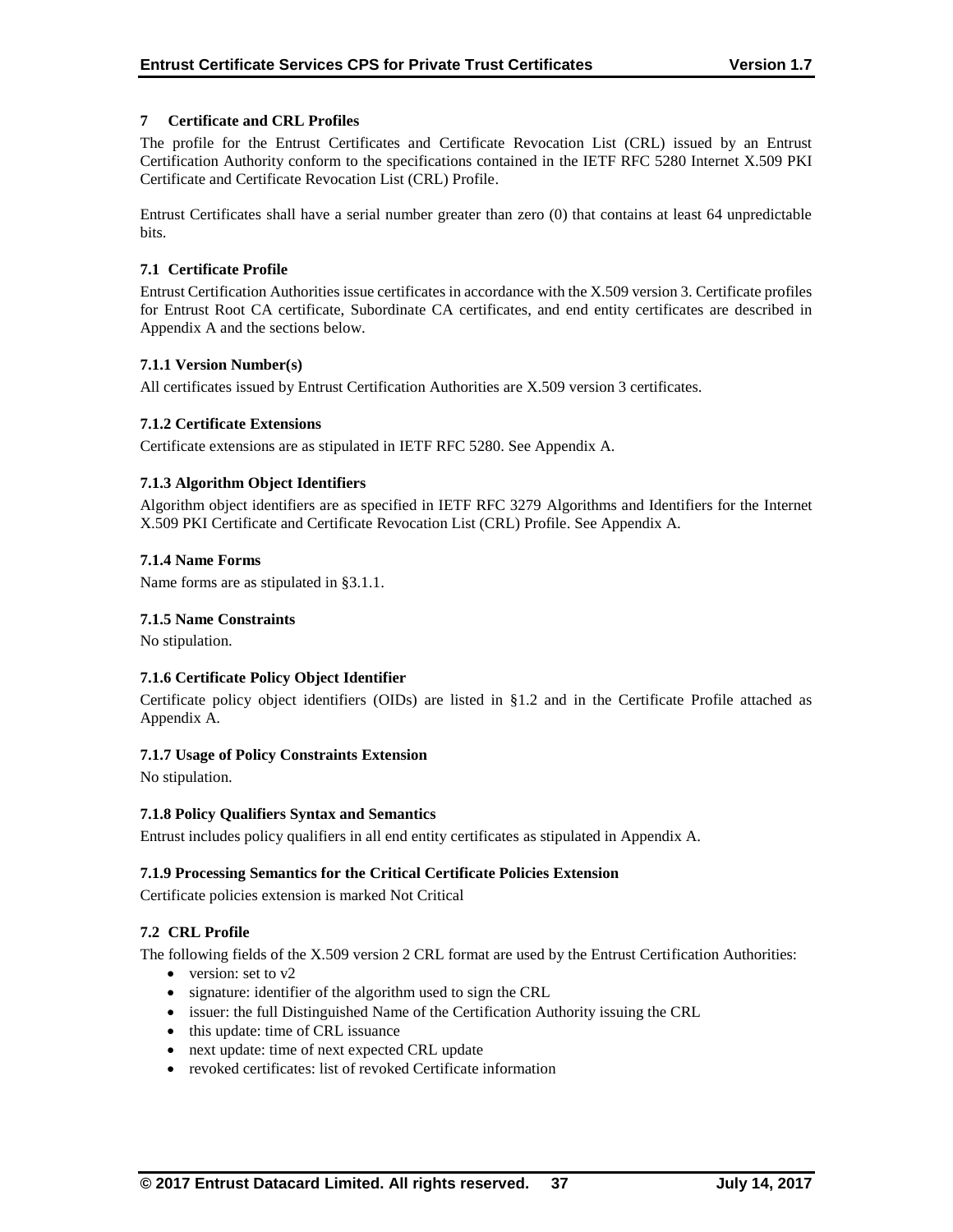## **7.3 OCSP Profile**

The profile for the Entrust Online Certificate Status Protocol (OCSP) messages issued by an Entrust Certification Authority conform to the specifications contained in the IETF RFC 2560 Internet X.509 PKI Online Certificate Status Protocol (OCSP) Profile.

## **7.4 Certificate Transparency**

No stipulation.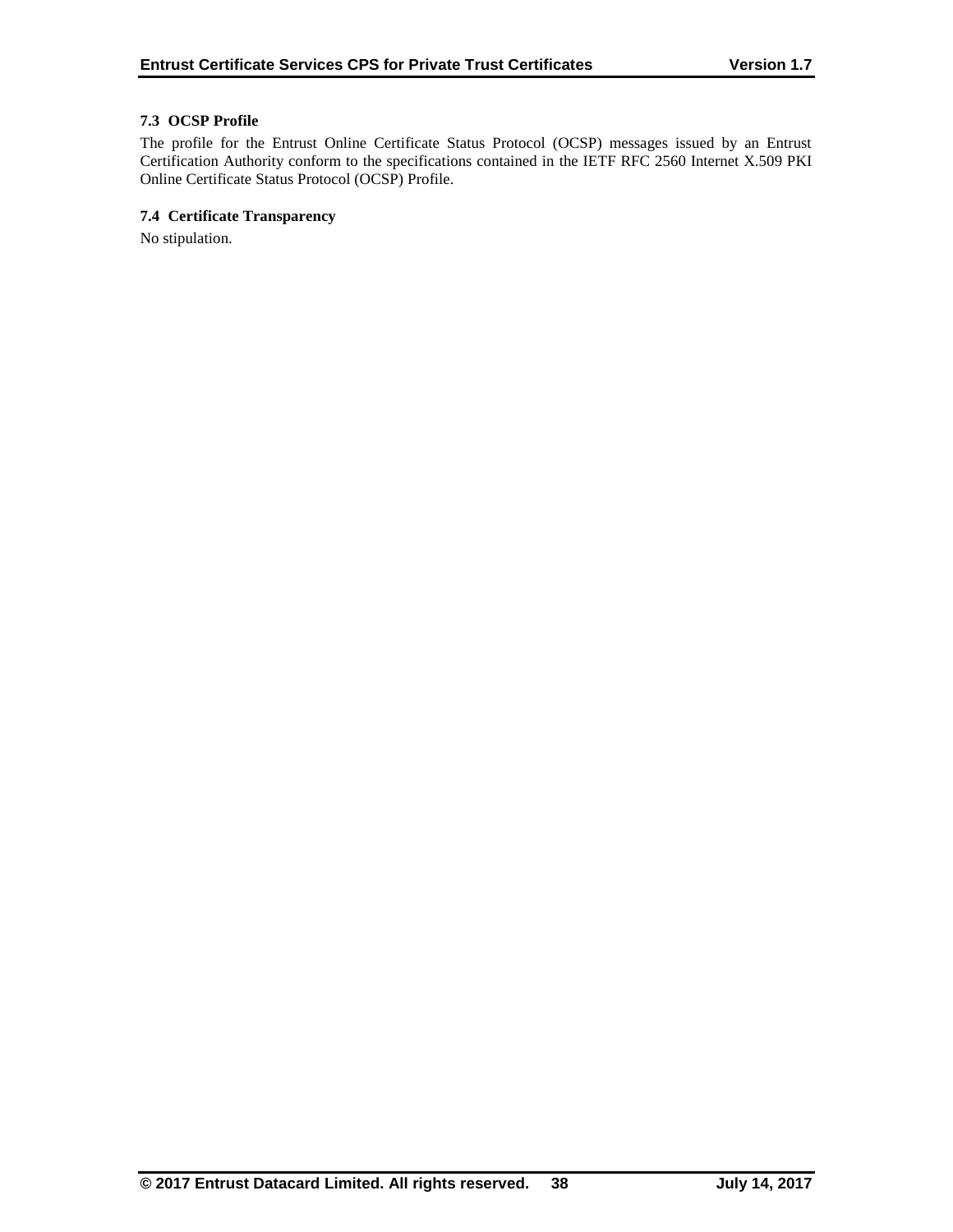## **8 Specification Administration**

## **8.1 Specification Change Procedures**

Entrust may, in its discretion, modify the Entrust CPS and the terms and conditions contained herein from time to time.

Modifications to the Entrust CPS shall be published in the Entrust Repository and shall become effective fifteen (15) days after publication in the Entrust Repository unless Entrust withdraws such modified Entrust CPS prior to such effective date. In the event that Entrust makes a significant modification to Entrust CPS, the version number of the Entrust CPS shall be updated accordingly. Unless a Subscriber ceases to use, removes, and requests revocation of such Subscriber's Entrust Certificate(s) prior to the date on which an updated version of the Entrust CPS becomes effective, such Subscriber shall be deemed to have consented to the terms and conditions of such updated version of the Entrust CPS and shall be bound by the terms and conditions of such updated version of the Entrust CPS.

#### **8.2 Publication and Notification Policies**

Prior to major changes to this Entrust CPS, notification of the upcoming changes will be posted in the Entrust Repository.

## **8.3 CPS Approval Procedures**

This Entrust CPS and any subsequent changes shall be approved by the Entrust Policy Authority.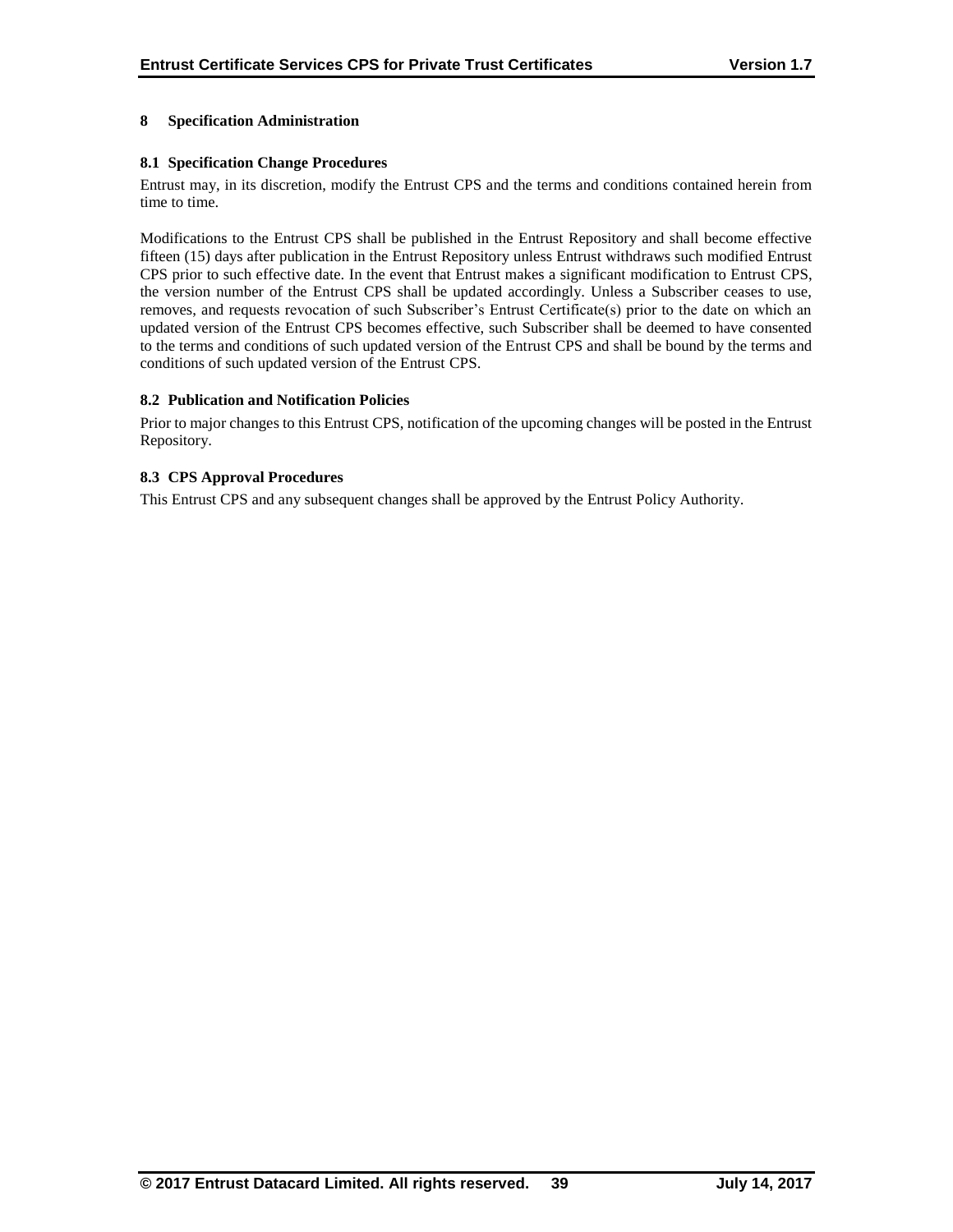| 9<br><b>Acronyms</b>                                  |                                                                                  |  |  |
|-------------------------------------------------------|----------------------------------------------------------------------------------|--|--|
| CA                                                    | <b>Certification Authority</b>                                                   |  |  |
| <b>Certification Practice Statement</b><br><b>CPS</b> |                                                                                  |  |  |
| <b>CRL</b>                                            | <b>Certificate Revocation List</b>                                               |  |  |
| <b>CSR</b>                                            | <b>Certificate Signing Request</b>                                               |  |  |
| DN                                                    | Distinguished Name                                                               |  |  |
| <b>DNS</b>                                            | Domain Name Server                                                               |  |  |
| <b>DSA</b>                                            | Digital Signature Algorithm                                                      |  |  |
| <b>ECC</b>                                            | <b>Elliptic Curve Cryptography</b>                                               |  |  |
| <b>FQDN</b>                                           | Fully-Qualified Domain Name                                                      |  |  |
| <b>HTTP</b>                                           | <b>Hypertext Transfer Protocol</b>                                               |  |  |
| <b>IETF</b>                                           | <b>Internet Engineering Task Force</b>                                           |  |  |
| <b>ITU-T</b>                                          | International Telecommunication Union - Telecommunication Standardization Sector |  |  |
| <b>MAC</b>                                            | Message Authentication Code                                                      |  |  |
| ΟA.                                                   | <b>Operational Authority</b>                                                     |  |  |
| <b>OCSP</b>                                           | Online Certificate Status Protocol                                               |  |  |
| <b>OID</b>                                            | Object Identifier                                                                |  |  |
| PA.                                                   | Policy Authority                                                                 |  |  |
| <b>PIN</b>                                            | Personal Identification Number                                                   |  |  |
| PKI                                                   | Public-Key Infrastructure                                                        |  |  |
| RA.                                                   | <b>Registration Authority</b>                                                    |  |  |
| <b>RDN</b>                                            | <b>Relative Distinguished Name</b>                                               |  |  |
| <b>RFC</b>                                            | <b>Request for Comment</b>                                                       |  |  |
| <b>SEP</b>                                            | Secure Exchange Protocol                                                         |  |  |
| <b>SSL</b>                                            | Secure Sockets Layer                                                             |  |  |
| <b>TSA</b>                                            | Time-Stamp Authority                                                             |  |  |
| URL                                                   | Universal Resource Locator                                                       |  |  |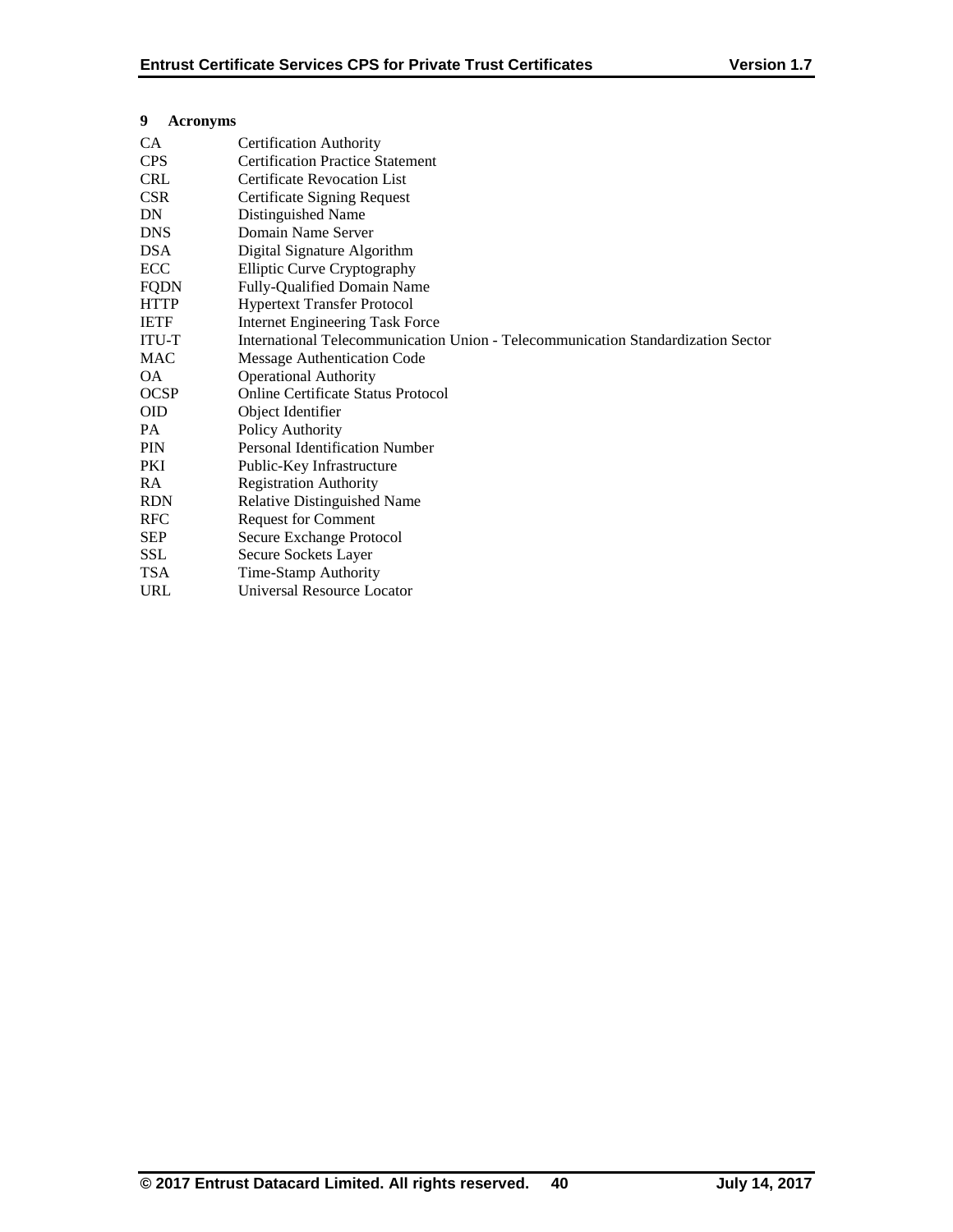## **10 Definitions**

**Affiliate:** means collectively, Entrust Datacard Corporation and any person or entity that directly, or indirectly through one or more intermediaries, controls, is controlled by or is under common control with a party hereto. In this context, a party "controls" a corporation or another entity if it directly or indirectly owns or controls fifty percent (50%) or more of the voting rights for the board of directors or other mechanism of control or, in the case of a non-corporate entity, an equivalent interest.

**Applicant:** means a person, entity, or organization applying for an Entrust Certificate, but which has not yet been issued an Entrust Certificate, or a person, entity, or organization that currently has an Entrust Certificate or Entrust Certificates and that is applying for renewal of such Entrust Certificate or Entrust Certificates or for an additional Entrust Certificate or Entrust Certificates.

**Baseline Requirements**: CA/Browser Forum Guidelines Baseline Requirements for the Issuance and Management of Publicly-Trusted Certificates published at http://www.cabforum.org.

**Business Day:** means any day, other than a Saturday, Sunday, statutory or civic holiday in the City of Ottawa, Ontario.

**Certificate:** means a digital document that at a minimum: (a) identifies the Certification Authority issuing it, (b) names or otherwise identifies a Subject, (c) contains a Public Key of a Key Pair, (d) identifies its operational period, and (e) contains a serial number and is digitally signed by a Certification Authority.

**Certificate Approver:** means an employee or agent authorized to approve a request for an Entrust Certificate for an organization.

**Certificate Beneficiaries**: means, collectively, all Application Software Vendors with whom Entrust has entered into a contract to include its root certificate(s) in software distributed by such Application Software Vendors, and all Relying Parties that actually rely on such Certificate during the Operational Period of such Certificate.

**Certificate Requester:** means an employee or agent authorized to request an Entrust Certificate for an organization.

**Certificate Revocation List:** means a time-stamped list of the serial numbers of revoked Certificates that has been digitally signed by a Certification Authority.

**Certification Authority:** means an entity or organization that (i) creates and digitally signs Certificates that contain among other things a Subject's Public Key and other information that is intended to identify the Subject, (ii) makes Certificates available to facilitate communication with the Subject identified in the Certificate, and (iii) creates and digitally signs Certificate Revocation Lists containing information about Certificates that have been revoked and which should no longer be used or relied upon.

**Certification Practice Statement:** means a statement of the practices that a Certification Authority uses in issuing, managing, revoking, renewing, and providing access to Certificates, and the terms and conditions under which the Certification Authority makes such services available.

**Co-marketers:** means any person, entity, or organization that has been granted by Entrust or a Registration Authority operating under an Entrust Certification Authority the right to promote Entrust Certificates.

**Compromise:** means a suspected or actual loss, disclosure, or loss of control over sensitive information or data.

**Contract Signer:** means an employee or agent authorized to sign the subscription agreement on behalf of the organization.

**CPS:** see Certification Practice Statement.

**CRL:** see Certificate Revocation List.

**Cross Certificate(s)**: shall mean a Certificate(s) that (i) includes the Public Key of a Public-Private Key Pair generated by an Entrust Certification Authority; and (ii) includes the digital signature of an Entrust Root Certification Authority.

**Entrust:** means Entrust Datacard Limited.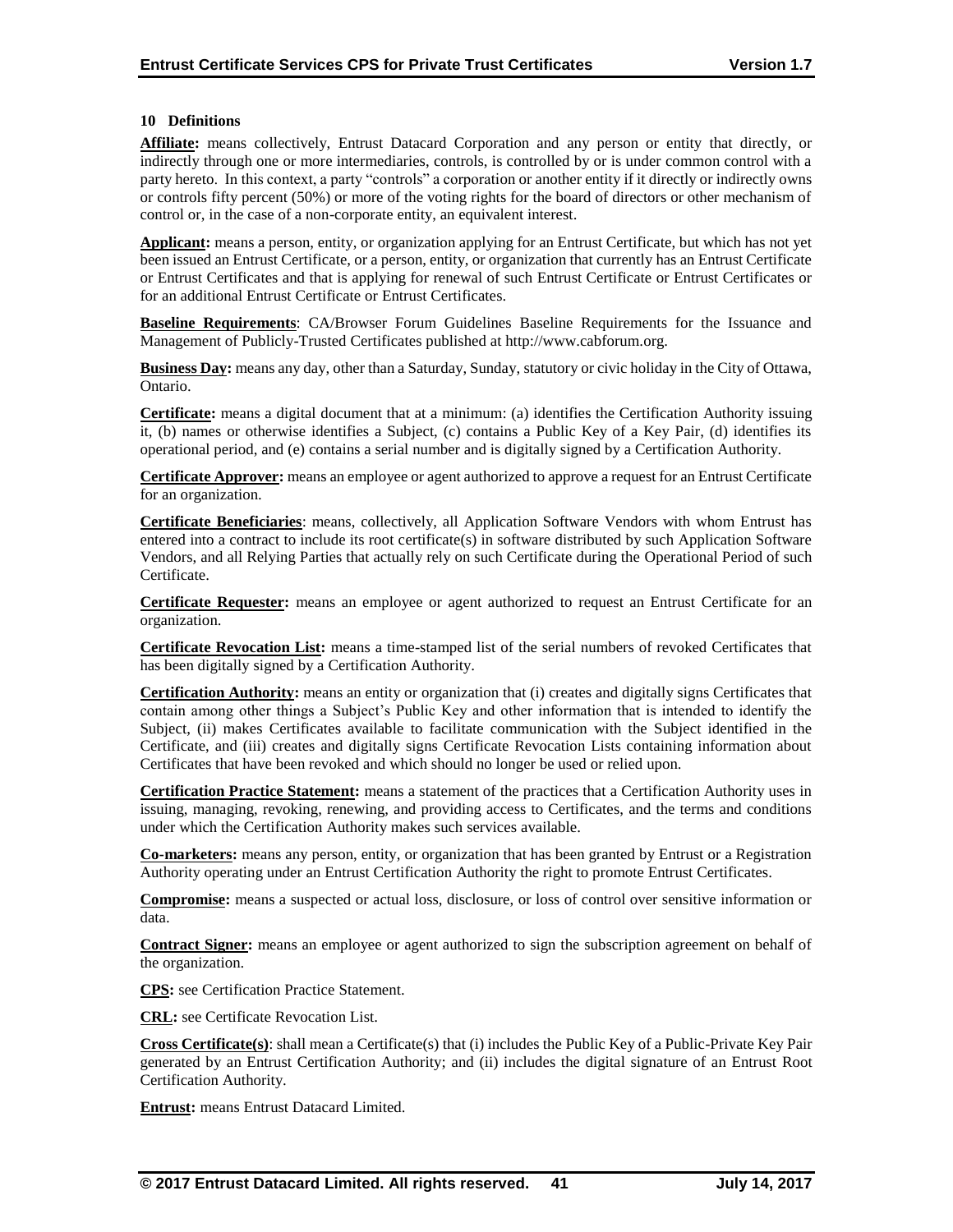**Entrust.net**: means Entrust Datacard Limited.

**Entrust CA:** See Entrust Certification Authority

**Entrust Operational Authority:** means those personnel who work for or on behalf of Entrust and who are responsible for the operation of the Entrust Certification Authorities.

**Entrust Policy Authority:** means those personnel who work for or on behalf of Entrust and who are responsible for determining the policies and procedures that govern the operation of the Entrust Certification Authorities.

**Entrust Repository:** means a collection of databases and web sites that contain information about Entrust Certificates and services provided by Entrust in respect to Entrust Certificates, including among other things, the types of Entrust Certificates issued by the Entrust Certification Authorities, the services provided by Entrust in respect to Entrust Certificates, the fees charged by Entrust for Entrust Certificates and for the services provided by Entrust in respect to Entrust Certificates, Certificate Revocation Lists, the Entrust Certification Practice Statement, and other information and agreements that are intended to govern the use of Entrust Certificates.

**Entrust Certificate:** A Certificate issued by an Entrust Certification Authority.

**Entrust Certification Authority:** means a Certification Authority operated by or on behalf of Entrust for the purpose of issuing, managing, revoking, renewing, and providing access to Entrust Certificates.

**Entrust Certification Practice Statement:** means this document.

**Entrust CPS:** See Entrust Certification Practice Statement.

**Entrust Mobile Device Certificate:** means a Certificate issued by an Entrust Certification Authority for use to identify a mobile device.

**Entrust Private SSL Certificate:** means an SSL Certificate issued by an Entrust Certification Authority for use on secure servers. The Entrust Certification Authority root certificate is not distributed for public trust. The Private SSL Certificate may contain domain names which are not publicly registered.

**Entrust Certificate Application:** means the form and application information requested by a Registration Authority operating under an Entrust Certification Authority and submitted by an Applicant when applying for the issuance of an Entrust Certificate.

**FIPS:** means the Federal Information Processing Standards. These are U.S. Federal standards that prescribe specific performance requirements, practices, formats, communication protocols, and other requirements for hardware, software, data, and telecommunications operation.

**Fully-Qualified Domain Name**: as defined in the Baseline Requirements.

**IETF:** means the Internet Engineering Task Force. The Internet Engineering Task Force is an international community of network designers, operators, vendors, and researchers concerned with the evolution of the Internet architecture and the efficient operation of the Internet.

**Key Pair:** means two mathematically related cryptographic keys, having the properties that (i) one key can be used to encrypt a message that can only be decrypted using the other key, and (ii) even knowing one key, it is believed to be computationally infeasible to discover the other key.

**Object Identifier:** means a specially-formatted sequence of numbers that is registered in accordance with internationally-recognized procedures for object identifier registration.

**OID:** see Object Identifier.

**Operational Period:** means, with respect to a Certificate, the period of its validity. The Operational Period would typically begin on the date the Certificate is issued (or such later date as specified in the Certificate), and ends on the date and time it expires as noted in the Certificate or earlier if the Certificate is Revoked.

**PKIX:** means an IETF Working Group developing technical specifications for PKI components based on X.509 Version 3 Certificates.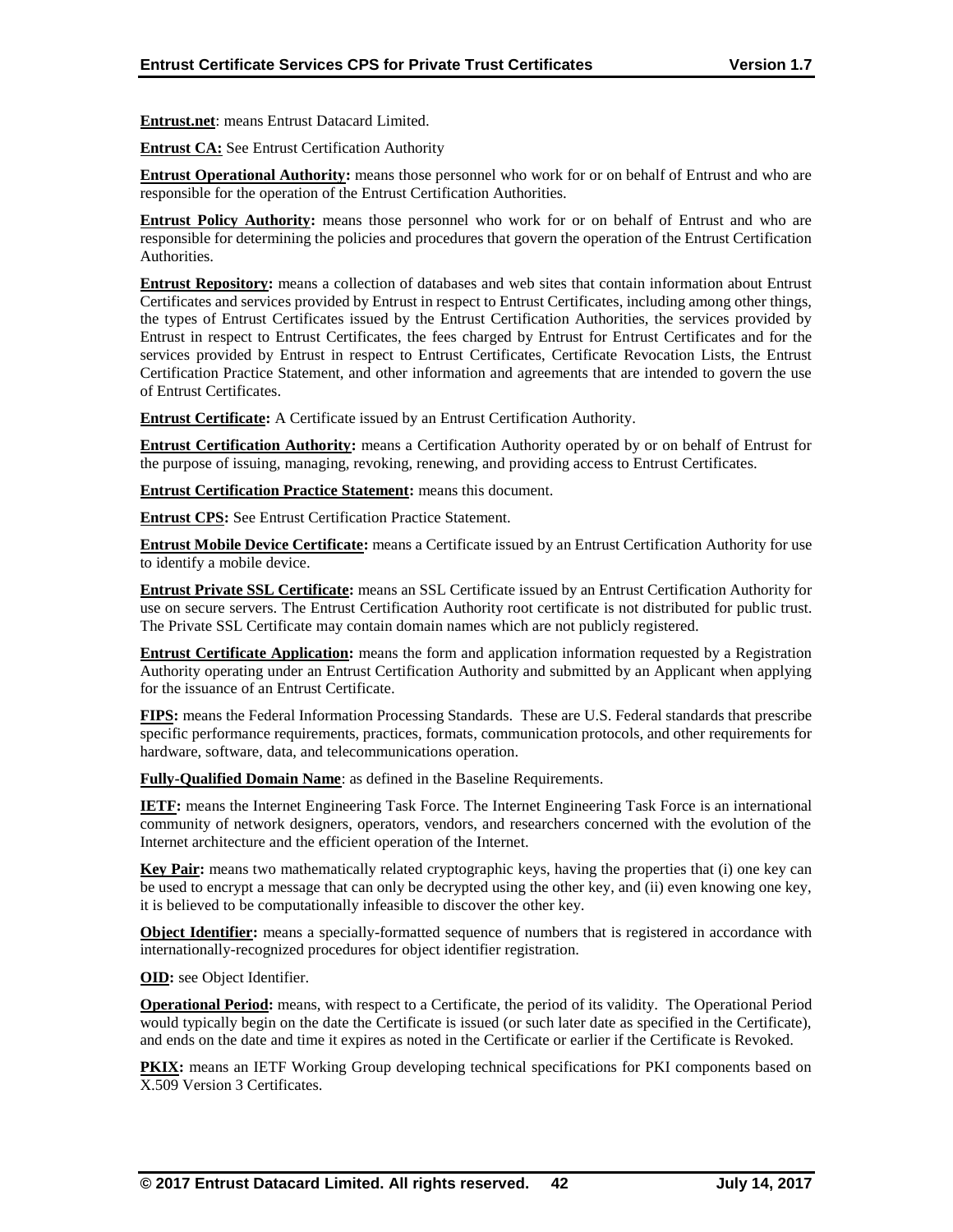**Private Key:** means the key of a Key Pair used to decrypt an encrypted message. This key must be kept secret.

**Public Key:** means the key of a Key Pair used to encrypt a message. The Public Key can be made freely available to anyone who may want to send encrypted messages to the holder of the Private Key of the Key Pair. The Public Key is usually made publicly available in a Certificate issued by a Certification Authority and is often obtained by accessing a repository or database. A Public Key is used to encrypt a message that can only be decrypted by the holder of the corresponding Private Key.

**RA:** see Registration Authority.

**Registration Authority:** means an entity that performs two functions: (1) the receipt of information from a Subject to be named in an Entrust Certificate, and (2) the performance of limited verification of information provided by the Subject following the procedures prescribed by the Entrust Certification Authorities. In the event that the information provided by a Subject satisfies the criteria defined by the Entrust Certification Authorities, a Registration Authority may send a request to a Entrust Certification Authority requesting that the Entrust Certification Authority generate, digitally sign, and issue a Entrust Certificate containing the information verified by the Registration Authority.

**Relying Party:** means a person, entity, or organization that relies on or uses an Entrust Certificate and/or any other information provided in a Repository under an Entrust Certification Authority to obtain and confirm the Public Key and identity of a Subscriber.

**Relying Party Agreement:** means the agreement between a Relying Party and Entrust or between a Relying Party and an independent third-party Registration Authority or Reseller under an Entrust Certification Authority in respect to the provision and use of certain information and services in respect to Entrust Certificates.

**Repository:** means a collection of databases and web sites that contain information about Certificates issued by a Certification Authority including among other things, the types of Certificates and services provided by the Certification Authority, fees for the Certificates and services provided by the Certification Authority, Certificate Revocation Lists, descriptions of the practices and procedures of the Certification Authority, and other information and agreements that are intended to govern the use of Certificates issued by the Certification Authority.

**Resellers:** means any person, entity, or organization that has been granted by Entrust or a Registration Authority operating under an Entrust Certification Authority the right to license the right to use Entrust Certificates.

**Revoke or Revocation:** means, with respect to a Certificate, to prematurely end the Operational Period of that Certificate from a specified time forward.

**Subordinate CA Certificate**: shall mean a Certificate that (i) includes the Public Key of a Public-Private Key Pair generated by a Certification Authority; and (ii) includes the digital signature of an Entrust Root Certification Authority.

**Subject:** means a person, entity, or organization whose Public Key is contained in a Certificate.

**Subscriber:** means a person, entity, or organization that has applied for and has been issued an Entrust Certificate.

**Subscription Agreement:** means the agreement between a Subscriber and Entrust (or an Affiliate of Entrust) or between a Subscriber and an independent third-party Registration Authority or Reseller under an Entrust Certification Authority in respect to the issuance, management, and provision of access to an Entrust Certificate and the provision of other services in respect to such Entrust Certificate.

**Third Party Subordinate CA**: means a Subordinate CA Certificate issued to a CA owned by a third party.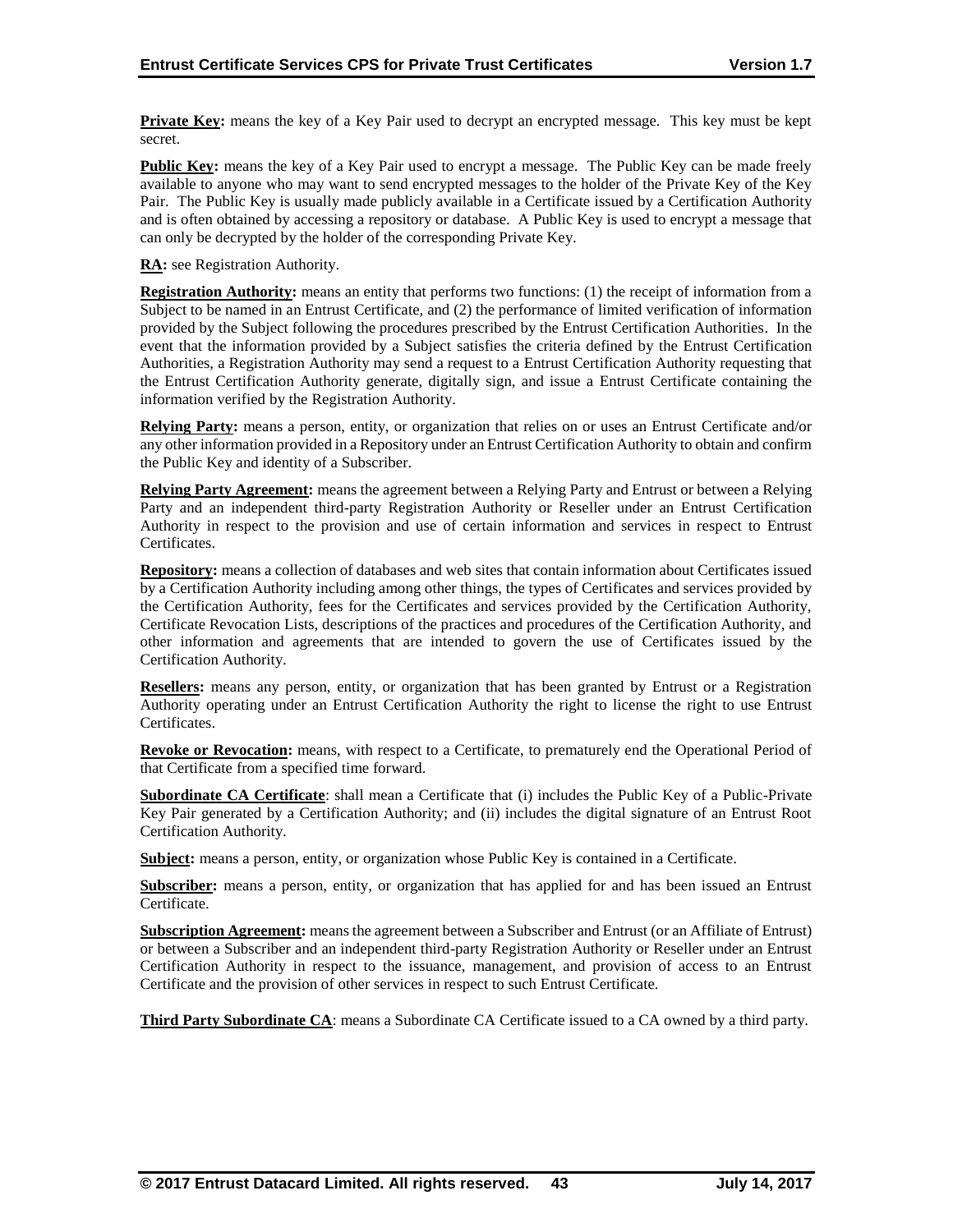# **Appendix A – Certificate Profiles**

| Field                  |                 | <b>Value</b>                                                     |
|------------------------|-----------------|------------------------------------------------------------------|
| <b>Attributes</b>      |                 |                                                                  |
| Version                |                 | V <sub>3</sub>                                                   |
| Serial Number          |                 | 37 4a d <sub>2</sub> 43                                          |
| Signature Algorithm    |                 | sha-1 WithRSAEncryption {1.2.840.113549.1.1.5}                   |
| <b>Issuer DN</b>       |                 | $CN =$ Entrust.net Secure Server Certification Authority         |
|                        |                 | $OU = (c)$ 1999 Entrust.net Limited                              |
|                        |                 | $OU = www.entrust.net/CPS incorp. by ref. (limits liab.)$        |
|                        |                 | $O =$ Entrust net                                                |
|                        |                 | $C = US$                                                         |
| <b>Validity Period</b> |                 | Valid from: May 25, 1999                                         |
|                        |                 | Valid to: May 25, 2019                                           |
| Subject DN             |                 | $CN =$ Entrust.net Secure Server Certification Authority         |
|                        |                 | $OU = (c)$ 1999 Entrust.net Limited                              |
|                        |                 | $OU = www.entrust.net/CPS incorp. by ref. (limits liab.)$        |
|                        |                 | $Q =$ Entrust.net                                                |
|                        |                 | $C = US$                                                         |
| Subject Public Key     |                 | 1024-bit RSA key modulus                                         |
| Info                   |                 | rsaEncryption {1.2.840.113549.1.1.1}                             |
| <b>Extension</b>       | <b>Critical</b> |                                                                  |
| Authority Key          | No              | KeyID=f0 17 62 13 55 3d b3 ff 0a 00 6b fb 50 84 97 f3 ed 62      |
| Identifier             |                 | d01a                                                             |
| Subject Key Identifier | No              | f0 17 62 13 55 3d b3 ff 0a 00 6b fb 50 84 97 f3 ed 62 d0 1a      |
| Thumbprint (SHA1)      |                 | 99 a 69 b e 61 a fe 88 6 b 4d 2b 82 00 7 c b 854 fc 31 7 e 153 9 |
|                        |                 |                                                                  |

# **Root Certificate: Entrust.net Secure Server Certification Authority**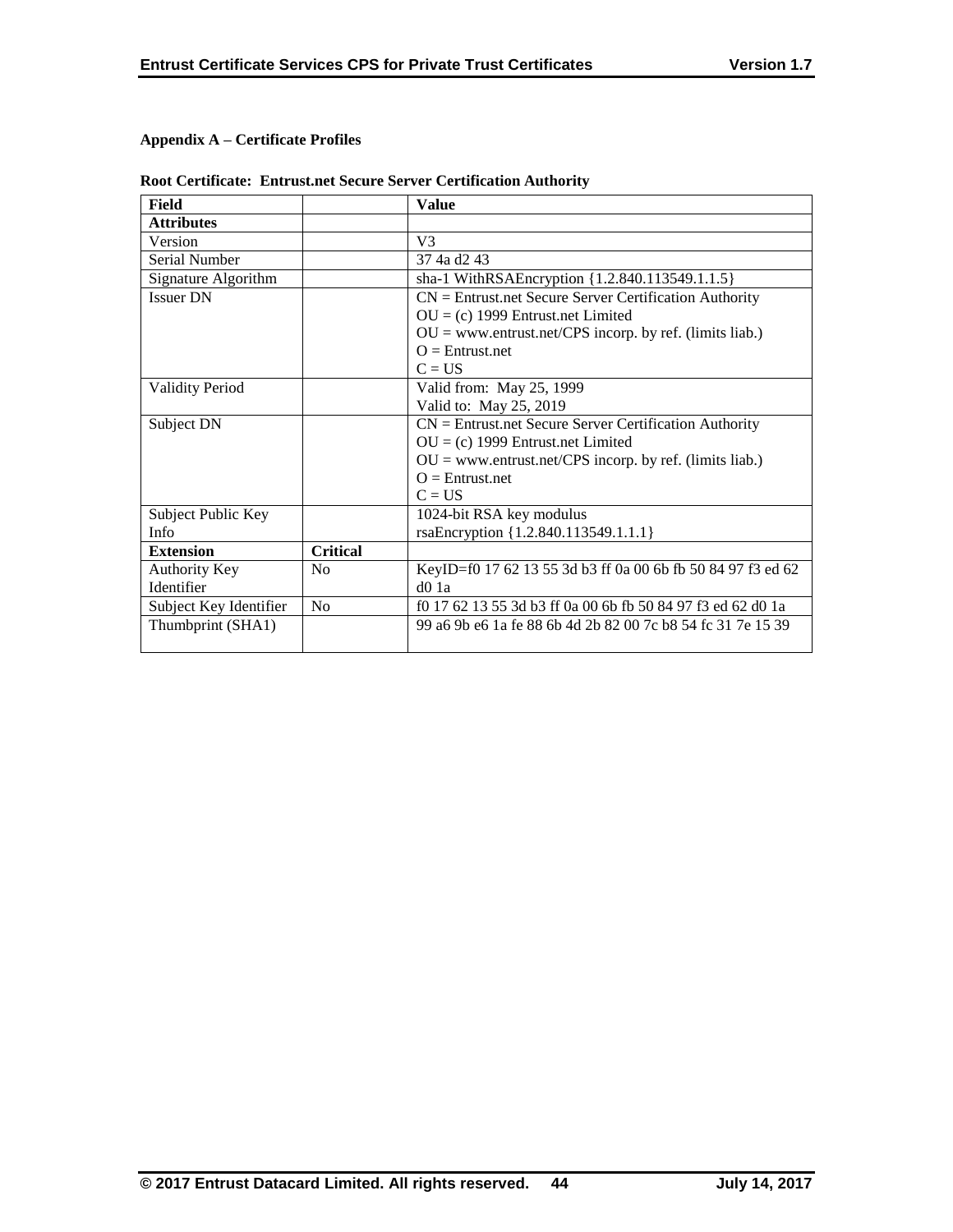| Field                    |                 | <b>Value</b>                                                     |
|--------------------------|-----------------|------------------------------------------------------------------|
| <b>Attributes</b>        |                 |                                                                  |
| Version                  |                 | V <sub>3</sub>                                                   |
| Serial Number            |                 | 00 c2 bb 63 ea 00 00 00 00 50 d0 b5 a1                           |
| Signature Algorithm      |                 | sha-1 WithRSAEncryption {1.2.840.113549.1.1.5}                   |
| <b>Issuer DN</b>         |                 | $CN =$ Entrust Root Certification Authority - G3                 |
|                          |                 | $OU = (c) 2013$ Entrust, Inc. - for authorized use only          |
|                          |                 | $OU = See$ www.entrust.net/legal-terms                           |
|                          |                 | $O =$ Entrust, Inc.                                              |
|                          |                 | $C = US$                                                         |
| <b>Validity Period</b>   |                 | Valid from: December 18, 2012                                    |
|                          |                 | Valid to: December 18, 2030                                      |
| Subject DN               |                 | $CN =$ Entrust Root Certification Authority - G3                 |
|                          |                 | $OU = (c) 2012$ Entrust, Inc. - for authorized use only          |
|                          |                 | $OU = See$ www.entrust.net/legal-terms                           |
|                          |                 | $O =$ Entrust, Inc.                                              |
|                          |                 | $C = US$                                                         |
| Subject Public Key       |                 | 2048-bit RSA key modulus                                         |
| Info                     |                 | rsaEncryption {1.2.840.113549.1.1.1}                             |
| <b>Extension</b>         | <b>Critical</b> |                                                                  |
| <b>Authority Key</b>     |                 | Not present                                                      |
| Identifier               |                 |                                                                  |
| Subject Key Identifier   | No              | b 575 01 ee 41 c 7 ca 7a 3f f 2 f c 5a 56 c 776 06 0 b 06 6 c 66 |
|                          |                 |                                                                  |
| Key Usage                | Yes             | Certificate Signing, CRL Signing                                 |
| <b>Basic Constraints</b> | Yes             | Subject Type=CA                                                  |
|                          |                 | Path Length Constraint=None                                      |
| <b>CRL</b> Distribution  |                 | Not present                                                      |
| Points                   |                 |                                                                  |
| Thumbprint (SHA1)        |                 | ae 85 69 d9 4f 4a b1 c4 64 ad 9b 7c fd 78 40 b0 e3 9d af 66      |

**Root Certificate: Entrust Root Certification Authority – G3**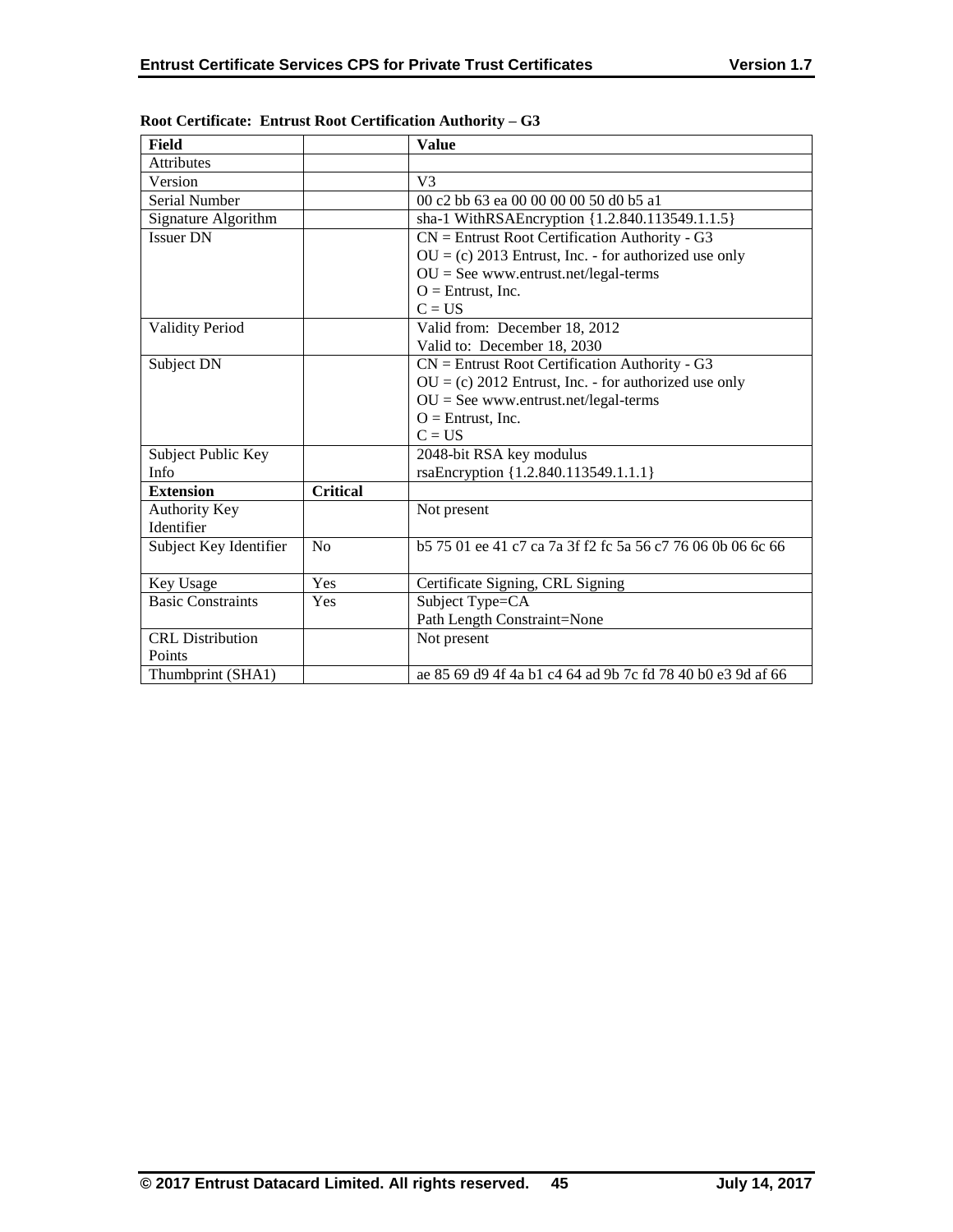| <b>Field</b>                |                 | <b>Value</b>                                                |
|-----------------------------|-----------------|-------------------------------------------------------------|
| <b>Attributes</b>           |                 |                                                             |
| Version                     |                 | V <sub>3</sub>                                              |
| Serial Number               |                 | Unique number to PKI domain                                 |
| Signature Algorithm         |                 | sha-1 or sha-256                                            |
| <b>Issuer DN</b>            |                 | Unique X.500 CA DN                                          |
| <b>Validity Period</b>      |                 | No later than 2030                                          |
|                             |                 | notBefore and notAfter are specified                        |
| Subject DN                  |                 | Unique X.500 CA DN                                          |
| Subject Public Key          |                 | 2048-bit RSA key modulus                                    |
| Info                        |                 | rsaEncryption {1.2.840.113549.1.1.1}                        |
| <b>Extension</b>            | <b>Critical</b> |                                                             |
| Authority Key               | No              | Contains 20 byte SHA-1 hash of the Root CA Public Key       |
| Identifier                  |                 |                                                             |
| Subject Key Identifier      | No              | Contains 20 byte SHA-1 hash of the subjectPublicKey in this |
|                             |                 | certificate                                                 |
| Key Usage                   | Yes             | Certificate Signing, CRL Signing                            |
| <b>Extended Key Usage</b>   | N <sub>o</sub>  | As applicable from the following:                           |
|                             |                 | None present                                                |
|                             |                 | Server Authentication (1.3.6.1.5.5.7.3.1)                   |
|                             |                 | Client Authentication (1.3.6.1.5.5.7.3.2)                   |
|                             |                 | Code Signing (1.3.6.1.5.5.7.3.3)                            |
|                             |                 | Secure Email (1.3.6.1.5.5.7.3.4)                            |
| <b>Certificate Policies</b> | No              | Policy Identifier $=$ All Issuance Policies                 |
|                             |                 | uri: set as applicable                                      |
| <b>Basic Constraints</b>    | Yes             | Subject Type = $CA$                                         |
|                             |                 | Path Length Constraint = value set as required              |
| Authority Information       | N <sub>o</sub>  | $Access Method = On-line Centlicate Status Protocol$        |
| Access (optional)           |                 | (1.3.6.1.5.5.7.48.1)                                        |
|                             |                 | accessLocation=http://ocsp.entrust.net                      |
| <b>CRL</b> Distribution     | No              | http://crl.entrust.net/g3ca.crl                             |
| Points                      |                 |                                                             |

## **Subordinate CA Certificate**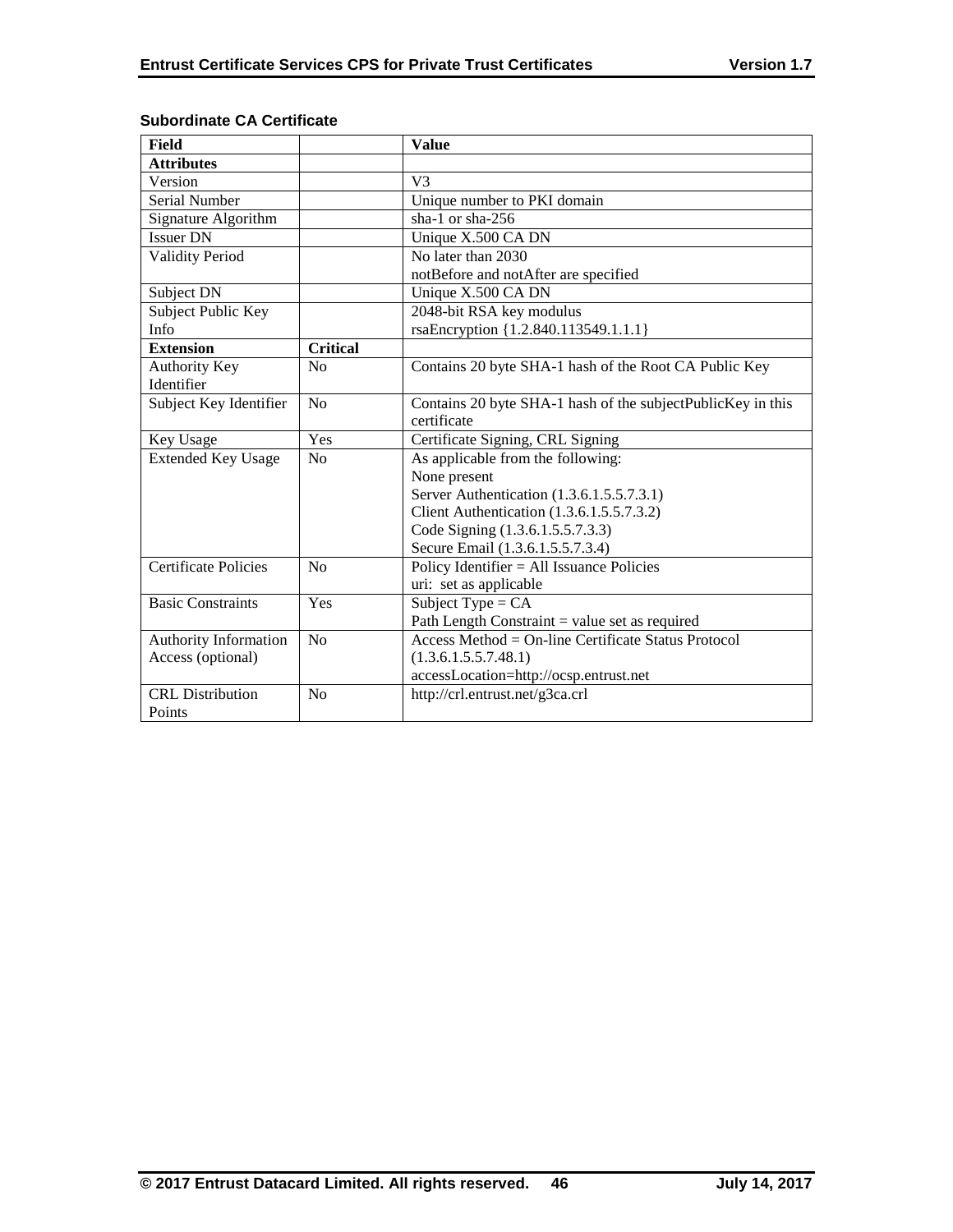| <b>Value</b>                                                           |
|------------------------------------------------------------------------|
|                                                                        |
| V <sub>3</sub>                                                         |
| Unique number to PKI domain with 64 bits entropy                       |
| sha-1 or sha-256                                                       |
|                                                                        |
| Unique X.500 CA DN                                                     |
| No greater than 39 months                                              |
| notBefore and notAfter are specified                                   |
| $CN = <$ DNS name of secure server>                                    |
| $OU = corganization unit of subscripter > (optional)$                  |
| $O = \left\langle \text{full legal name of subscripter} \right\rangle$ |
| $L =$ <locality of="" subscriber=""> (optional)</locality>             |
| $S = \text{state or province of subscriber} > \text{(if applicable)}$  |
| $C = \langle$ country of subscriber>                                   |
| Minimum 2048-bit RSA key modulus                                       |
| or EC Curve NIST P-256, P-384 or P-521                                 |
|                                                                        |
| Contains 20 byte SHA-1 hash of the CA Public Key                       |
|                                                                        |
| Contains 20 byte SHA-1 hash of the subjectPublicKey in this            |
| certificate                                                            |
| DNS name(s) of secure server.                                          |
|                                                                        |
| Digital Signature, Key Encipherment                                    |
|                                                                        |
| Server Authentication (1.3.6.1.5.5.7.3.1)                              |
| and/or Client Authentication (1.3.6.1.5.5.7.3.2)                       |
| [1]Certificate Policy:                                                 |
| Policy Identifier=2.16.840.1.114028.10.1.9.1                           |
| [1,1] Policy Qualifier Info:                                           |
| Policy Qualifier Id=CPS<br>Qualifier:                                  |
| http://www.entrust.net/rpa                                             |
|                                                                        |
| Subject Type = End Entity                                              |
| Path Length Constraint = None                                          |
| Access Method = On-line Certificate Status Protocol                    |
| (1.3.6.1.5.5.7.48.1)                                                   |
| accessLocation: http://ocsp.entrust.net                                |
| Access Method = Certification Authority Issuer                         |
| (1.3.6.1.5.5.7.48.2)                                                   |
| accessLocation: http://aia.entrust.net/l1g-chain.cer                   |
| or http://aia.entrust.net/11g-chainsha2.cer                            |
| http://crl.entrust.net/level1g.crl                                     |
| or http://crlentrust.net/level1r.crl                                   |
|                                                                        |

## **Private SSL End Entity Certificate**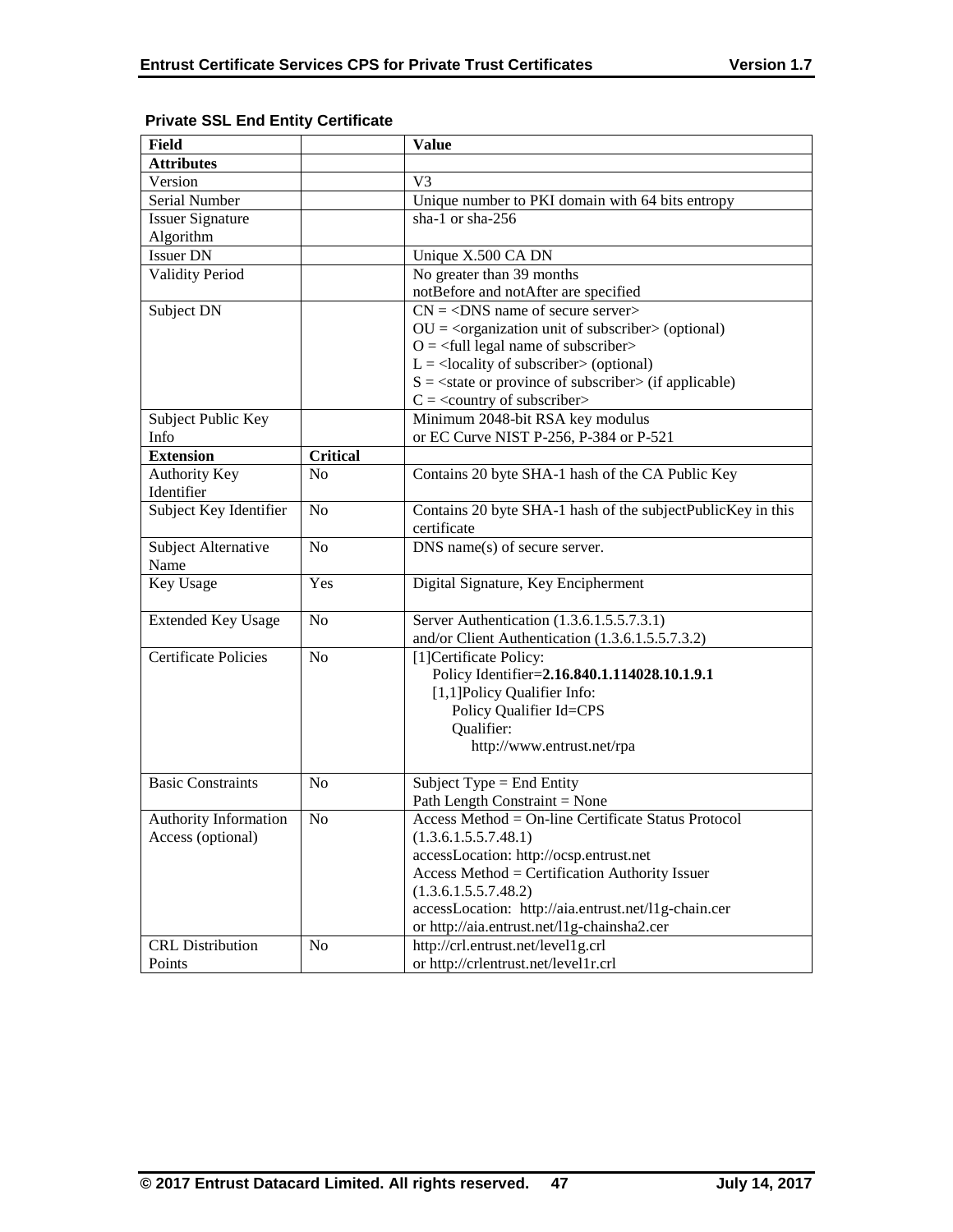| Field                       |                 | <b>Value</b>                                                           |
|-----------------------------|-----------------|------------------------------------------------------------------------|
| <b>Attributes</b>           |                 |                                                                        |
| Version                     |                 | V <sub>3</sub>                                                         |
| Serial Number               |                 | Unique number to PKI domain with 64 bits entropy                       |
| <b>Issuer Signature</b>     |                 | $sha-256$                                                              |
| Algorithm                   |                 |                                                                        |
| <b>Issuer DN</b>            |                 | Unique X.500 CA DN                                                     |
| <b>Validity Period</b>      |                 | No greater than 39 months                                              |
|                             |                 | notBefore and notAfter are specified                                   |
| Subject DN                  |                 | $CN = \langle$ Unique alpha-numeric identifier and/or Subscriber       |
|                             |                 | name>                                                                  |
|                             |                 | $OU = corganization unit of subscripter > (optional)$                  |
|                             |                 | $O = \left\langle \text{full legal name of subscripter} \right\rangle$ |
|                             |                 | $C =$ < country of subscriber>                                         |
| Subject Public Key          |                 | Minimum 2048-bit RSA key modulus                                       |
| Info                        |                 | or EC Curve NIST P-256, P-384 or P-521                                 |
| <b>Extension</b>            | <b>Critical</b> |                                                                        |
| <b>Authority Key</b>        | No              | Contains 20 byte SHA-1 hash of the CA Public Key                       |
| Identifier                  |                 |                                                                        |
| Subject Key Identifier      | N <sub>o</sub>  | Contains 20 byte SHA-1 hash of the subjectPublicKey in this            |
|                             |                 | certificate                                                            |
| Subject Alternative         | No              | <rfc822 address="" email=""> (optional)</rfc822>                       |
| Name                        |                 |                                                                        |
| Key Usage                   | Yes             | Digital Signature                                                      |
| <b>Extended Key Usage</b>   | No              | Client Authentication (1.3.6.1.5.5.7.3.2)                              |
| <b>Certificate Policies</b> | N <sub>0</sub>  | [1] Certificate Policy:                                                |
|                             |                 | Policy Identifier=2.16.840.1.114028.10.1.9.4                           |
|                             |                 | [1,1] Policy Qualifier Info:                                           |
|                             |                 | Policy Qualifier Id=CPS                                                |
|                             |                 | Qualifier:                                                             |
|                             |                 | http://www.entrust.net/rpa                                             |
|                             |                 |                                                                        |
| <b>Basic Constraints</b>    | No              | Subject Type = End Entity                                              |
|                             |                 | Path Length Constraint = None                                          |
| Authority Information       | N <sub>o</sub>  | Access Method = On-line Certificate Status Protocol                    |
| Access (optional)           |                 | (1.3.6.1.5.5.7.48.1)                                                   |
|                             |                 | accessLocation: http://ocsp.entrust.net                                |
|                             |                 | Access Method = Certification Authority Issuer                         |
|                             |                 | (1.3.6.1.5.5.7.48.2)                                                   |
|                             |                 | accessLocation: http://aia.entrust.net/l1h-chainsha2.cer               |
| <b>CRL</b> Distribution     | N <sub>0</sub>  | http://crl.entrust.net/level1h.crl                                     |
| Points                      |                 |                                                                        |

## **Mobile Device End Entity Certificate**